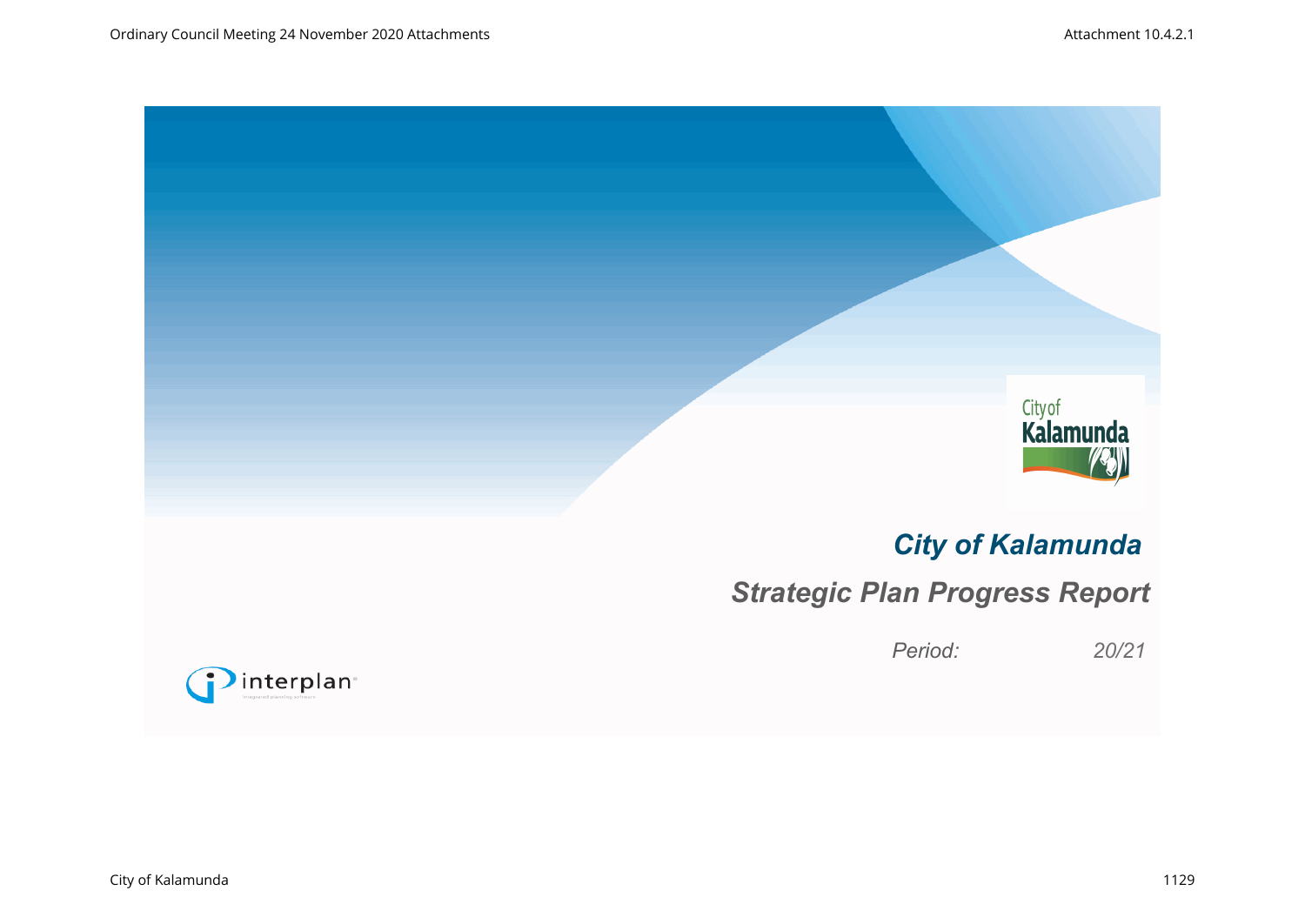## *Strategic Plan Progress Report*

#### *Goal: 1 Kalamunda Cares & Interacts*

#### *Outcome: 1.1 To be a community that advocates, facilitates and provides quality lifestyle choices*

| <b>Actions</b>                                                                                                                                                     | <b>RISK</b> | <b>STATUS</b> | % COMP | <b>PROGRESS COMMENTS</b>                                                                                                                                                                                                                                                                                                                                                                                                                                                                                                                                 | <b>RESP. OFFICER</b>                                 | <b>COMP DATE</b> |
|--------------------------------------------------------------------------------------------------------------------------------------------------------------------|-------------|---------------|--------|----------------------------------------------------------------------------------------------------------------------------------------------------------------------------------------------------------------------------------------------------------------------------------------------------------------------------------------------------------------------------------------------------------------------------------------------------------------------------------------------------------------------------------------------------------|------------------------------------------------------|------------------|
| Strategy:                                                                                                                                                          |             |               |        | 1.1.1 Facilitate the inclusion of the ageing population and people with disability to have access to information, facilities and services.                                                                                                                                                                                                                                                                                                                                                                                                               |                                                      |                  |
| 1.1.1.1 Review and implement the Age<br>Friendly Strategy (2017-21).                                                                                               | None        | In Progress   | 50%    | City staff have commenced year four of a four<br>year plan, delivering a variety of activities,<br>workshops and events for seniors.<br>Workshops recently held include:<br>- Seniors Food Sensations workshops -<br>Twelve attendees (series of four)<br>- Train the Brain workshop - Thirty three<br>attendees (at full capacity due to COVID)<br>- WayFairers Project - Clubs Engagement<br>Workshop<br>- Outdoors October - Seniors First Aid<br>Workshop - Twelve attendees<br>***Note staff time has reduced for this role ***                     | <b>Manager Community</b><br>Development<br>(DE00007) | 30/06/2021       |
| 1.1.1.2 Review and implement the<br>Disability Access & Inclusion Plan<br>$(2017 - 22)$ .                                                                          | None        | In Progress   | 50%    | The Disability Access and Inclusion Plan<br>(DAIP) is a five year plan with established<br>priorities and strategies to provide a<br>framework for implementation of initiatives.<br>Initiatives that have been undertaken include:<br>- DACAC meeting was held on 10 August<br>2020 with the DACAC Committee requesting<br>a register of carers to be established.<br>- DAIP report was submitted to Department for<br>Communities<br>- Carers week promotion campaign started<br>*** Note staff time has significantly reduced for<br>this position*** | <b>Manager Community</b><br>Development<br>(DE00007) | 30/06/2022       |
| 1.1.1.3 Initiate a Local Planning Scheme<br>amendment and the transfer process to<br>facilitate aged care, residential and open<br>space improvements to Cambridge | None        | In Progress   | 50%    | Local Planning Scheme Amendment 104 to<br>facilitate aged care, residential and open<br>space improvements initiated and in the<br>process of public advertising (OCM153/2020).                                                                                                                                                                                                                                                                                                                                                                          | <b>Director Development</b><br>Services (DE00004)    | 30/06/2022       |

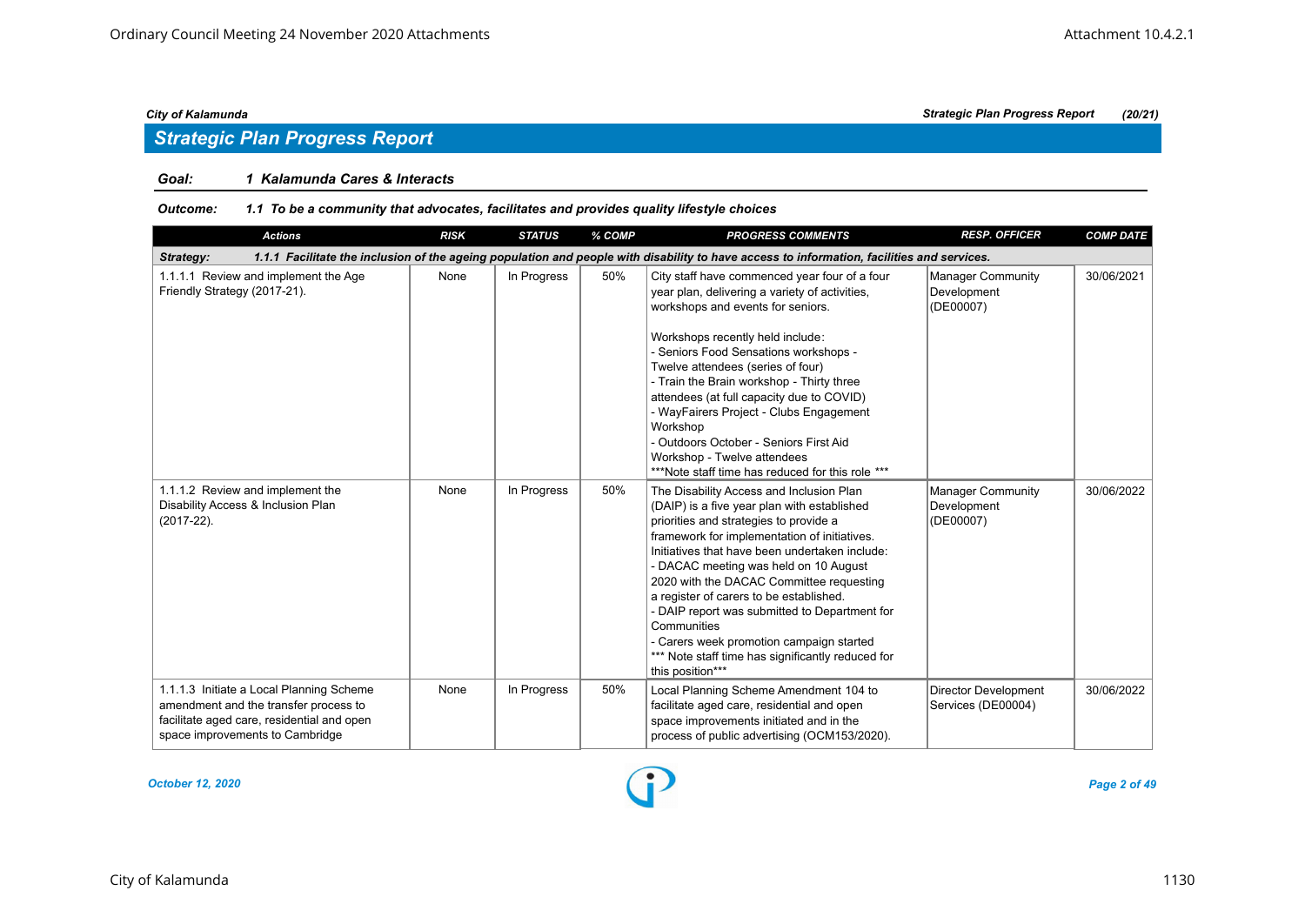#### *Goal: 1 Kalamunda Cares & Interacts*

#### *Outcome: 1.1 To be a community that advocates, facilitates and provides quality lifestyle choices*

| <b>Actions</b>                                                                                                                                                                                                                                          | <b>RISK</b> | <b>STATUS</b> | % COMP | <b>PROGRESS COMMENTS</b>                                                                                                                                                                                                                                                                                                                                                                                                                                                               | <b>RESP. OFFICER</b>                                 | <b>COMP DATE</b> |
|---------------------------------------------------------------------------------------------------------------------------------------------------------------------------------------------------------------------------------------------------------|-------------|---------------|--------|----------------------------------------------------------------------------------------------------------------------------------------------------------------------------------------------------------------------------------------------------------------------------------------------------------------------------------------------------------------------------------------------------------------------------------------------------------------------------------------|------------------------------------------------------|------------------|
| Strategy:                                                                                                                                                                                                                                               |             |               |        | 1.1.1 Facilitate the inclusion of the ageing population and people with disability to have access to information, facilities and services.                                                                                                                                                                                                                                                                                                                                             |                                                      |                  |
| Reserve.                                                                                                                                                                                                                                                |             |               |        | Correspondence is on-going with the<br>Department of Planning, Lands and Heritage<br>in relation to formalising the land transfer<br>process.                                                                                                                                                                                                                                                                                                                                          |                                                      |                  |
| 1.1.1.4 Support the Western Australian<br>Planning Commission to progress a<br>Metropolitan Region Scheme amendment<br>and concurrent Local Planning Scheme<br>No. 3 amendment, to facilitate aged care,<br>residential and open space<br>improvements. | None        | In Progress   | 50%    | Responses to Metropolitan Region Scheme<br>Amendment adverting provided to the<br>Western Australian Planning Commission.                                                                                                                                                                                                                                                                                                                                                              | <b>Director Development</b><br>Services (DE00004)    | 30/06/2022       |
| 1.1.1.5 Support the Aged Care Advisory<br>Committee in advocating for increased<br>aged care.                                                                                                                                                           | None        | In Progress   | 30%    | The KACAC met in August 2020 to develop<br>their advocacy action plan. Focus is being<br>placed on securing the Heidelberg Park site<br>and Cambridge Reserve.                                                                                                                                                                                                                                                                                                                         | <b>Chief Executive Officer</b><br>(DE00001)          | 30/06/2021       |
| <b>Actions</b>                                                                                                                                                                                                                                          | <b>RISK</b> | <b>STATUS</b> | % COMP | <b>PROGRESS COMMENTS</b>                                                                                                                                                                                                                                                                                                                                                                                                                                                               | <b>RESP. OFFICER</b>                                 | <b>COMP DATE</b> |
| Strategy:                                                                                                                                                                                                                                               |             |               |        | 1.1.2 Empower, support and engage with young people, families and our culturally diverse community.                                                                                                                                                                                                                                                                                                                                                                                    |                                                      |                  |
| 1.1.2.1 Implement and deliver the Youth<br>Plan (2017-22).                                                                                                                                                                                              | None        | In Progress   | 50%    | City staff have commenced year four of a four<br>year plan, delivering several projects to the<br>City of Kalamunda community including:<br>- Young Creatives launched - intergenerational<br>creative writing and digital art competition<br>- Youth Action Kalamunda (four meetings held)<br>- Music Collaboration project launched with<br>local youth<br>- Kalamunda Upskill Project (KUSP) - (three<br>digital tutorials)<br>- R U OK day - Staff promoted community<br>awareness | <b>Manager Community</b><br>Development<br>(DE00007) | 30/06/2022       |



*City of Kalamunda Strategic Plan Progress Report (20/21)*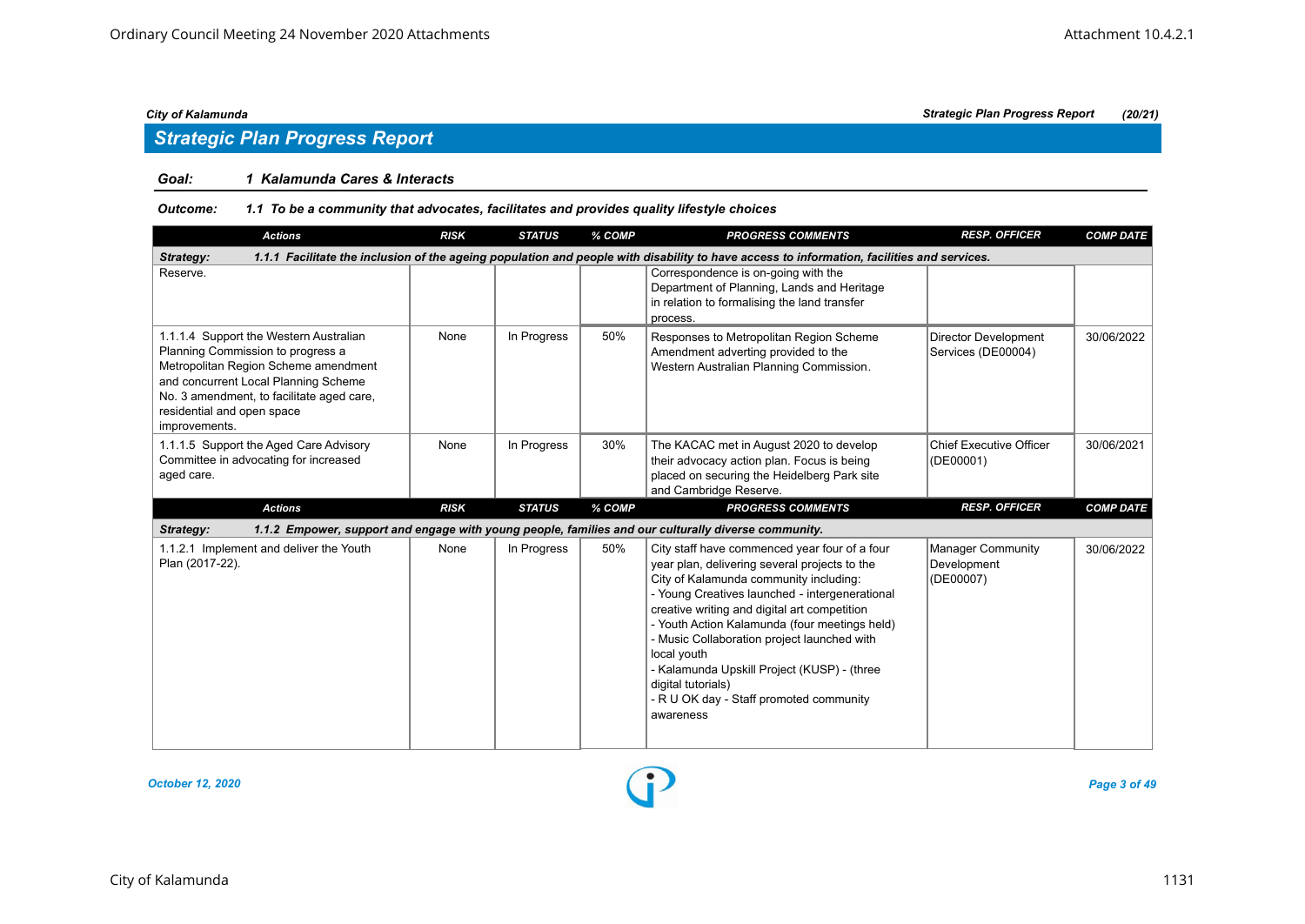### *Goal: 1 Kalamunda Cares & Interacts*

#### *Outcome: 1.1 To be a community that advocates, facilitates and provides quality lifestyle choices*

| <b>Actions</b>                                                         | <b>RISK</b> | <b>STATUS</b> | % COMP | <b>PROGRESS COMMENTS</b>                                                                                                                                                                                                                                                                                                                                                                                                                                                                                                  | <b>RESP. OFFICER</b>                                       | <b>COMP DATE</b> |
|------------------------------------------------------------------------|-------------|---------------|--------|---------------------------------------------------------------------------------------------------------------------------------------------------------------------------------------------------------------------------------------------------------------------------------------------------------------------------------------------------------------------------------------------------------------------------------------------------------------------------------------------------------------------------|------------------------------------------------------------|------------------|
| Strategy:                                                              |             |               |        | 1.1.2 Empower, support and engage with young people, families and our culturally diverse community.                                                                                                                                                                                                                                                                                                                                                                                                                       |                                                            |                  |
|                                                                        |             |               |        | - Zig Zag Early Years (three meetings held)<br>- St Brigid's Primary School Year Four - Visit to<br>Council chambers to learn about Local<br>Government                                                                                                                                                                                                                                                                                                                                                                   |                                                            |                  |
| 1.1.2.2 Implement and deliver the<br>Reconciliation Action Plan.       | None        | In Progress   | 25%    | In October 2018, Council adopted the<br>'Innovate' Reconciliation Action Plan (RAP) for<br>the City of Kalamunda. An official launch of the<br>RAP occurred on 21 November 2019. Funding<br>applied for to support NAIDOC week activities.<br>Social Media campaign for National<br>Reconciliation Action Week 2020<br>#InThisTogether2020. Community<br>Engagement with Lesmurdie Senior High<br>School and Spring Road Community<br>Kindergarten. Traditional Burning - DFES.<br>Internal reference group meeting held. | Coordinator Tourism<br>Development<br>(AC00017)            | 30/06/2024       |
| 1.1.2.3 Implement Kalamunda Engages:<br>Community Engagement Strategy. | None        | In Progress   | 65%    | Community engagement continues to be an<br>area of strong focus, throughout the<br>organisation, with the successful<br>implementation of projects since the<br>commencement of the new financial year.                                                                                                                                                                                                                                                                                                                   | Manager Customer &<br><b>Public Relations</b><br>(DE00008) | 30/06/2022       |
| 1.1.2.4 Implement the COVID-19 Crisis<br>Relief Fund.                  | None        | In Progress   | 77%    | The COVID Relief Fund was advertised during<br>August and closed in September 2020.<br>Applications are being processed with<br>disbursements occurring throughout October<br>2020.                                                                                                                                                                                                                                                                                                                                       | <b>Chief Executive Officer</b><br>(DE00001)                | 30/06/2021       |
| <b>Actions</b>                                                         | <b>RISK</b> | <b>STATUS</b> | % COMP | <b>PROGRESS COMMENTS</b>                                                                                                                                                                                                                                                                                                                                                                                                                                                                                                  | <b>RESP. OFFICER</b>                                       | <b>COMP DATE</b> |
| 1.1.3 Facilitate opportunities to pursue learning.<br>Strategy:        |             |               |        |                                                                                                                                                                                                                                                                                                                                                                                                                                                                                                                           |                                                            |                  |
|                                                                        |             |               |        |                                                                                                                                                                                                                                                                                                                                                                                                                                                                                                                           |                                                            |                  |
|                                                                        |             |               |        |                                                                                                                                                                                                                                                                                                                                                                                                                                                                                                                           |                                                            |                  |

*October 12, 2020 Page 4 of 49*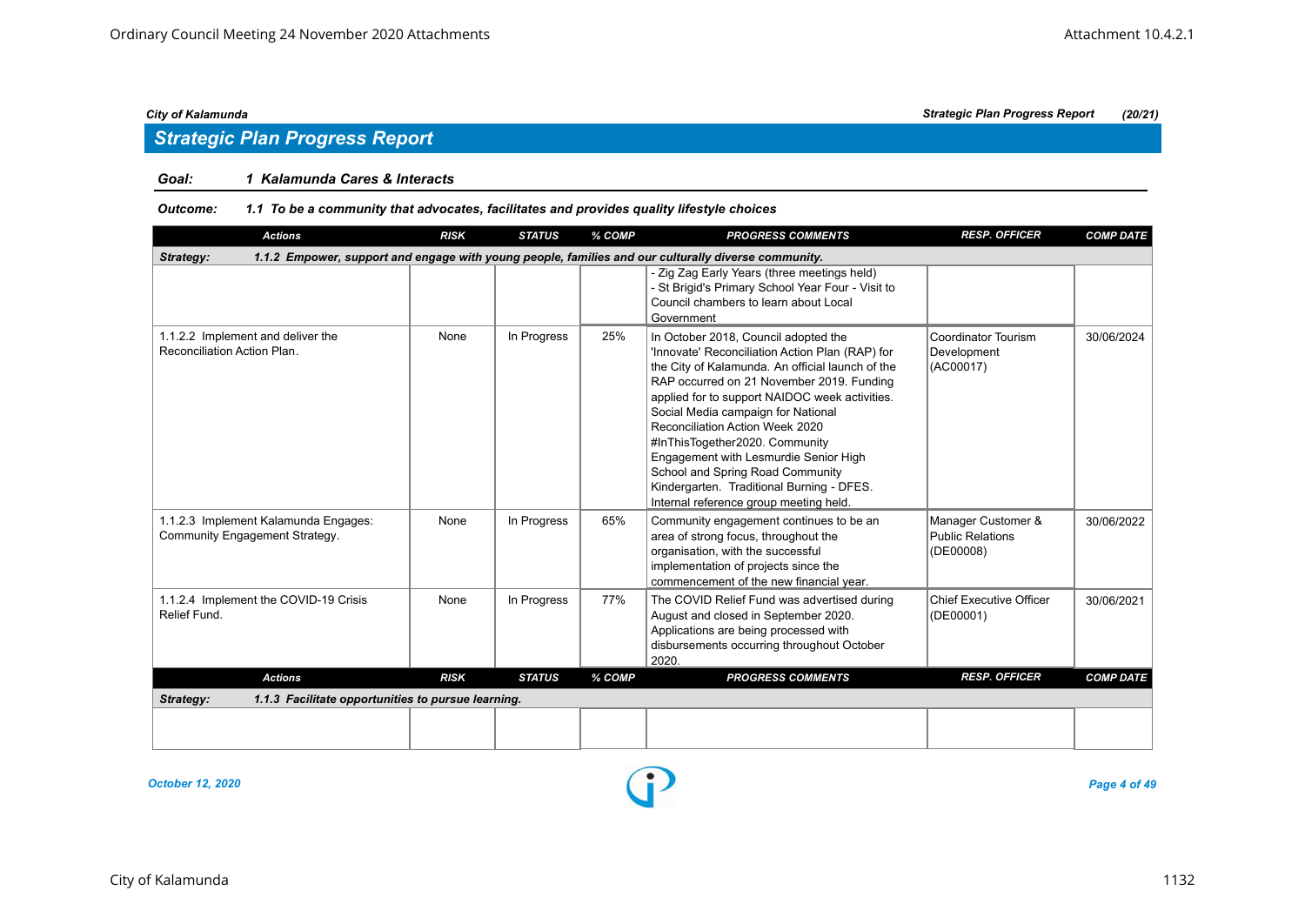## *Strategic Plan Progress Report*

### *Goal: 1 Kalamunda Cares & Interacts*

#### *Outcome: 1.1 To be a community that advocates, facilitates and provides quality lifestyle choices*

| <b>Actions</b>                                                                                | <b>RISK</b> | <b>STATUS</b> | % COMP | <b>PROGRESS COMMENTS</b>                                                                                                                                                                                                                                      | <b>RESP. OFFICER</b>                                 | <b>COMP DATE</b> |
|-----------------------------------------------------------------------------------------------|-------------|---------------|--------|---------------------------------------------------------------------------------------------------------------------------------------------------------------------------------------------------------------------------------------------------------------|------------------------------------------------------|------------------|
| 1.1.3 Facilitate opportunities to pursue learning.<br>Strategy:                               |             |               |        |                                                                                                                                                                                                                                                               |                                                      |                  |
| 1.1.3.1 Ensure Libraries provide modern<br>contemporary services.                             | None        | In Progress   | 25%    | Library Services review report tabled for<br>November OCM.<br>Working group will be established once the<br>recommendation has been endorsed and<br>direction is known.                                                                                       | Coordinator Culture,<br>Arts & Libraries<br>(CSS002) | 30/06/2024       |
| 1.1.3.2 Complete a strategic review of<br>Libraries.                                          | None        | In Progress   | 75%    | Library Services Review report finalised by<br>consultant and presenting to KLT and<br>Council for noting at information session on<br>18 August 2020.<br>Library Services Review report to be formally<br>considered by Council at the November 2020<br>OCM. | Coordinator Culture,<br>Arts & Libraries<br>(CSS002) | 31/10/2020       |
| 1.1.3.3 Implement strategic review<br>recommendations for enhancement to<br>library services. | None        | In Progress   | 15%    | Library Services Review Report to be formally<br>considered by Council at the November OCM.<br>Following the outcome a comprehensive<br>implementation plan will be developed around<br>opportunities for service delivery review.                            | Coordinator Culture,<br>Arts & Libraries<br>(CSS002) | 30/06/2021       |
| 1.1.3.4 Upgrade the Library Management<br>Systems.                                            | None        | In Progress   | 80%    | Library were closed from 29 September - 2<br>October to implement new system and switch<br>to Sirsi Dynix from AmLib.<br>The full merge process will take 3 months in<br>total and by the end of December 2020, the<br>project is expected to be complete.    | Coordinator Culture,<br>Arts & Libraries<br>(CSS002) | 31/12/2020       |

| Outcome: | 1.2 To provide safe and healthy environments for the community to enjoy |  |
|----------|-------------------------------------------------------------------------|--|
|          |                                                                         |  |

|           | Actions                                        | <b>RISK</b> | STATUS | % COMP | <b>PROGRESS COMMENTS</b> | <b>RESP. OFFICER</b> | <b>COMP DATE</b> |
|-----------|------------------------------------------------|-------------|--------|--------|--------------------------|----------------------|------------------|
| Strategy: | 1.2.1 Facilitate a safe community environment. |             |        |        |                          |                      |                  |
|           |                                                |             |        |        |                          |                      |                  |
|           |                                                |             |        |        |                          |                      |                  |
|           |                                                |             |        |        |                          |                      |                  |

*October 12, 2020 Page 5 of 49*

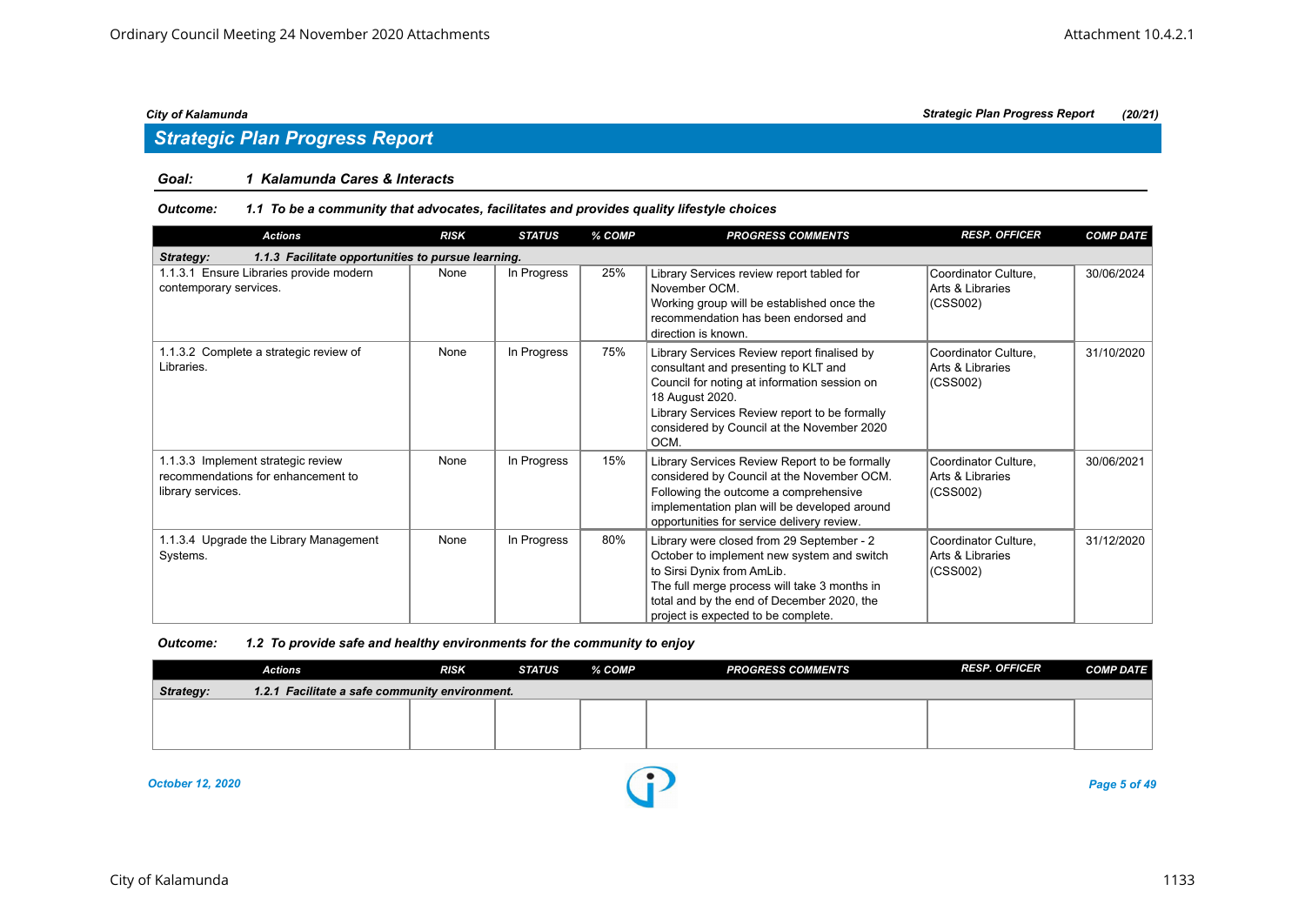## *Strategic Plan Progress Report*

#### *Goal: 1 Kalamunda Cares & Interacts*

| <b>Actions</b>                                                                               | <b>RISK</b> | <b>STATUS</b> | % COMP | <b>PROGRESS COMMENTS</b>                                                                                                                                                                                                                                                                                                                                                                                                                                                                                                                                                                                                                                                                                                                                                                                                                                                                       | <b>RESP. OFFICER</b>                                                      | <b>COMP DATE</b> |
|----------------------------------------------------------------------------------------------|-------------|---------------|--------|------------------------------------------------------------------------------------------------------------------------------------------------------------------------------------------------------------------------------------------------------------------------------------------------------------------------------------------------------------------------------------------------------------------------------------------------------------------------------------------------------------------------------------------------------------------------------------------------------------------------------------------------------------------------------------------------------------------------------------------------------------------------------------------------------------------------------------------------------------------------------------------------|---------------------------------------------------------------------------|------------------|
| 1.2.1 Facilitate a safe community environment.<br>Strategy:                                  |             |               |        |                                                                                                                                                                                                                                                                                                                                                                                                                                                                                                                                                                                                                                                                                                                                                                                                                                                                                                |                                                                           |                  |
| 1.2.1.1 Finalise and implement the<br>Community Safety & Crime Prevention<br>Plan (2020-25). | None        | In Progress   | 25%    | The Community Safety & Crime Prevention<br>Plan (Plan) was endorsed by the Community<br>Safety & Crime Prevention Committee on 12<br>August 2020.<br>The Plan will be presented to the October<br>PAB/OCM for adoption by Council.                                                                                                                                                                                                                                                                                                                                                                                                                                                                                                                                                                                                                                                             | Manager<br>Environmental Health &<br><b>Community Safety</b><br>(AC00064) | 30/06/2024       |
| 1.2.1.2 Undertake Annual Bushfire<br>Readiness and Inspections Program.                      | None        | In Progress   | 40%    | The 2020/21 Annual Bushfire Readiness<br>Inspection program planning has been<br>completed.<br>1. Draft plan 20/21 presented to KLT and<br>Council<br>2. Community engagement plan completed,<br>community engagement started in August<br>2020 and runs through the season<br>3. 1 street meet completed Schipp Road - 30<br>to 40 attended<br>4. 1 x burn smart workshop completed Reed<br>Road - 20 to 30 attended<br>5. 2nd street meet Primary School Pickering<br><b>Brook</b><br>6. Casual inspectors have been recruited and<br>will commence training on 19 October,<br>inspections commence 1 November 2020<br>7. Variation expiry letters were issued in<br>September advising applications are due,<br>most have now got the applications returned,<br>103 approved.<br>8. Inspection application is in the final stages<br>of set up<br>9. FHI Program is on track to commence on | <b>Coordinator Community</b><br>Safety (AC00018)                          | 30/06/2024       |

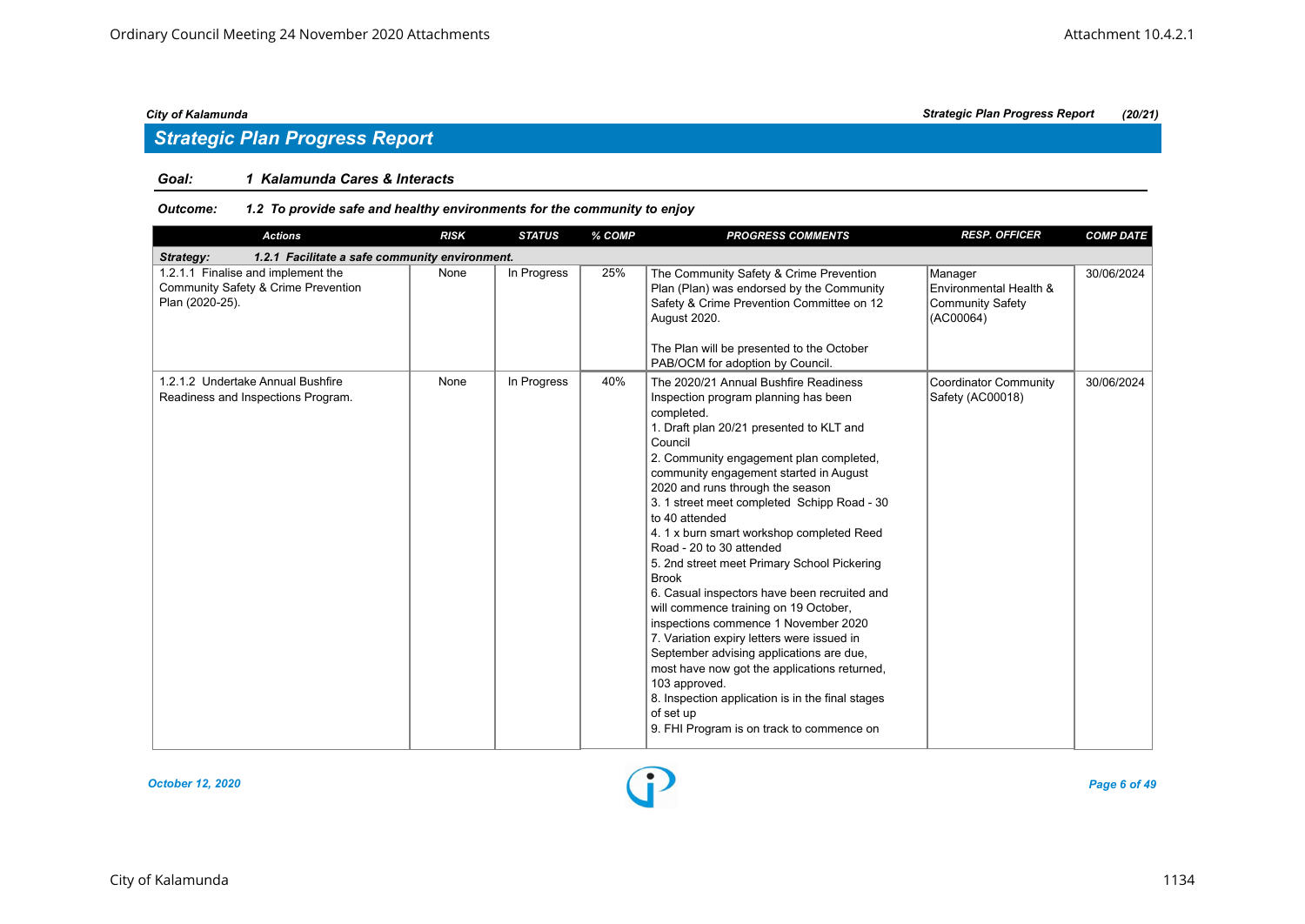### *Goal: 1 Kalamunda Cares & Interacts*

| <b>Actions</b>                                                                                                                                               | <b>RISK</b> | <b>STATUS</b> | % COMP | <b>PROGRESS COMMENTS</b>                                                                                                                                                                                                                                                                                                                                                                                                                                                                                                                                                                                                                                                                                                                           | <b>RESP. OFFICER</b>                                          | <b>COMP DATE</b> |  |  |
|--------------------------------------------------------------------------------------------------------------------------------------------------------------|-------------|---------------|--------|----------------------------------------------------------------------------------------------------------------------------------------------------------------------------------------------------------------------------------------------------------------------------------------------------------------------------------------------------------------------------------------------------------------------------------------------------------------------------------------------------------------------------------------------------------------------------------------------------------------------------------------------------------------------------------------------------------------------------------------------------|---------------------------------------------------------------|------------------|--|--|
| 1.2.1 Facilitate a safe community environment.<br>Strategy:                                                                                                  |             |               |        |                                                                                                                                                                                                                                                                                                                                                                                                                                                                                                                                                                                                                                                                                                                                                    |                                                               |                  |  |  |
|                                                                                                                                                              |             |               |        | time - 1 November 2020<br>10. 2020/21 Annual FHR notice was issued<br>with the Rates<br>11. RUI exercise due to be completed 25<br>October<br>12. Property work through workshop due 31<br>October                                                                                                                                                                                                                                                                                                                                                                                                                                                                                                                                                 |                                                               |                  |  |  |
| 1.2.1.3 Local Emergency Management<br>arrangements are reviewed and<br>maintained.                                                                           | None        | In Progress   | 85%    | The Local Emergency Management<br>Arrangements are reviewed annually and<br>have recently undergone a major review. A<br>new set of arrangements have been drafted,<br>which were endorsed by the City Local<br>Emergency Management Committee on 27<br>February 2020.<br>The City's LEMA doc was sent to the District<br>Emergency Management Committee to be<br>tabled at the October 2020 meeting.<br>Confirmation has been received from DEMC<br>that the matter is on the agenda for the 14<br>October meeting.<br>It is a requirement, all LG's are required to<br>review their LEMA after any major incident<br>occurring, as a result of the COVID-19<br>pandemic, the City will conduct a full review<br>once the pandemic crisis passes. | Coordinator Community<br>Safety (AC00018)                     | 30/06/2024       |  |  |
| 1.2.1.5 Deliver the City's Bushfire<br>Mitigation Plan. Develop a 10 year works<br>program on premise of ongoing external<br>supporting grants from the ESL. | None        | Completed     | 100%   | Council adopted the Bushfire Risk<br>Management Plan at the December 2019<br>OCM noting that this Plan has been endorsed<br>by the Office of Bushfire Risk Management.                                                                                                                                                                                                                                                                                                                                                                                                                                                                                                                                                                             | Manager Parks &<br><b>Environmental Services</b><br>(TO00019) | 30/06/2024       |  |  |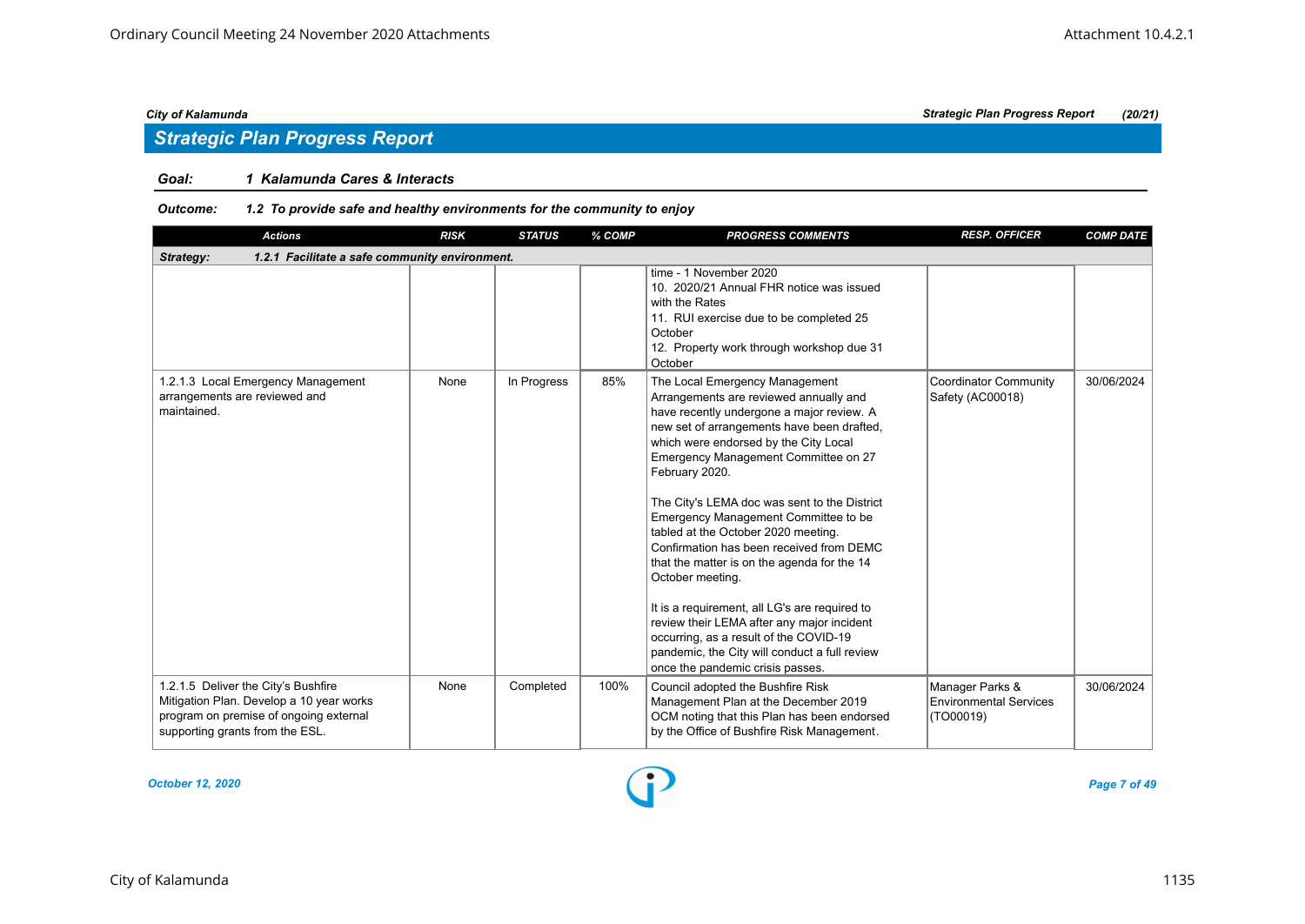## *Strategic Plan Progress Report*

#### *Goal: 1 Kalamunda Cares & Interacts*

| Maintain and provide Ranger services to<br><b>Coordinator Community</b><br>Safety (AC00018)<br>ensure all Ranger related matters are                                                                                                                                                                                                                                                                                                                                                                                                                                | 30/06/2024 |
|---------------------------------------------------------------------------------------------------------------------------------------------------------------------------------------------------------------------------------------------------------------------------------------------------------------------------------------------------------------------------------------------------------------------------------------------------------------------------------------------------------------------------------------------------------------------|------------|
|                                                                                                                                                                                                                                                                                                                                                                                                                                                                                                                                                                     |            |
|                                                                                                                                                                                                                                                                                                                                                                                                                                                                                                                                                                     |            |
| 7,572 total incidents attended to by Rangers<br>5. Total Vehicle related matters - 963<br>6. Total number of cautions issued - 997<br>7. Total number of infringements issued - 373<br>8, Total cats currently registered - 2,007<br>9. Total dogs currently registered - 8,576<br>10. Dog attacks actioned 63 on animals and<br>11. Pending prosecutions waiting to be heard<br>12. Multi dog application approvals - 30<br>12. Current Dangerous dogs registered - 10<br>1. New Dogs Local Law is in the final stages<br>2. Cat report for possible Cat Local Law |            |
|                                                                                                                                                                                                                                                                                                                                                                                                                                                                                                                                                                     |            |

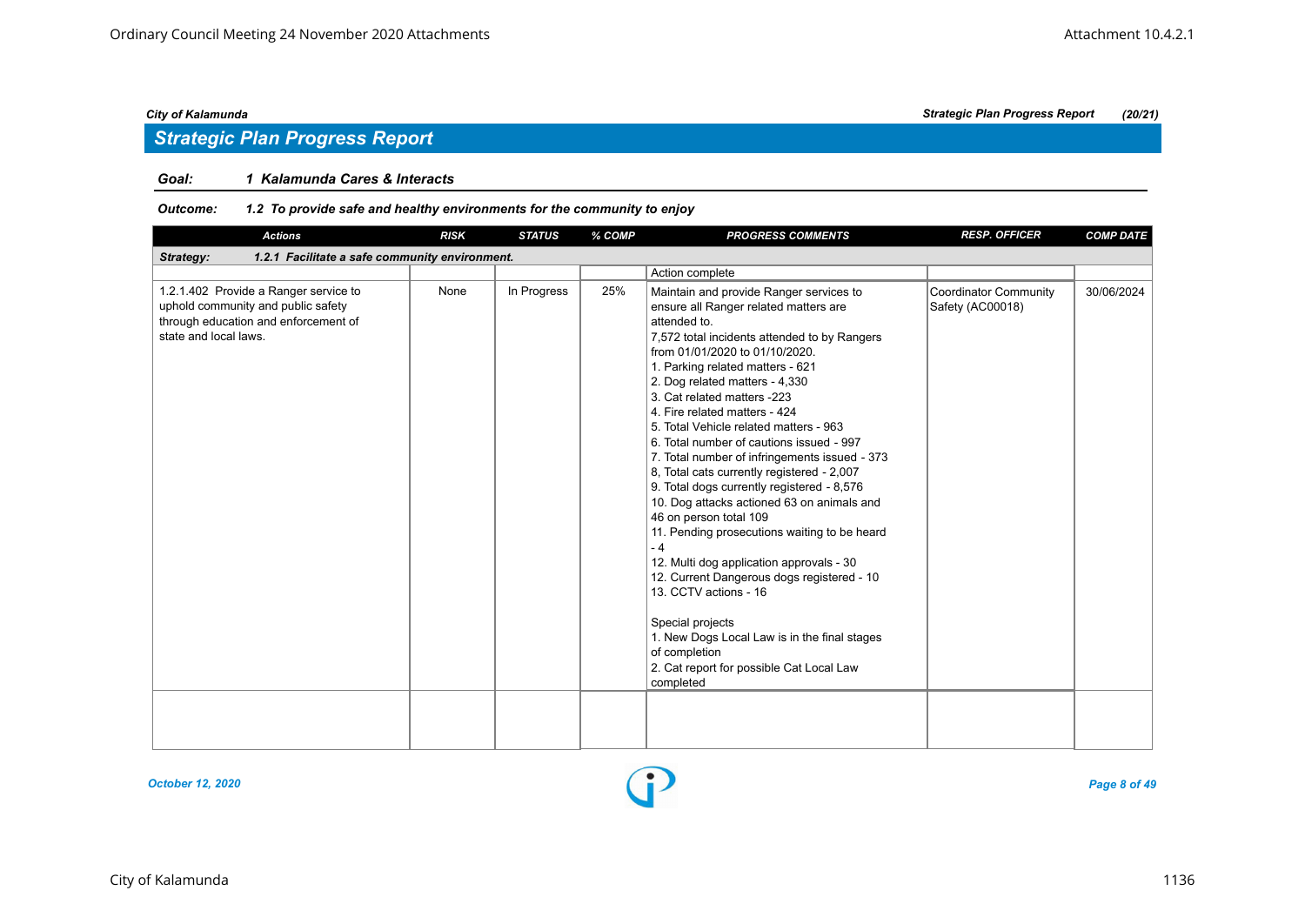## *Strategic Plan Progress Report*

#### *Goal: 1 Kalamunda Cares & Interacts*

### *Outcome: 1.2 To provide safe and healthy environments for the community to enjoy*

| <b>Actions</b>                                                                                                                 | <b>RISK</b> | <b>STATUS</b> | % COMP | <b>PROGRESS COMMENTS</b>                                                                                                                                                                                                                                                                                                                                                                                                                                                                                                                                                                                                                                                                | <b>RESP. OFFICER</b>                                                      | <b>COMP DATE</b> |
|--------------------------------------------------------------------------------------------------------------------------------|-------------|---------------|--------|-----------------------------------------------------------------------------------------------------------------------------------------------------------------------------------------------------------------------------------------------------------------------------------------------------------------------------------------------------------------------------------------------------------------------------------------------------------------------------------------------------------------------------------------------------------------------------------------------------------------------------------------------------------------------------------------|---------------------------------------------------------------------------|------------------|
| 1.2.1 Facilitate a safe community environment.<br>Strategy:                                                                    |             |               |        |                                                                                                                                                                                                                                                                                                                                                                                                                                                                                                                                                                                                                                                                                         |                                                                           |                  |
| 1.2.1.403 Review and implement the<br>City's CCTV Strategy to ensure it aligns<br>with current Australian Standards.           | None        | In Progress   | 25%    | A revised CCTV working group has been<br>established consisting of Managers from<br>business units responsible for either<br>maintaining or using the City's CCTV systems.<br>The purpose of the group is to ensure actions<br>in the Strategy are being completed and new<br>actions identified for the Corporate Business<br>Plan.<br>Preventative maintenance contracts are in<br>place for the City's Community Safety Public<br>Realm sites and an audit of the remaining<br>CCTV connected to the City's buildings will<br>also commence this year.<br>A feasibility study into possible public realm<br>CCTV in Wattle Grove has been awarded to<br>Security Consultancy Zenian. | Manager<br>Environmental Health &<br><b>Community Safety</b><br>(AC00064) | 30/06/2024       |
| 1.2.1.404 Explore opportunities for CCTV<br>feasibility in the Wattle Grove Cell 9<br>precinct.                                | None        | In Progress   | 25%    | A scope of works has been prepared for<br>this project and uploaded to the WALGA<br>equotes portal.<br>5 security consultancy companies provided<br>quotes.<br>The contract has been awarded to Zenian<br>who provide the most competitive quote.                                                                                                                                                                                                                                                                                                                                                                                                                                       | Manager<br>Environmental Health &<br><b>Community Safety</b><br>(AC00064) | 30/06/2024       |
| 1.2.1.405 Provide an Environmental<br>Health Service that protects and<br>enhances the safety and amenity of the<br>community. | None        | In Progress   | 25%    | 200 inspections completed, 61 complaints<br>actioned, 218 Building and Planning<br>Applications Assessed, 17 septic approvals.<br>Food inspection regime audited. Beginning to<br>issue COVID Event plan approvals for events                                                                                                                                                                                                                                                                                                                                                                                                                                                           | Coordinator<br>Environmental Health<br>Services (CS00006)                 | 30/06/2024       |

*October 12, 2020 Page 9 of 49*

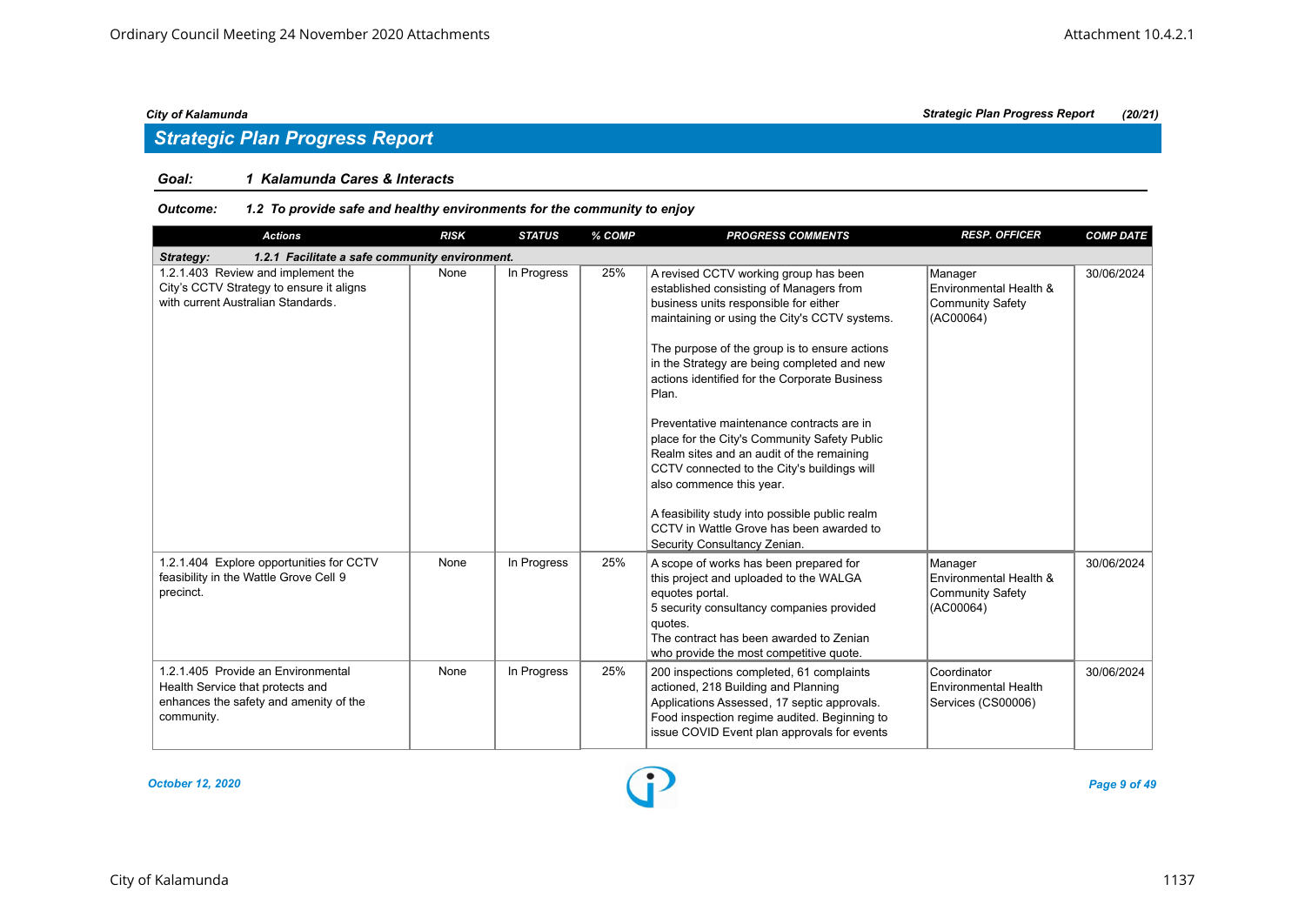## *Strategic Plan Progress Report*

### *Goal: 1 Kalamunda Cares & Interacts*

| <b>Actions</b>                                                        | <b>RISK</b> | <b>STATUS</b> | % COMP | <b>PROGRESS COMMENTS</b>                                                                                                                                                                                                                                                                                                                                                                                                                                                                                                                                                                                                                                                                                                                                                                                                                                                                                                                                                                                                                                                                                                                                                                          | <b>RESP. OFFICER</b>                                             | <b>COMP DATE</b> |
|-----------------------------------------------------------------------|-------------|---------------|--------|---------------------------------------------------------------------------------------------------------------------------------------------------------------------------------------------------------------------------------------------------------------------------------------------------------------------------------------------------------------------------------------------------------------------------------------------------------------------------------------------------------------------------------------------------------------------------------------------------------------------------------------------------------------------------------------------------------------------------------------------------------------------------------------------------------------------------------------------------------------------------------------------------------------------------------------------------------------------------------------------------------------------------------------------------------------------------------------------------------------------------------------------------------------------------------------------------|------------------------------------------------------------------|------------------|
| Strategy:<br>1.2.1 Facilitate a safe community environment.           |             |               |        |                                                                                                                                                                                                                                                                                                                                                                                                                                                                                                                                                                                                                                                                                                                                                                                                                                                                                                                                                                                                                                                                                                                                                                                                   |                                                                  |                  |
|                                                                       |             |               |        | with over 500 people.                                                                                                                                                                                                                                                                                                                                                                                                                                                                                                                                                                                                                                                                                                                                                                                                                                                                                                                                                                                                                                                                                                                                                                             |                                                                  |                  |
| <b>Actions</b>                                                        | <b>RISK</b> | <b>STATUS</b> | % COMP | <b>PROGRESS COMMENTS</b>                                                                                                                                                                                                                                                                                                                                                                                                                                                                                                                                                                                                                                                                                                                                                                                                                                                                                                                                                                                                                                                                                                                                                                          | <b>RESP. OFFICER</b>                                             | <b>COMP DATE</b> |
| Strategy:                                                             |             |               |        | 1.2.2 Advocate and promote healthy lifestyle choices by encouraging the community to become more physically active.                                                                                                                                                                                                                                                                                                                                                                                                                                                                                                                                                                                                                                                                                                                                                                                                                                                                                                                                                                                                                                                                               |                                                                  |                  |
| 1.2.2.1 Implement the Community Health<br>& Wellbeing Plan (2018-22). | None        | In Progress   | 25%    | Actions taken this quarter include:<br>Implemented strategies to support RUOK<br>Day for City Staff Members<br>Implemented strategies to support RUOK<br>with two high schools (Darling Range Sports<br>College and Lesmurdie High School) including<br>use of the smoothie bike.<br>In partnership with East Metro Health<br>Service facilitated healthy menus audits of 3<br>recreation venues (Hartfield Park, Ray Owen &<br>Kalamunda Water Park) in preparation for an<br>upcoming healthway funding opportunity.<br>Successful grant application for Injury<br>Matters - Remove Hazards Campaign (Injury<br>Prevention)<br>Significant progress in the development of<br>the Kalamunda Alliance Against Depression -<br>First community meeting set for Oct 21st<br>Mental Health First Aid training took place<br>- (25 staff members completed the training)<br>Take Charge Wellbeing Workshop was<br>facilitated for staff (15 staff members attended)<br>Partnership with Cancer Council continues<br>with initial research/plans put in place to deliver<br>the LiveLighter campaign message through the<br>City (i.e. Shopping Centres)<br>4800 food plant seedlings given out at the | Coordinator<br><b>Environmental Health</b><br>Services (CS00006) | 30/06/2022       |

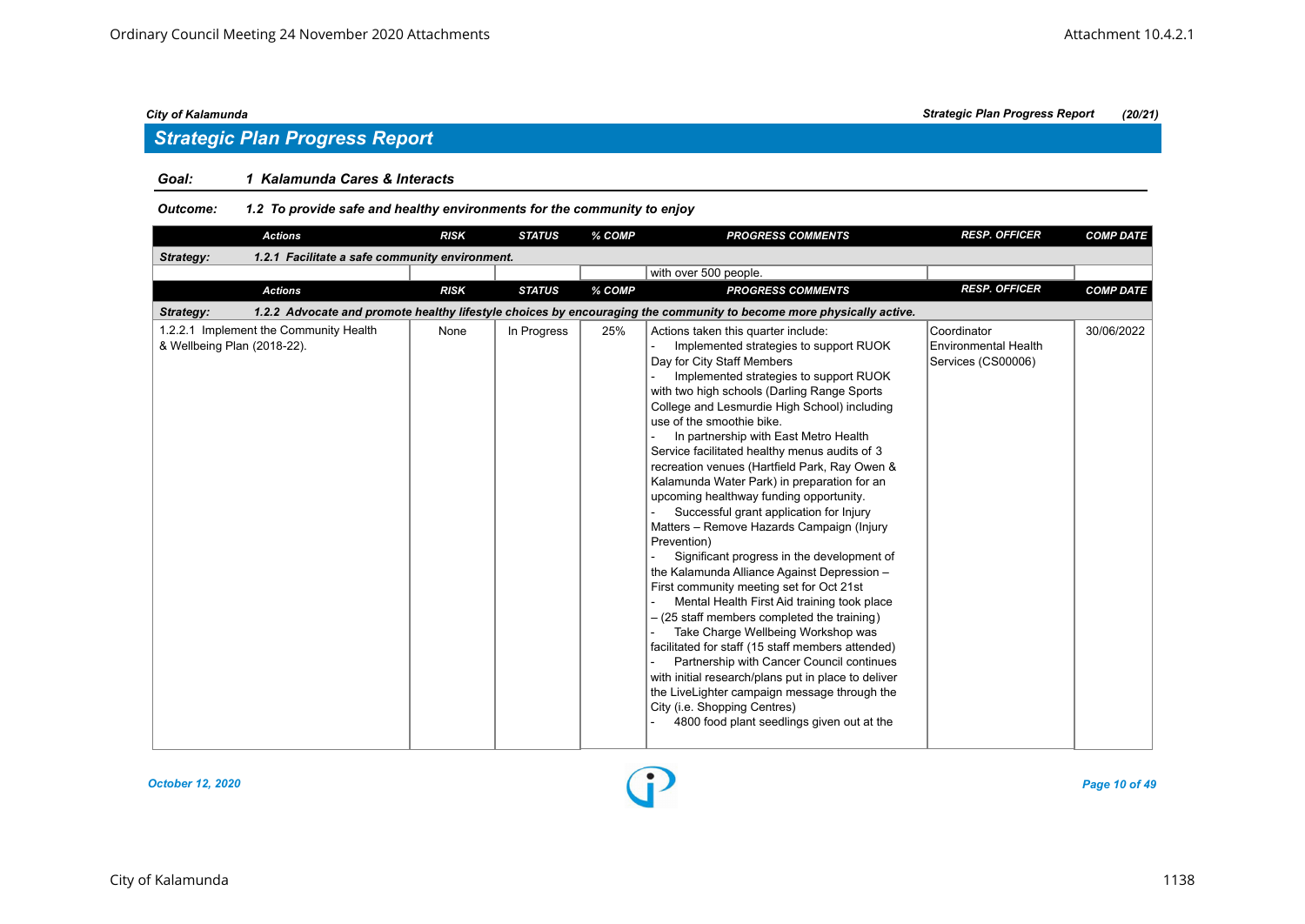## *Strategic Plan Progress Report*

### *Goal: 1 Kalamunda Cares & Interacts*

### *Outcome: 1.2 To provide safe and healthy environments for the community to enjoy*

| <b>Actions</b>                                                                                                                                                            | <b>RISK</b> | <b>STATUS</b> | % COMP | <b>PROGRESS COMMENTS</b>                                                                                                                                                                                                                                                                                                                                                                                                                                                                                                                                                                                                                                                                                                               | <b>RESP. OFFICER</b>                                 | <b>COMP DATE</b> |  |  |  |
|---------------------------------------------------------------------------------------------------------------------------------------------------------------------------|-------------|---------------|--------|----------------------------------------------------------------------------------------------------------------------------------------------------------------------------------------------------------------------------------------------------------------------------------------------------------------------------------------------------------------------------------------------------------------------------------------------------------------------------------------------------------------------------------------------------------------------------------------------------------------------------------------------------------------------------------------------------------------------------------------|------------------------------------------------------|------------------|--|--|--|
| 1.2.2 Advocate and promote healthy lifestyle choices by encouraging the community to become more physically active.<br>Strategy:                                          |             |               |        |                                                                                                                                                                                                                                                                                                                                                                                                                                                                                                                                                                                                                                                                                                                                        |                                                      |                  |  |  |  |
|                                                                                                                                                                           |             |               |        | City's plants for residents event.<br>4 week food sensations cooking program<br>facilitated at Forrestfield Public Library.<br>Utilised the City social media platforms to<br>support state and federal health promotion<br>campaigns (i.e. mental health month, diabetes<br>week and Dry July)                                                                                                                                                                                                                                                                                                                                                                                                                                        |                                                      |                  |  |  |  |
| 1.2.2.3 Ensure maximum community<br>utilisation of the City's Recreation<br>Facilities by providing high quality,<br>affordable and sustainable programs and<br>services. | None        | In Progress   | 35%    | A diverse range of activities are provided<br>through the City's Recreation Facilities<br>including gym, fitness classes, holiday<br>programs, sport competitions, junior programs<br>and active seniors classes.<br>- Overall the Hartfield Park Recreation<br>Centre's attendance as well as memberships<br>have increased substantially, even as COVID<br>continues. For example HPRC gym<br>memberships have increased by 27% from<br>195 (September 2019) to 248 (September<br>2020)<br>- Attendances for the quarter were:<br>HPRC 21,267<br><b>HWRC 5.822</b><br>- The newly introduced 360 Active Seniors<br>class at Maida Vale Netball Centre has been a<br>huge success and fills a gap within the Maida<br>Vale community. | <b>Manager Community</b><br>Development<br>(DE00007) | 30/06/2024       |  |  |  |
| 1.2.2.4 Promotion of City of Kalamunda<br>Sporting Clubs and recreational<br>opportunities.                                                                               | None        | In Progress   | 35%    | The Recreation Services team liaise closely<br>with the sporting clubs and community groups<br>to help promote internal and external<br>opportunities. Progress to date includes:<br>- Disseminated the monthly Clubs 4 Life                                                                                                                                                                                                                                                                                                                                                                                                                                                                                                           | Manager Community<br>Development<br>(DE00007)        | 30/06/2024       |  |  |  |

*October 12, 2020 Page 11 of 49*

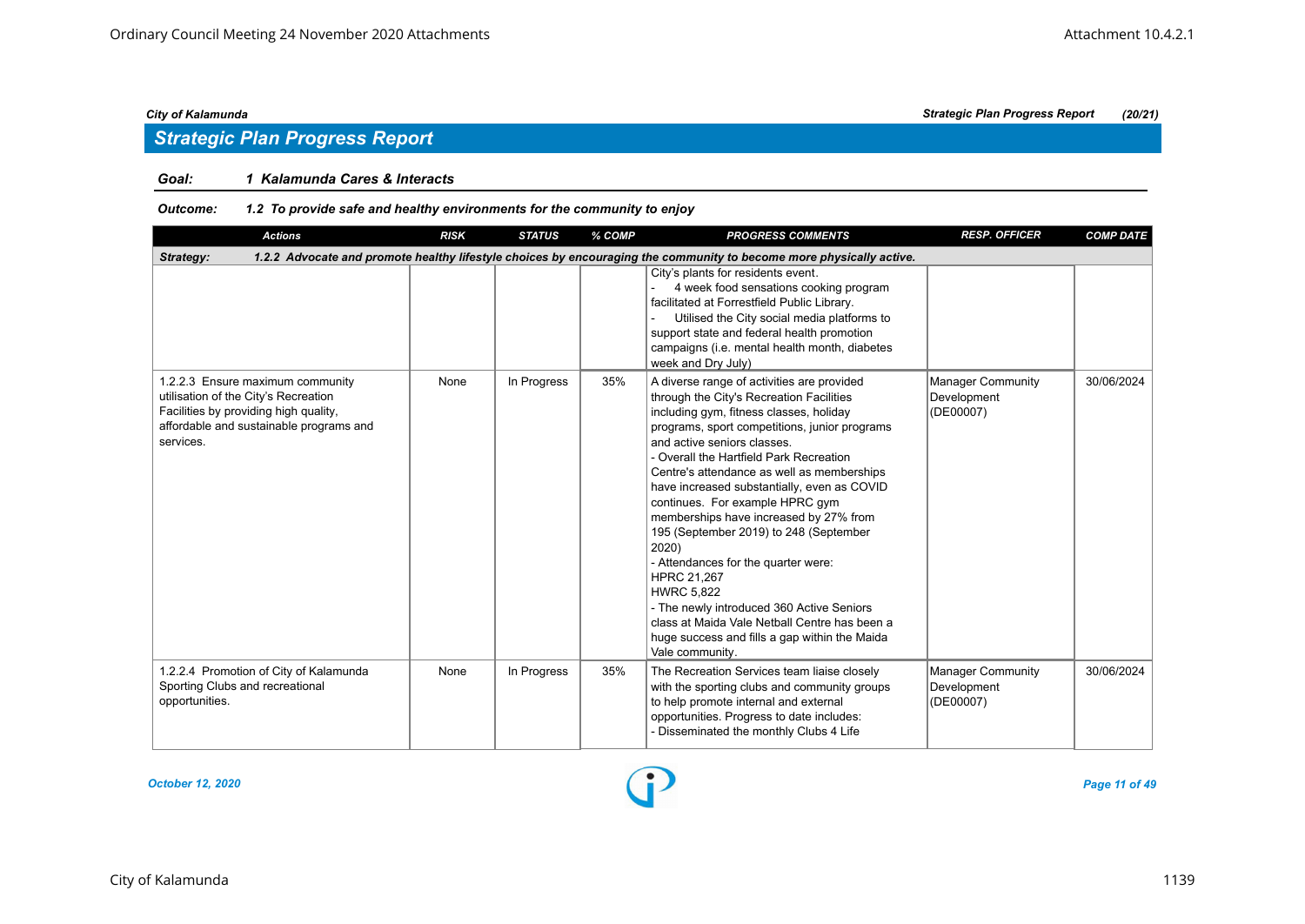## *Strategic Plan Progress Report*

### *Goal: 1 Kalamunda Cares & Interacts*

#### *Outcome: 1.2 To provide safe and healthy environments for the community to enjoy*

| <b>Actions</b>                                                                                                       | <b>RISK</b> | <b>STATUS</b> | % COMP | <b>PROGRESS COMMENTS</b>                                                                                                                                                                                                                                                                                                                                                                                                                                                                                                                                                                                                                                                                                                                                                                                                               | <b>RESP. OFFICER</b>                                 | <b>COMP DATE</b> |
|----------------------------------------------------------------------------------------------------------------------|-------------|---------------|--------|----------------------------------------------------------------------------------------------------------------------------------------------------------------------------------------------------------------------------------------------------------------------------------------------------------------------------------------------------------------------------------------------------------------------------------------------------------------------------------------------------------------------------------------------------------------------------------------------------------------------------------------------------------------------------------------------------------------------------------------------------------------------------------------------------------------------------------------|------------------------------------------------------|------------------|
| Strategy:                                                                                                            |             |               |        | 1.2.2 Advocate and promote healthy lifestyle choices by encouraging the community to become more physically active.                                                                                                                                                                                                                                                                                                                                                                                                                                                                                                                                                                                                                                                                                                                    |                                                      |                  |
|                                                                                                                      |             |               |        | ENews to 257 subscribers and the Recreation<br>Facilities enews to 2463 subscribers<br>- Promotion of the COVID 19 Relief Fund<br><b>Community Innovation Grants</b><br>- Upcoming events and good news stories<br>shared in ENews, facebook pages and<br>websites                                                                                                                                                                                                                                                                                                                                                                                                                                                                                                                                                                     |                                                      |                  |
| <b>Actions</b>                                                                                                       | <b>RISK</b> | <b>STATUS</b> | % COMP | <b>PROGRESS COMMENTS</b>                                                                                                                                                                                                                                                                                                                                                                                                                                                                                                                                                                                                                                                                                                                                                                                                               | <b>RESP. OFFICER</b>                                 | <b>COMP DATE</b> |
| 1.2.3 Provide high quality and accessible recreational and social spaces and facilities.<br>Strategy:                |             |               |        |                                                                                                                                                                                                                                                                                                                                                                                                                                                                                                                                                                                                                                                                                                                                                                                                                                        |                                                      |                  |
| 1.2.3.1 Implement Scott Reserve Master<br>Plan.                                                                      | None        | In Progress   | 35%    | The Scott Reserve Master Plan was adopted<br>by Council in June 2020. The identified<br>projects within the Master Plan are now part of<br>the City's ongoing advocacy strategy to attract<br>external funding.<br>- An advocacy poster has been developed and<br>distributed to the relevant sporting clubs<br>- Within the City's 2020/21 budget, \$2m has<br>been included for additional female (unisex)<br>changerooms at four sites, one of which is<br>located at Scott Reserve Pavilion. As the<br>Master Plan proposes a new Pavilion, a<br>transportable unisex changeroom has been<br>determined to be the most appropriate<br>solution for the clubs, as an interim measure<br>until external funding is secured for a new<br>Pavilion. The design for the transportable is<br>currently being workshopped with the clubs. | <b>Manager Community</b><br>Development<br>(DE00007) | 30/06/2024       |
| 1.2.3.2 Continue to deliver the Trails<br>Loop Plan.<br>- Draft scope of works to be reviewed by<br>Asset Management | None        | In Progress   | 95%    | - Perth Hill Trails Loop Stage 1 is under<br>construction, with signage to be installed by<br>the end of October 2020 in anticipation of a<br>community opening event in November. There                                                                                                                                                                                                                                                                                                                                                                                                                                                                                                                                                                                                                                               | <b>Manager Community</b><br>Development<br>(DE00007) | 30/06/2024       |

*October 12, 2020 Page 12 of 49*

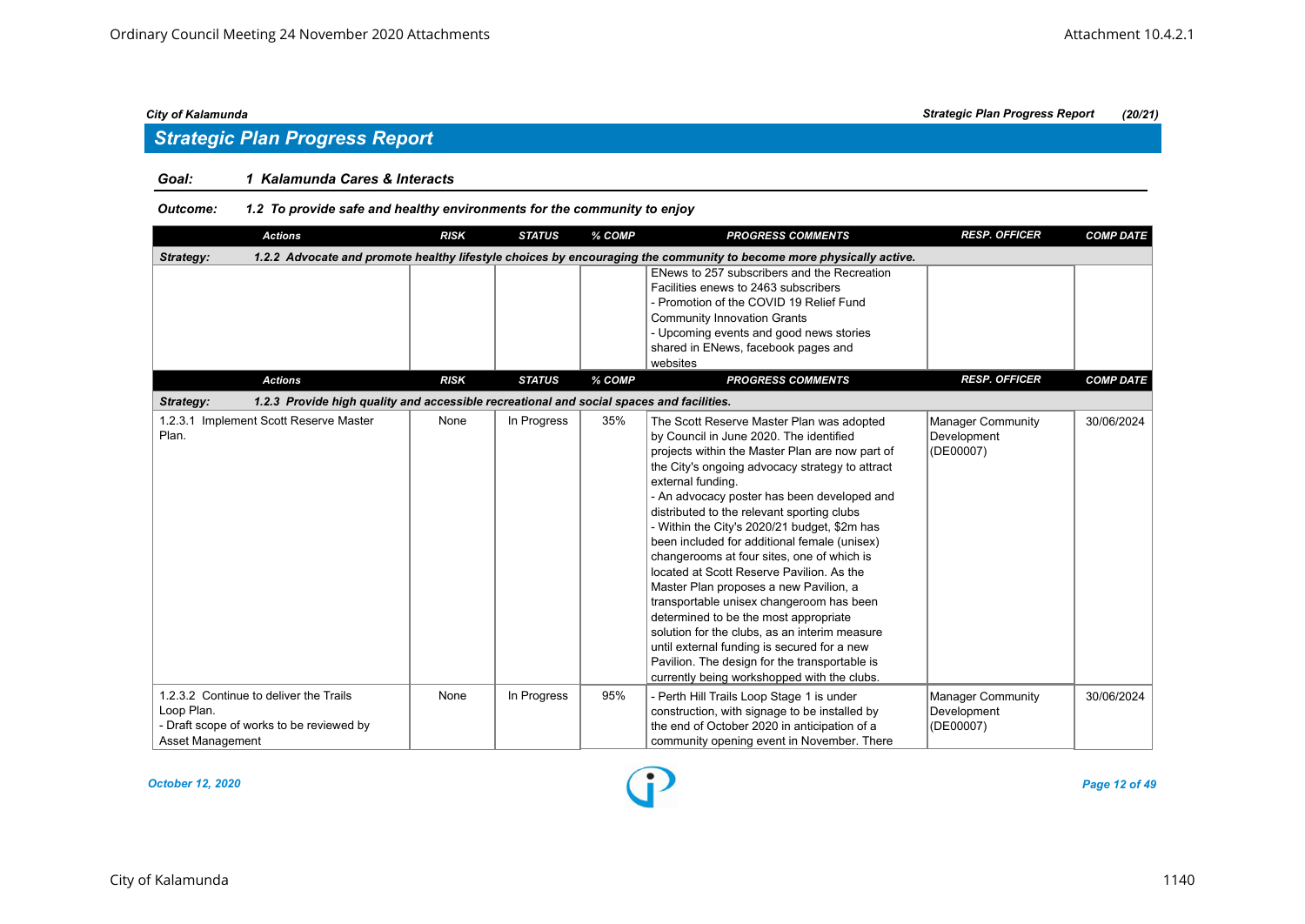## *Strategic Plan Progress Report*

#### *Goal: 1 Kalamunda Cares & Interacts*

| <b>Actions</b>                                                                                                                                                                                                                                                                                                                                        | <b>RISK</b> | <b>STATUS</b> | % COMP | <b>PROGRESS COMMENTS</b>                                                                                                                                                                                                                                                                                                                                                                                                                                                                                                                                                                                                                                                                                                                                                                                                                                                                                     | <b>RESP. OFFICER</b>                                 | <b>COMP DATE</b> |
|-------------------------------------------------------------------------------------------------------------------------------------------------------------------------------------------------------------------------------------------------------------------------------------------------------------------------------------------------------|-------------|---------------|--------|--------------------------------------------------------------------------------------------------------------------------------------------------------------------------------------------------------------------------------------------------------------------------------------------------------------------------------------------------------------------------------------------------------------------------------------------------------------------------------------------------------------------------------------------------------------------------------------------------------------------------------------------------------------------------------------------------------------------------------------------------------------------------------------------------------------------------------------------------------------------------------------------------------------|------------------------------------------------------|------------------|
| 1.2.3 Provide high quality and accessible recreational and social spaces and facilities.<br>Strategy:                                                                                                                                                                                                                                                 |             |               |        |                                                                                                                                                                                                                                                                                                                                                                                                                                                                                                                                                                                                                                                                                                                                                                                                                                                                                                              |                                                      |                  |
| - Financial agreement completed and<br>signed off by KMBC and the City<br>- Invite Asset design/Delivery Officers to<br>review scope of works and proposed new<br>road crossings<br>- KMBC implementation of project<br>- Review Environmental Assessment<br>Report<br>- Traffic management report - to be<br>prepared by KMBC following Site meeting |             |               |        | has been significant additional community<br>consultation occurring as the trail is being<br>constructed with local residents and interested<br>parties<br>- Stage 2 research has commenced with the<br>City working with State Government<br>departments to identify priorities, timeframes<br>and responsibilities                                                                                                                                                                                                                                                                                                                                                                                                                                                                                                                                                                                         |                                                      |                  |
| 1.2.3.3 Implement the Maida Vale<br>Reserve Master Plan.                                                                                                                                                                                                                                                                                              | None        | In Progress   | 35%    | The Maida Vale Reserve Master Plan was<br>adopted by Council in December 2018. The<br>identified projects within the Master Plan are<br>now part of the City's ongoing advocacy<br>strategy to attract external funding.<br>The following projects are currently being<br>progressed:<br>- A detailed design and cost estimate for the<br>power upgrade was completed in early 2020.<br>The power upgrade design is currently being<br>assessed by Western Power and the Public<br>Open Space - Cash in Lieu funding has now<br>been approved.<br>- A detailed design and cost estimate for the<br>sports floodlight upgrade on the eastern oval<br>was completed in early 2020. In September<br>2020, the City submitted a funding application<br>to the State Government through the<br><b>Community Sporting and Recreation Facilities</b><br>Fund seeking a funding contribution towards<br>the project. | <b>Manager Community</b><br>Development<br>(DE00007) | 30/06/2024       |

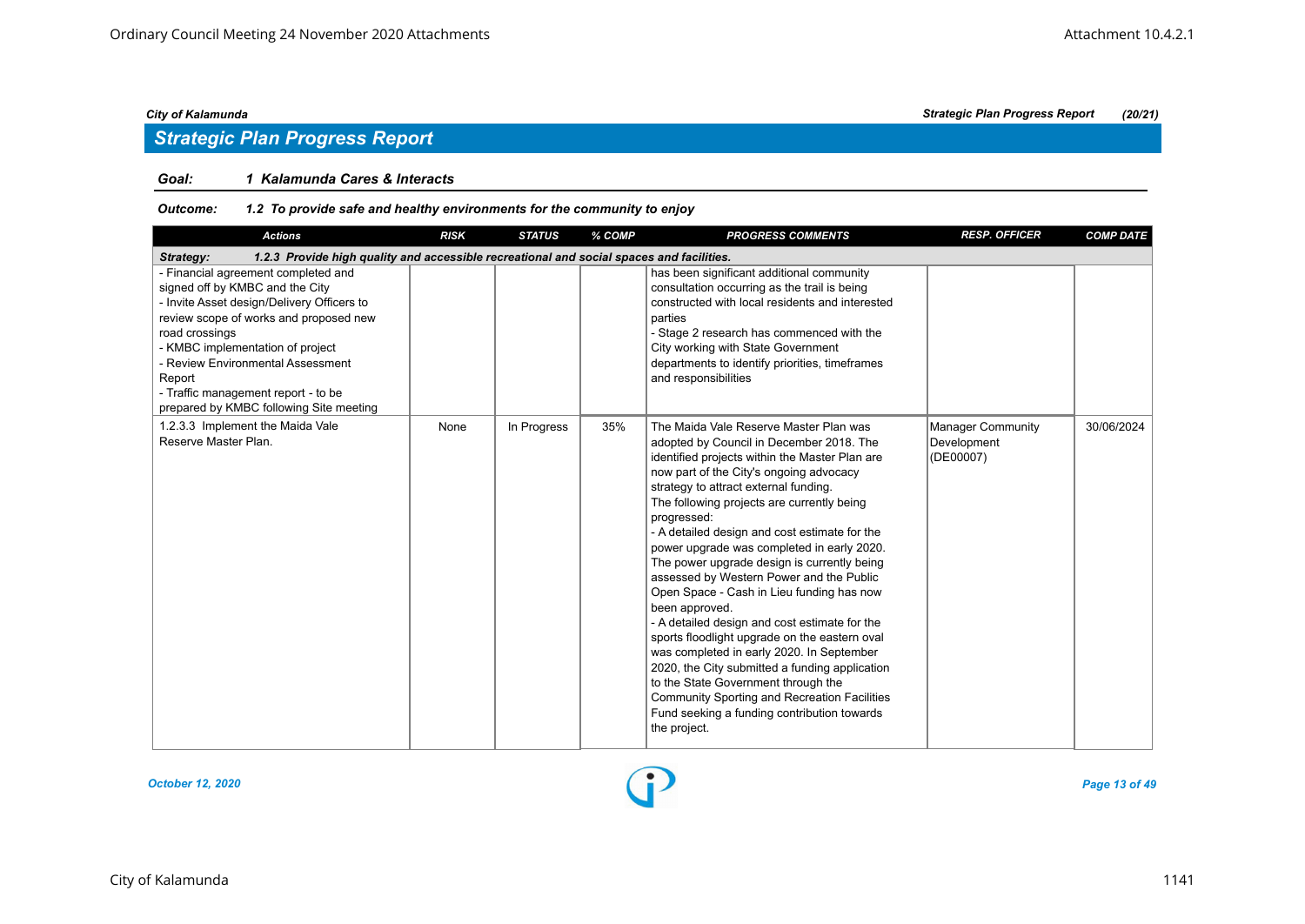## *Strategic Plan Progress Report*

### *Goal: 1 Kalamunda Cares & Interacts*

| <b>Actions</b>                                                                                        | <b>RISK</b> | <b>STATUS</b> | % COMP | <b>PROGRESS COMMENTS</b>                                                                                                                                                                                                                                                                                                                                                                                                                                                                                                                                                                                                                                                                                                                                                                                                                                                                                                                                                   | <b>RESP. OFFICER</b>                                 | <b>COMP DATE</b> |
|-------------------------------------------------------------------------------------------------------|-------------|---------------|--------|----------------------------------------------------------------------------------------------------------------------------------------------------------------------------------------------------------------------------------------------------------------------------------------------------------------------------------------------------------------------------------------------------------------------------------------------------------------------------------------------------------------------------------------------------------------------------------------------------------------------------------------------------------------------------------------------------------------------------------------------------------------------------------------------------------------------------------------------------------------------------------------------------------------------------------------------------------------------------|------------------------------------------------------|------------------|
| 1.2.3 Provide high quality and accessible recreational and social spaces and facilities.<br>Strategy: |             |               |        |                                                                                                                                                                                                                                                                                                                                                                                                                                                                                                                                                                                                                                                                                                                                                                                                                                                                                                                                                                            |                                                      |                  |
|                                                                                                       |             |               |        | - Within the City's 2020/21 budget, \$2m has<br>been included for additional female (unisex)<br>changerooms at four sites, one of which is<br>located at Norm Sadler Pavilion, Maida Vale<br>Reserve. A functional brief for the extension of<br>the Pavilion is currently being finalised prior to<br>appointing an Architect in late 2020, to<br>complete a detailed design.                                                                                                                                                                                                                                                                                                                                                                                                                                                                                                                                                                                             |                                                      |                  |
| 1.2.3.4 Implement the Ray Owen<br>Reserve Master Plan.                                                | None        | In Progress   | 50%    | The Ray Owen Master Plan was adopted by<br>Council in February 2015. As part of the State<br>Governments COVID-19 Recovery Plan, the<br>City received a grant of \$5 million towards the<br>Master Plan's implementation. The City is<br>currently liaising with the State Government<br>on the project priorities. The City's advocacy<br>approach remains ongoing to secure further<br>funding including through the Growth Areas<br>Perth and Peel (GAPP) business case to<br>Infrastructure Australia and engagement with<br>local State Members of Parliament in the lead<br>up to the 2021 State Election.<br>The following projects are currently being<br>progressed:<br>- Detailed concept designs have now been<br>completed for the four court extension at Ray<br>Owen Sports Stadium<br>- Detailed designs are currently being<br>developed for stage one of the car parking<br>design, based on feedback received during<br>the community consultation phase | <b>Manager Community</b><br>Development<br>(DE00007) | 30/06/2024       |

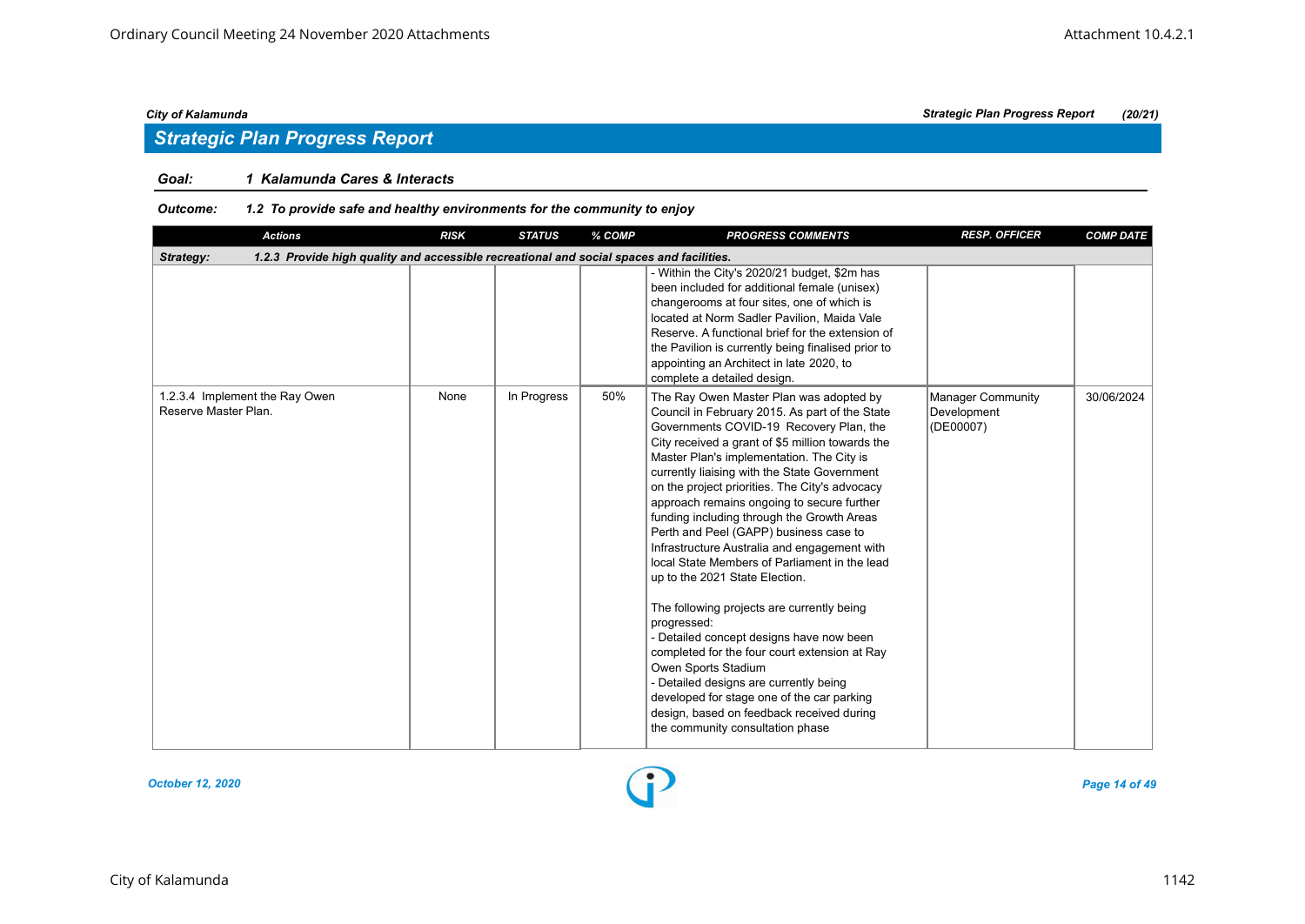## *Strategic Plan Progress Report*

### *Goal: 1 Kalamunda Cares & Interacts*

| <b>Actions</b>                                                                                        | <b>RISK</b> | <b>STATUS</b> | % COMP | <b>PROGRESS COMMENTS</b>                                                                                                                                                                                                                                                                                                                                                                                                                                                                                                                                                                                                                                                                                                                                                            | <b>RESP. OFFICER</b>                          | <b>COMP DATE</b> |
|-------------------------------------------------------------------------------------------------------|-------------|---------------|--------|-------------------------------------------------------------------------------------------------------------------------------------------------------------------------------------------------------------------------------------------------------------------------------------------------------------------------------------------------------------------------------------------------------------------------------------------------------------------------------------------------------------------------------------------------------------------------------------------------------------------------------------------------------------------------------------------------------------------------------------------------------------------------------------|-----------------------------------------------|------------------|
| 1.2.3 Provide high quality and accessible recreational and social spaces and facilities.<br>Strategy: |             |               |        |                                                                                                                                                                                                                                                                                                                                                                                                                                                                                                                                                                                                                                                                                                                                                                                     |                                               |                  |
|                                                                                                       |             |               |        | - Within the City's 2020/21 budget, \$2m has<br>been included for additional female (unisex)<br>changerooms at four sites, one of which is<br>located at Ray Owen Pavilion, Ray Owen<br>Reserve. A functional brief for the extension of<br>the Pavilion is currently being finalised prior to<br>appointing an Architect in late 2020, to<br>complete a detailed design. In September<br>2020, the City submitted a funding application<br>to the State Government through the<br><b>Community Sporting and Recreation Facilities</b><br>Fund seeking a funding contribution towards<br>the project<br>- A power upgrade has occurred at the site<br>however it is yet to be distributed across the<br>site<br>- The investigation into water availability is<br>currently ongoing |                                               |                  |
| 1.2.3.5 Complete the Aquatic Facility<br>Study.                                                       | None        | In Progress   | 75%    | In September 2019, CCS Strategic were<br>appointed to develop a business case for a<br>future aquatic facility within the City. Progress<br>to date includes:<br>- A detailed community consultation process<br>including a community survey and workshops<br>with over 700 responses and attendees<br>- A needs assessment has been undertaken<br>based on the community consultation and<br>current industry trends and research<br>- The above information and potential<br>development opportunities have been<br>workshopped with Councillors                                                                                                                                                                                                                                  | Manager Community<br>Development<br>(DE00007) | 31/12/2020       |

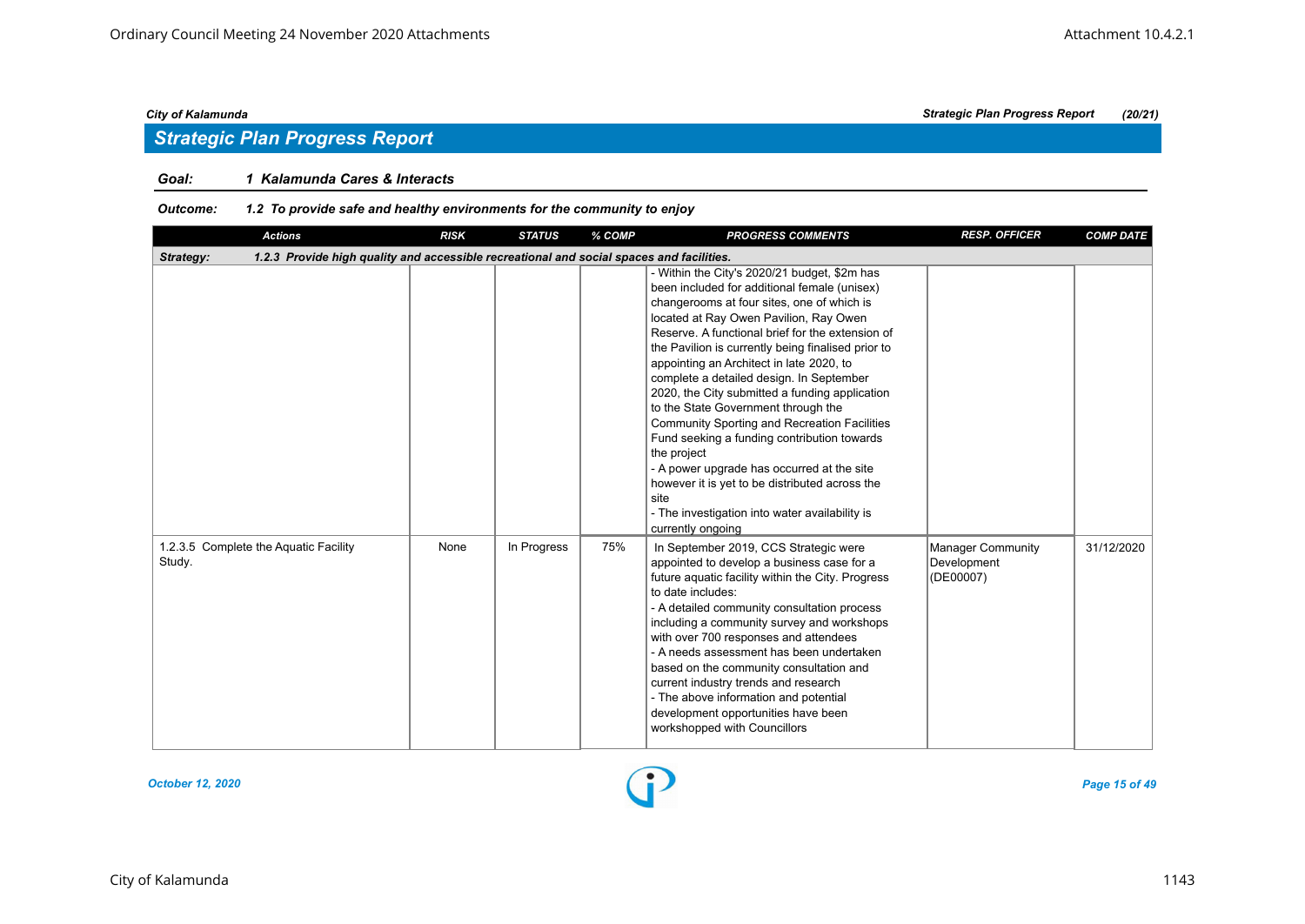## *Strategic Plan Progress Report*

### *Goal: 1 Kalamunda Cares & Interacts*

| <b>Actions</b>                                                                                        | <b>RISK</b> | <b>STATUS</b> | % COMP | <b>PROGRESS COMMENTS</b>                                                                                                                                                                                                                                                                                                                                                                                                                                                                                                                                                                                                                             | <b>RESP. OFFICER</b>                                 | <b>COMP DATE</b> |
|-------------------------------------------------------------------------------------------------------|-------------|---------------|--------|------------------------------------------------------------------------------------------------------------------------------------------------------------------------------------------------------------------------------------------------------------------------------------------------------------------------------------------------------------------------------------------------------------------------------------------------------------------------------------------------------------------------------------------------------------------------------------------------------------------------------------------------------|------------------------------------------------------|------------------|
| 1.2.3 Provide high quality and accessible recreational and social spaces and facilities.<br>Strategy: |             |               |        |                                                                                                                                                                                                                                                                                                                                                                                                                                                                                                                                                                                                                                                      |                                                      |                  |
|                                                                                                       |             |               |        | - The consultant is currently finalising the<br>Business Case and will be further<br>workshopped with Councillors, prior to being<br>finalised in late 2020                                                                                                                                                                                                                                                                                                                                                                                                                                                                                          |                                                      |                  |
| 1.2.3.6 Complete Master Plan for<br>Hartfield Park Stage 2.                                           | None        | In Progress   | 75%    | In September 2019, Dave Lanfear Consulting<br>was appointed to develop the Hartfield Park<br>Master Plan 'Stage 2' Facilities Co-location<br>Strategy. Progress to date includes:<br>- Workshops held with all relevant reserve<br>user groups, to ascertain current and future<br>needs.<br>- The consultant has now prepared site<br>development opportunities and workshopped<br>them with Councillors.<br>- The consultant is finalising the draft Master<br>Plan report and it is proposed to be presented<br>to Council in early 2021.                                                                                                         | Manager Community<br>Development<br>(DE00007)        | 31/12/2020       |
| 1.2.3.7 Implement Stirk Park Master Plan<br>$-$ Stage 1.                                              | None        | In Progress   | 35%    | In July 2020, Council endorsed the detailed<br>concept designs for the Stage one priorities<br>for the Stirk Park Master Plan including a new<br>Playground, Youth precinct, Path network<br>upgrade and a Skate Park. Progress to date<br>for Stage two includes:<br>- The City has submitted an Expression of<br>Interest (EOI) Form in September 2020, to<br>Lotterywest through the COVID-19 recovery -<br>Community Building category for funding<br>assistance towards the implementation of the<br>stage one priorities. The City was advised in<br>late September 2020 that its EOI application<br>was successful and therefore the City has | <b>Manager Community</b><br>Development<br>(DE00007) | 30/06/2024       |

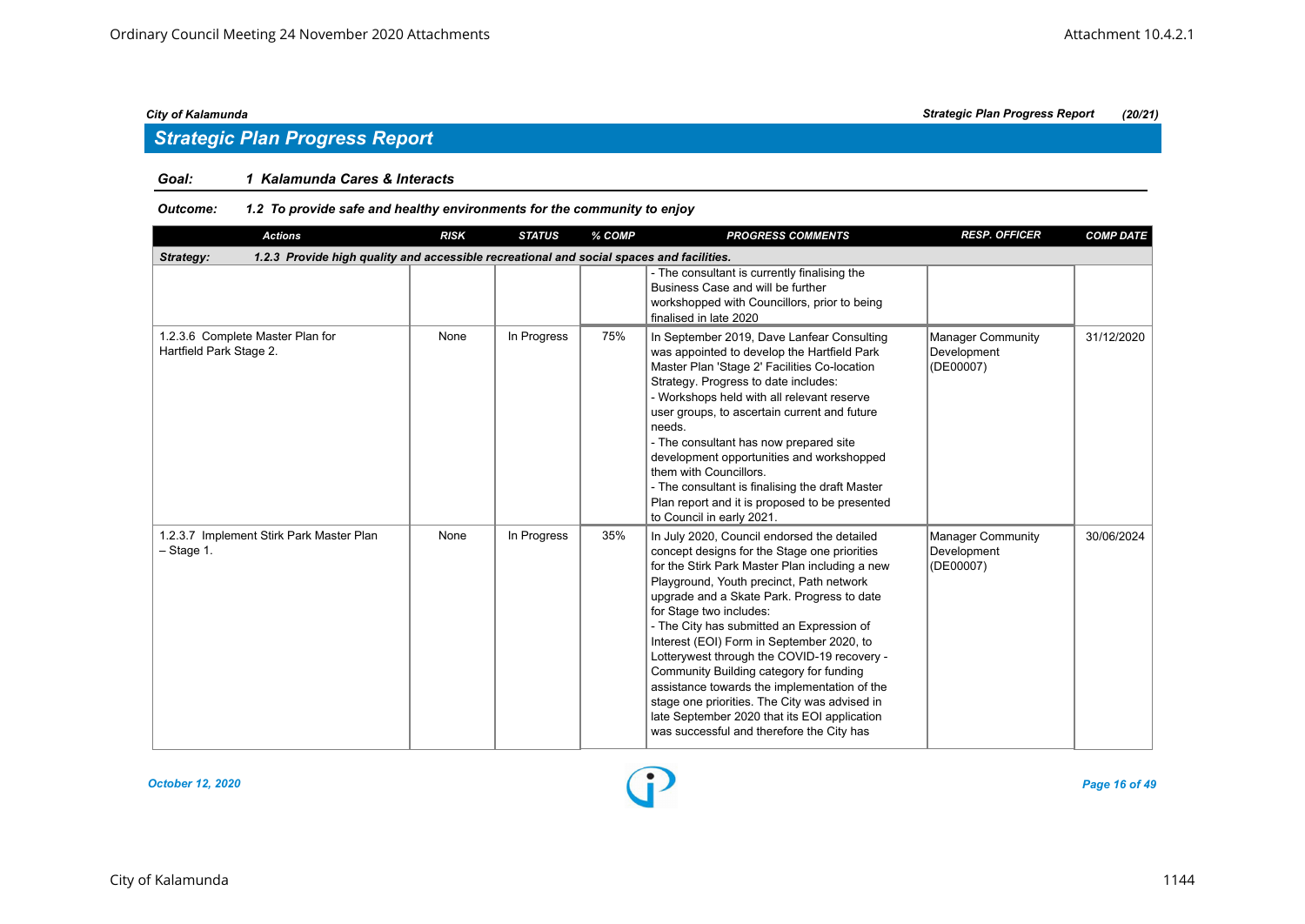#### *Goal: 1 Kalamunda Cares & Interacts*

#### *Outcome: 1.2 To provide safe and healthy environments for the community to enjoy*

| <b>Actions</b>                                                                                                                                                                                                 | <b>RISK</b> | <b>STATUS</b> | % COMP | <b>PROGRESS COMMENTS</b>                                                                                                                                                                                                                                                                                                                                                                      | <b>RESP. OFFICER</b>                       | <b>COMP DATE</b> |
|----------------------------------------------------------------------------------------------------------------------------------------------------------------------------------------------------------------|-------------|---------------|--------|-----------------------------------------------------------------------------------------------------------------------------------------------------------------------------------------------------------------------------------------------------------------------------------------------------------------------------------------------------------------------------------------------|--------------------------------------------|------------------|
| 1.2.3 Provide high quality and accessible recreational and social spaces and facilities.<br>Strategy:                                                                                                          |             |               |        |                                                                                                                                                                                                                                                                                                                                                                                               |                                            |                  |
|                                                                                                                                                                                                                |             |               |        | now been invited to submit a full application<br>for the project. Lotterywest will then undertake<br>an assessment of the full application and<br>make a recommendation to their board. It is<br>anticipated that an outcome on the funding will<br>be known in early 2021.<br>- The City will continue to explore other<br>external grant funding opportunities to<br>implement the project. |                                            |                  |
| 1.2.3.8 Monitor and manage the<br>expenditure of funds reserved from 'cash<br>in lieu' of public open space on<br>improvements to local open spaces to<br>assist in stimulus projects for Parks &<br>Reserves. | None        | In Progress   | 50%    | Approval received from the Minister for<br>Planning on all Cash in Lieu proposals.<br>Various proposals under community<br>engagement or physical construction.                                                                                                                                                                                                                               | Director Development<br>Services (DE00004) | 30/06/2024       |

| <b>Actions</b>                                                                                                | <b>RISK</b> | <b>STATUS</b> | % COMP | <b>PROGRESS COMMENTS</b>                                                                                                                                                                                                                                      | <b>RESP. OFFICER</b>                                | <b>COMP DATE</b> |
|---------------------------------------------------------------------------------------------------------------|-------------|---------------|--------|---------------------------------------------------------------------------------------------------------------------------------------------------------------------------------------------------------------------------------------------------------------|-----------------------------------------------------|------------------|
| 1.3.1 Support local communities to connect, grow and shape the future of Kalamunda.<br>Strategy:              |             |               |        |                                                                                                                                                                                                                                                               |                                                     |                  |
| 1.3.1.1 Coordinate the City's capital<br>grants program (Strategic Sport and<br>Recreation Committee - SSRC). | None        | In Progress   | 50%    | The Strategic Sport and Recreation<br>Committee (SSRC) considers Capital Grant<br>requests from sport and recreation groups on<br>an annual basis.<br>- Capital Grant applications closed on 30<br>September 2020 with the City receiving one<br>application. | Manager Community<br>Development<br>(DE00007)       | 30/06/2024       |
| 1.3.1.2 Implement Kalamunda<br>Connected - Active Citizens Plan.                                              | None        | In Progress   | 85%    | Implementation due for completion in<br>December 2020.                                                                                                                                                                                                        | Manager Customer &<br>Public Relations<br>(DE00008) | 31/12/2021       |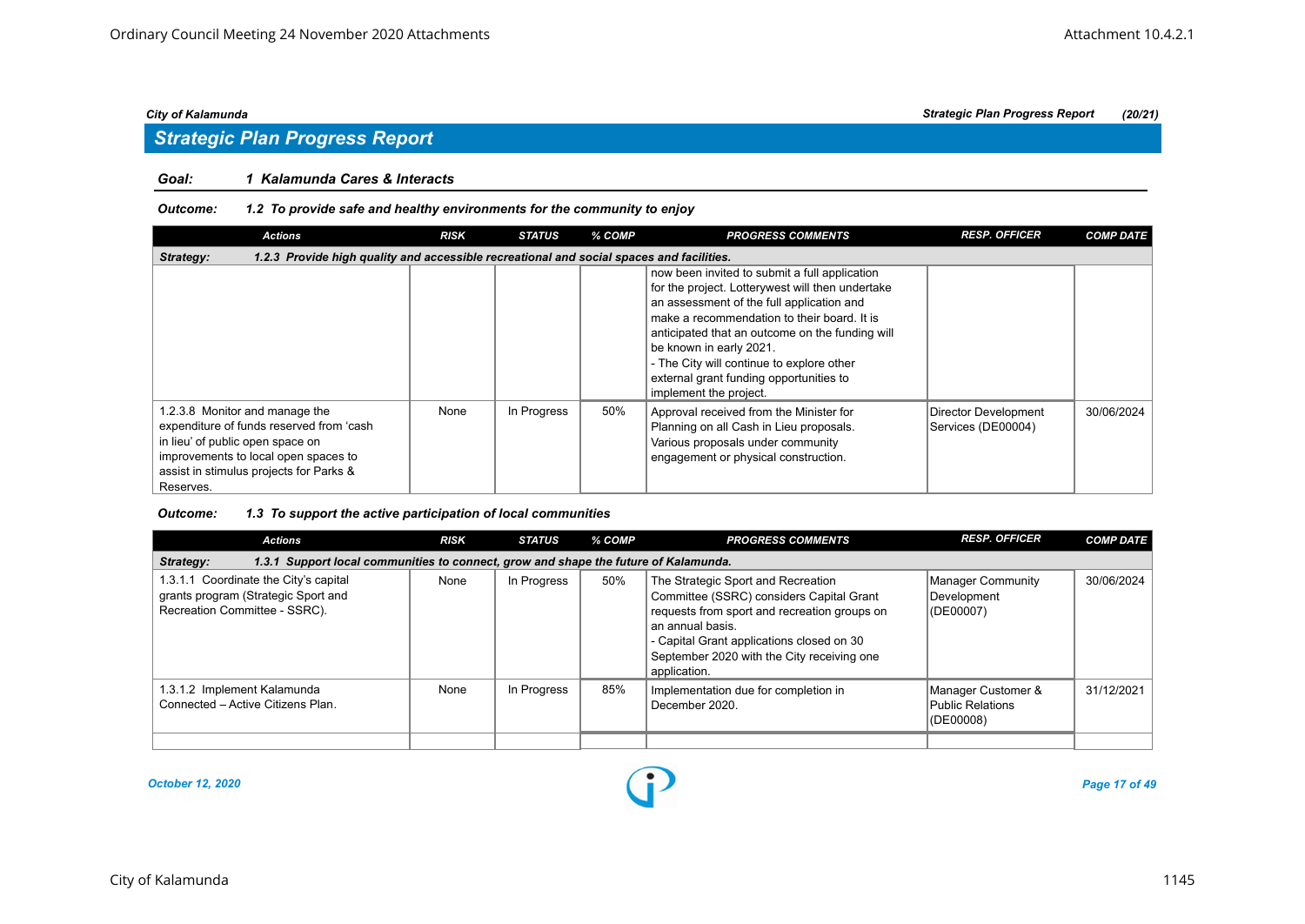### *Goal: 1 Kalamunda Cares & Interacts*

### *Outcome: 1.3 To support the active participation of local communities*

| <b>Actions</b>                                                                                                               | <b>RISK</b> | <b>STATUS</b> | % COMP | <b>PROGRESS COMMENTS</b>                                                                                                                                                                                                                                                                                                                                                                                                                                                       | <b>RESP. OFFICER</b>                                       | <b>COMP DATE</b> |
|------------------------------------------------------------------------------------------------------------------------------|-------------|---------------|--------|--------------------------------------------------------------------------------------------------------------------------------------------------------------------------------------------------------------------------------------------------------------------------------------------------------------------------------------------------------------------------------------------------------------------------------------------------------------------------------|------------------------------------------------------------|------------------|
| 1.3.1 Support local communities to connect, grow and shape the future of Kalamunda.<br>Strategy:                             |             |               |        |                                                                                                                                                                                                                                                                                                                                                                                                                                                                                |                                                            |                  |
| 1.3.1.4 Promote opportunities for local<br>communities to connect, grow and shape<br>the future of Kalamunda.                | None        | In Progress   | 50%    |                                                                                                                                                                                                                                                                                                                                                                                                                                                                                | Manager Customer &<br><b>Public Relations</b><br>(DE00008) | 30/06/2024       |
| 1.3.1.5 Encourage and support<br>establishment of Town Teams in the City<br>of Kalamunda, and an increase in<br>placemaking. | None        | In Progress   | 45%    | Enquiry received for a Kalamunda Town Team<br>in October 2020. Ecovision in Wattle Grove<br>continuing to operate and running a number of<br>local programs including Little Libraries, verge<br>enhancements and plants projects. Proposal<br>also for a bus stop improvement project with a<br>funding application submitted.                                                                                                                                                | Manager Customer &<br><b>Public Relations</b><br>(DE00008) | 30/06/2024       |
| <b>Actions</b>                                                                                                               | <b>RISK</b> | <b>STATUS</b> | % COMP | <b>PROGRESS COMMENTS</b>                                                                                                                                                                                                                                                                                                                                                                                                                                                       | <b>RESP. OFFICER</b>                                       | <b>COMP DATE</b> |
| 1.3.2 Encourage and promote active participation in social and cultural events.<br>Strategy:                                 |             |               |        |                                                                                                                                                                                                                                                                                                                                                                                                                                                                                |                                                            |                  |
| 1.3.2.1 Develop and implement the<br>community events program.                                                               | None        | In Progress   | 33%    | - Perth Hills Spring Festival currently underway<br>- Seniors Week program developed, events<br>subject to budget review, proposed for November<br>- Thank a Volunteer Day proposed for early<br>December, subject to budget review<br>- Corymbia Festival - proposed to not be held due<br>to COVID<br>NAIDOC events - being held in November due to<br>COVID<br>Emergency Services Dinner - postponed due to<br>COVID. Proposed for early 2021, subject to<br>budget review. | Manager Customer &<br><b>Public Relations</b><br>(DE00008) | 30/06/2024       |
| 1.3.2.3 Implement the Arts Strategy.                                                                                         | None        | In Progress   | 25%    | Completed various actions from the Arts<br>Strategy including:<br>- Commencement of the development of a<br>Public Arts Masterplan - consultant appointed<br>in Q1 2020 and scheduled for endorsement at<br>October OCM for the purposes of public                                                                                                                                                                                                                             | Coordinator Culture.<br>Arts & Libraries<br>(CSS002)       | 30/06/2024       |

*October 12, 2020 Page 18 of 49*

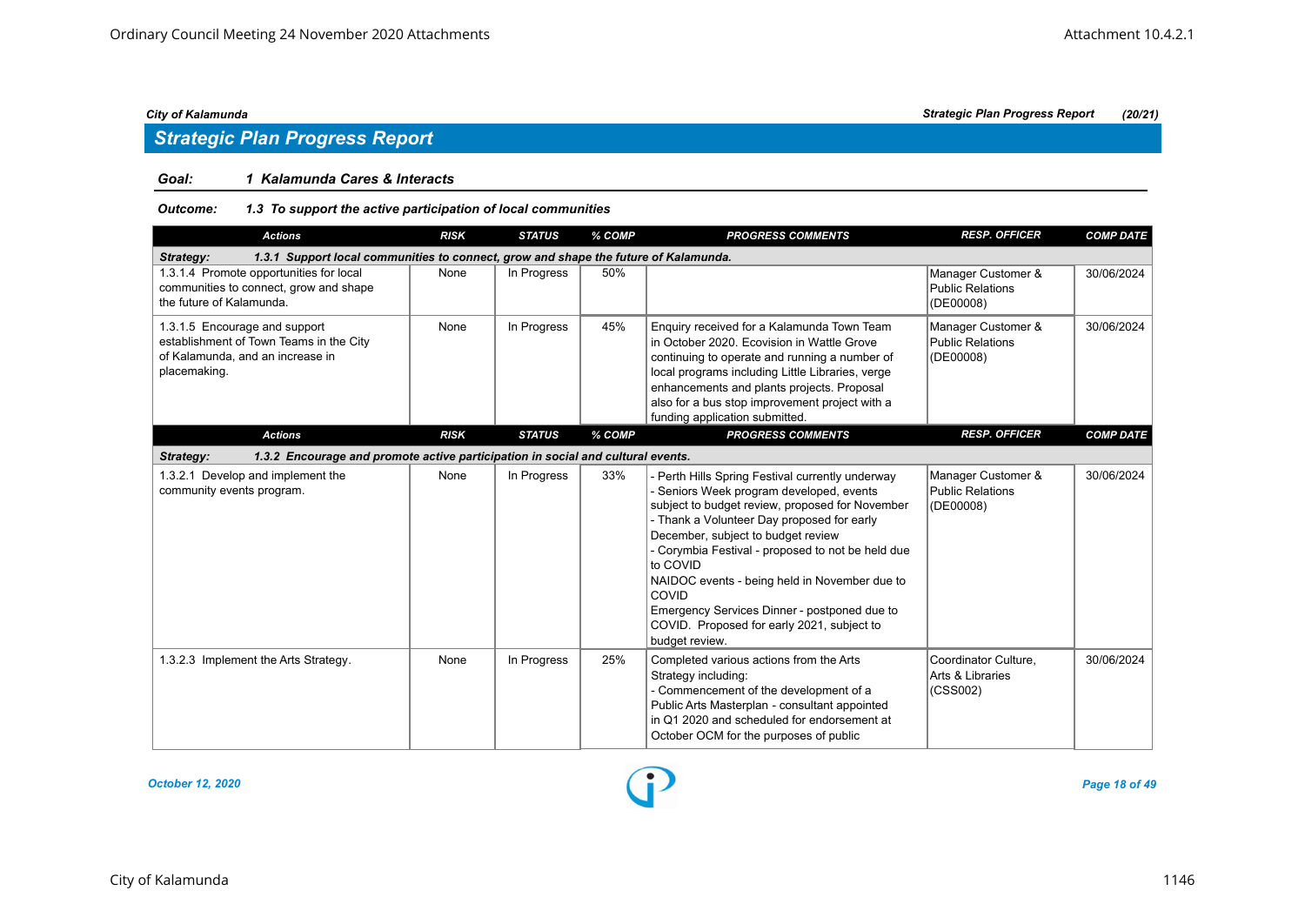## *Strategic Plan Progress Report*

### *Goal: 1 Kalamunda Cares & Interacts*

| <b>Actions</b>                                                                               | <b>RISK</b> | <b>STATUS</b> | % COMP | <b>PROGRESS COMMENTS</b>                                                                                                                                                                                                                                                                                                                                                                                                                                                                                                                                                                                                                                                                                                                                                                                                                           | <b>RESP. OFFICER</b>                                   | <b>COMP DATE</b> |
|----------------------------------------------------------------------------------------------|-------------|---------------|--------|----------------------------------------------------------------------------------------------------------------------------------------------------------------------------------------------------------------------------------------------------------------------------------------------------------------------------------------------------------------------------------------------------------------------------------------------------------------------------------------------------------------------------------------------------------------------------------------------------------------------------------------------------------------------------------------------------------------------------------------------------------------------------------------------------------------------------------------------------|--------------------------------------------------------|------------------|
| 1.3.2 Encourage and promote active participation in social and cultural events.<br>Strategy: |             |               |        |                                                                                                                                                                                                                                                                                                                                                                                                                                                                                                                                                                                                                                                                                                                                                                                                                                                    |                                                        |                  |
|                                                                                              |             |               |        | advertising.<br>- Development of NAIDOC program to raise<br>profile and awareness of Indigenous culture.<br>- Investment in arts professional development<br>with visitation complete for Ellenbrook with<br>leading arts and design practitioners<br>- Engagement via the Arts Advisory<br>Committee to provide guidance and direction<br>on the actions from the Arts Strategy                                                                                                                                                                                                                                                                                                                                                                                                                                                                   |                                                        |                  |
| 1.3.2.4 Promote the Kalamunda History<br>Village.                                            | None        | In Progress   | 31%    | - Students are travelling from Beijing to attend<br>the education programme with accompanying<br>television promotion.<br>- January School Holiday programme<br>completed and successful, April School<br>Holiday Programme suspended due to<br>COVID19 Crisis.<br>- History Village closed from late March due to<br>COVID19 Crisis with staff redeployed to to<br>other duties and nominated projects<br>- Ongoing discussions with Historical Society<br>in regard to opening hours being more<br>reflective of Visitor Centre hours.<br>- History Village has reopened with COVID<br>Safe plans<br>- School Excursions recommencing week<br>commencing 29 June 2020<br>- School programme fully booked for next<br>term.<br>- Completed marketing film for Kalamunda<br><b>History Village</b><br>- History Village a finalist in the WA State | <b>Coordinator Tourism</b><br>Development<br>(AC00017) | 30/06/2024       |

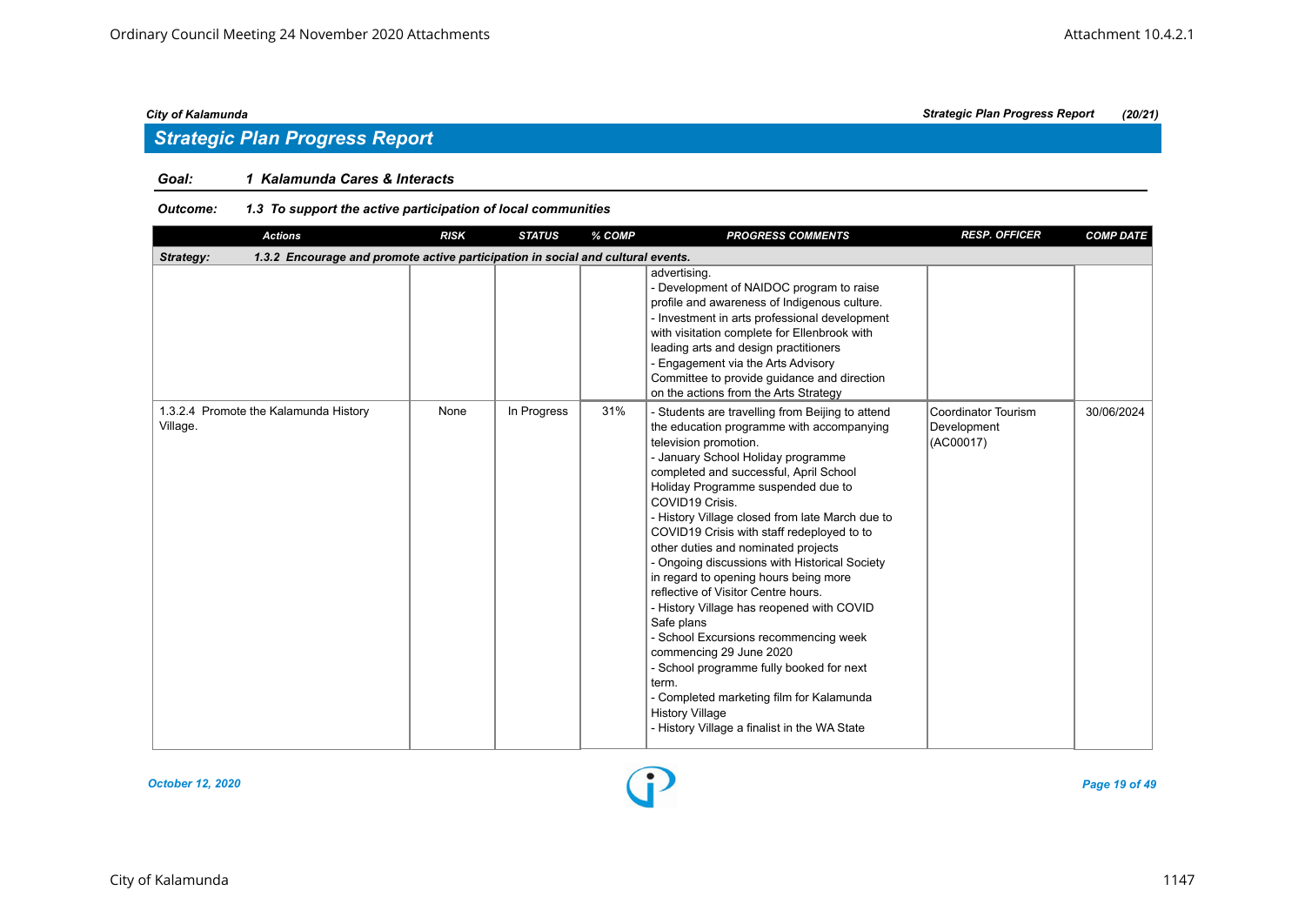### *Goal: 1 Kalamunda Cares & Interacts*

| <b>Actions</b>                                                                                 | <b>RISK</b> | <b>STATUS</b> | % COMP | <b>PROGRESS COMMENTS</b>                                                                                                                                                                                                                                                                                                                                                                                                                                                                                                                                                                     | <b>RESP. OFFICER</b>                                 | <b>COMP DATE</b> |
|------------------------------------------------------------------------------------------------|-------------|---------------|--------|----------------------------------------------------------------------------------------------------------------------------------------------------------------------------------------------------------------------------------------------------------------------------------------------------------------------------------------------------------------------------------------------------------------------------------------------------------------------------------------------------------------------------------------------------------------------------------------------|------------------------------------------------------|------------------|
| 1.3.2 Encourage and promote active participation in social and cultural events.<br>Strategy:   |             |               |        |                                                                                                                                                                                                                                                                                                                                                                                                                                                                                                                                                                                              |                                                      |                  |
|                                                                                                |             |               |        | Heritage Awards<br>- School education programme fully booked.<br>- Working on new promotion for the marketing<br>film to offer a downloadable link option.                                                                                                                                                                                                                                                                                                                                                                                                                                   |                                                      |                  |
| 1.3.2.5 Implement actions from KPAC<br>Review to ensure a functional asset fit for<br>purpose. | None        | In Progress   | 50%    | Office improvements complete - signage<br>required<br>Draft strategic plan developed in conjunction<br>with Circuitwest for KPAC.<br>Branding developed and confirmed inclusive of<br>new logo which is in use.<br>Planning approval received for new LED pylon<br>sign.<br>Draft programming plan developed.<br>Coordinator and KPAC Admin (CD) registered<br>for Showcase WA. November 2020.<br>Outer Metro Funding applied for.<br>Role review underway but not complete.<br>Front of House and Technician PD's<br>developed.<br>Box office hours increased to Monday - Friday,<br>9-5pm. | Coordinator Culture,<br>Arts & Libraries<br>(CSS002) | 30/06/2024       |
| 1.3.2.6 Implement actions from Zig Zag<br>Gallery Review.                                      | None        | In Progress   | 1%     | Decision to employ 0.5FTE deferred due to<br>COVID19 employment freeze, subsequently<br>impacting completion of actions of the review.<br>Working in partnership with Coordinator of<br>Cultural & Library Services to identify key<br>actions relevant to operational development of<br>the space, for example, Artist in Residence<br>programs inclusive of visual artists, musical<br>performance and authors, appointing a<br>working group to review exhibition applications                                                                                                            | Arts Gallery & Events<br>Coordinator (AC00008)       | 30/06/2024       |

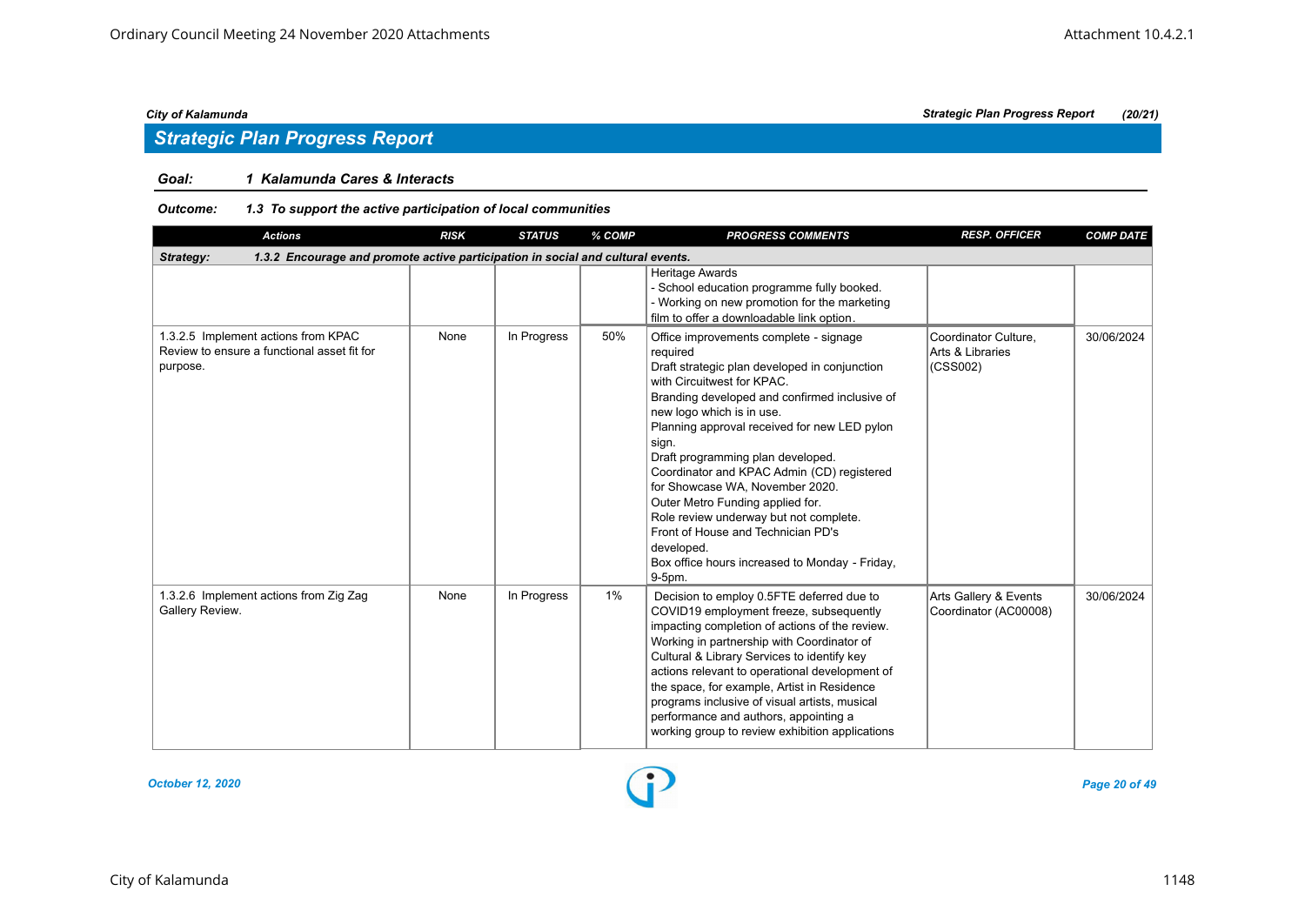### *Goal: 1 Kalamunda Cares & Interacts*

| <b>Actions</b>                                                                                                 | <b>RISK</b> | <b>STATUS</b> | % COMP | <b>PROGRESS COMMENTS</b>                                                                                                                                                                                                                                                                                                                                                          | <b>RESP. OFFICER</b>                                 | <b>COMP DATE</b> |
|----------------------------------------------------------------------------------------------------------------|-------------|---------------|--------|-----------------------------------------------------------------------------------------------------------------------------------------------------------------------------------------------------------------------------------------------------------------------------------------------------------------------------------------------------------------------------------|------------------------------------------------------|------------------|
| 1.3.2 Encourage and promote active participation in social and cultural events.<br>Strategy:                   |             |               |        |                                                                                                                                                                                                                                                                                                                                                                                   |                                                      |                  |
|                                                                                                                |             |               |        | and programming.                                                                                                                                                                                                                                                                                                                                                                  |                                                      |                  |
| 1.3.2.7 Ensure maximum utilisation of<br>KPAC by curating and hosting appealing<br>social and cultural events. | None        | In Progress   | 25%    | Facility was re-opened under COVID<br>guidelines in July.<br>Facility is operating at 125 pax capacity with<br>several shows selling out.<br>Morning Music continues to be very well<br>attended with every show post COVID being<br>sold out to revised capacity.<br>KPAC staff working with Circuitwest to<br>develop a programming plan to diversify<br>audience and offering. | Coordinator Culture,<br>Arts & Libraries<br>(CSS002) | 30/06/2024       |
| 1.3.2.8 Ensure maximum utilisation of Zig<br>Zag Gallery via exhibitions and art-based<br>events.              | None        | In Progress   | 25%    | Exhibition program is generating healthy<br>interest post COVID shutdown. Program<br>re-commenced with soft openings in<br>partnership with Green House Gallery in<br>Kalamunda and the Open Studios group, both<br>highly successful exhibitions with around 3000<br>visitors.<br>Fully booked program is now underway.                                                          | Arts Gallery & Events<br>Coordinator (AC00008)       | 30/06/2024       |

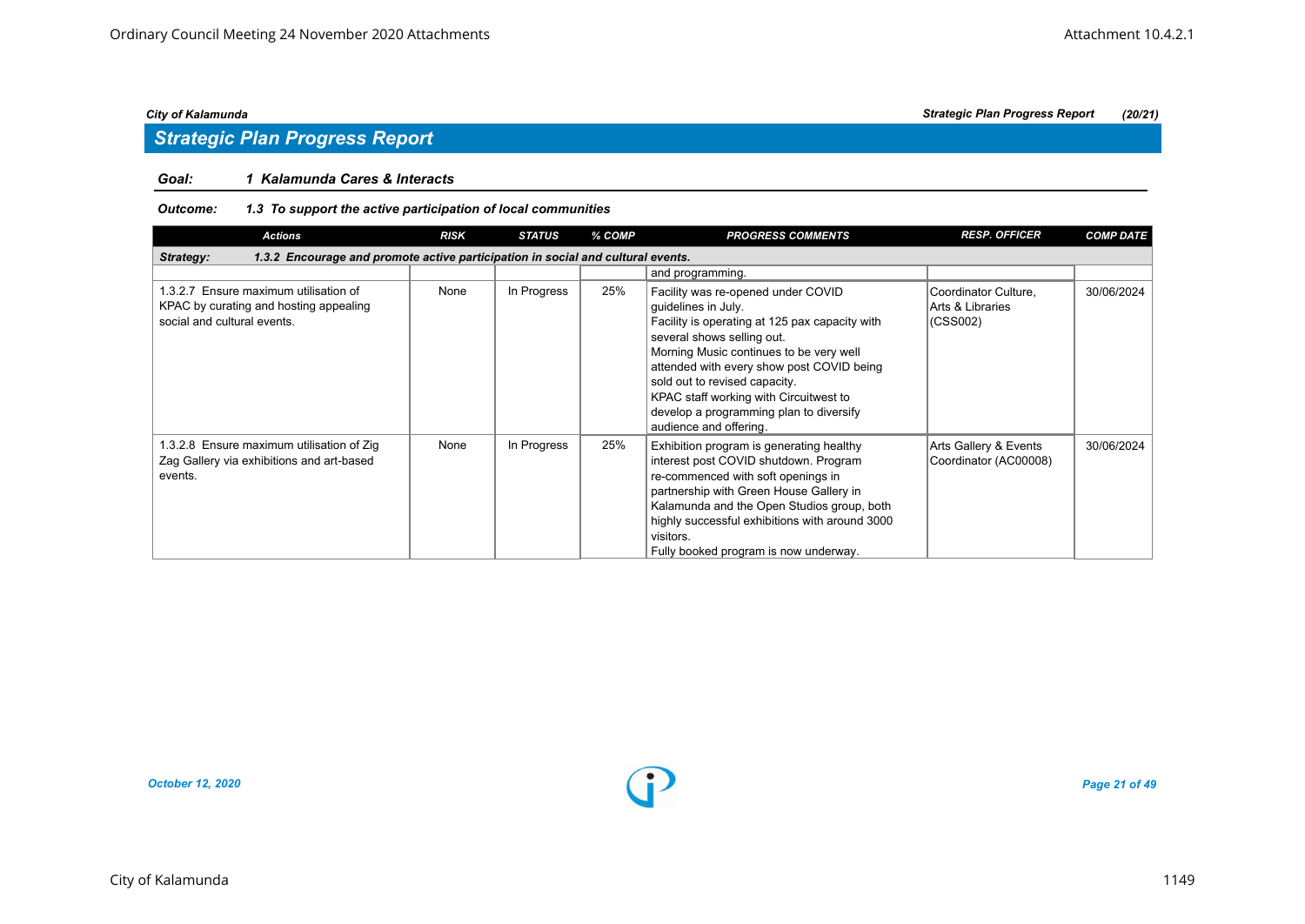## *Strategic Plan Progress Report*

### *Goal: 2 Kalamunda Clean & Green*

| Outcome: | 2.1 To protect and enhance the environmental values of the City |
|----------|-----------------------------------------------------------------|
|----------|-----------------------------------------------------------------|

| <b>Actions</b>                                                                  | <b>RISK</b> | <b>STATUS</b> | % COMP | <b>PROGRESS COMMENTS</b>                                                                                                                                                                                                                                                                                                                                                                                                                                                                                                                                                                                                                                                                                                                                                                                                                                                                                                                                                                                                                                                            | <b>RESP. OFFICER</b>                                          | <b>COMP DATE</b> |
|---------------------------------------------------------------------------------|-------------|---------------|--------|-------------------------------------------------------------------------------------------------------------------------------------------------------------------------------------------------------------------------------------------------------------------------------------------------------------------------------------------------------------------------------------------------------------------------------------------------------------------------------------------------------------------------------------------------------------------------------------------------------------------------------------------------------------------------------------------------------------------------------------------------------------------------------------------------------------------------------------------------------------------------------------------------------------------------------------------------------------------------------------------------------------------------------------------------------------------------------------|---------------------------------------------------------------|------------------|
| 2.1.1 Enhance our bushland, natural areas, waterways and reserves.<br>Strategy: |             |               |        |                                                                                                                                                                                                                                                                                                                                                                                                                                                                                                                                                                                                                                                                                                                                                                                                                                                                                                                                                                                                                                                                                     |                                                               |                  |
| 2.1.1.2 Define and implement actions out<br>of the Local Environment Strategy.  | None        | In Progress   | 25%    | The following actions identified within the<br>Local Environment Strategy have<br>commenced:<br>Preparation of Policy regarding POS<br>Development<br>Assessment of Parks & Reserves for<br>recreational, sport & environmental values<br>(POS Strategy)<br>Kalamunda Urban Forest Strategy<br>Review of 2008 Local Biodiversity Strategy as<br>above<br>Catchment Management (as part of<br>Kalamunda Flowing)<br>Water Resources for parks (Non Potable<br>Water Strategy)<br>Water Efficiency (Waterwise program)<br>2nd Managed Aquifer Recharge<br><b>Water Wise Council</b><br>Investigations into Renewable Power<br>Support for Friends Groups, Adopt a Patch<br>and School Education<br>Preparation of Local Biodiversity Strategy<br>Policy regarding Significant Trees on Private<br>Property<br>Waste Plan 2030<br><b>Litter Reduction</b><br>This is an ongoing program of works,<br>requiring continual work. All tasks proposed<br>for completion by end June 2020 have been<br>completed or largely completed, awaiting<br>KEAC comment (which has been impacted by | Manager Parks &<br><b>Environmental Services</b><br>(TO00019) | 30/06/2024       |

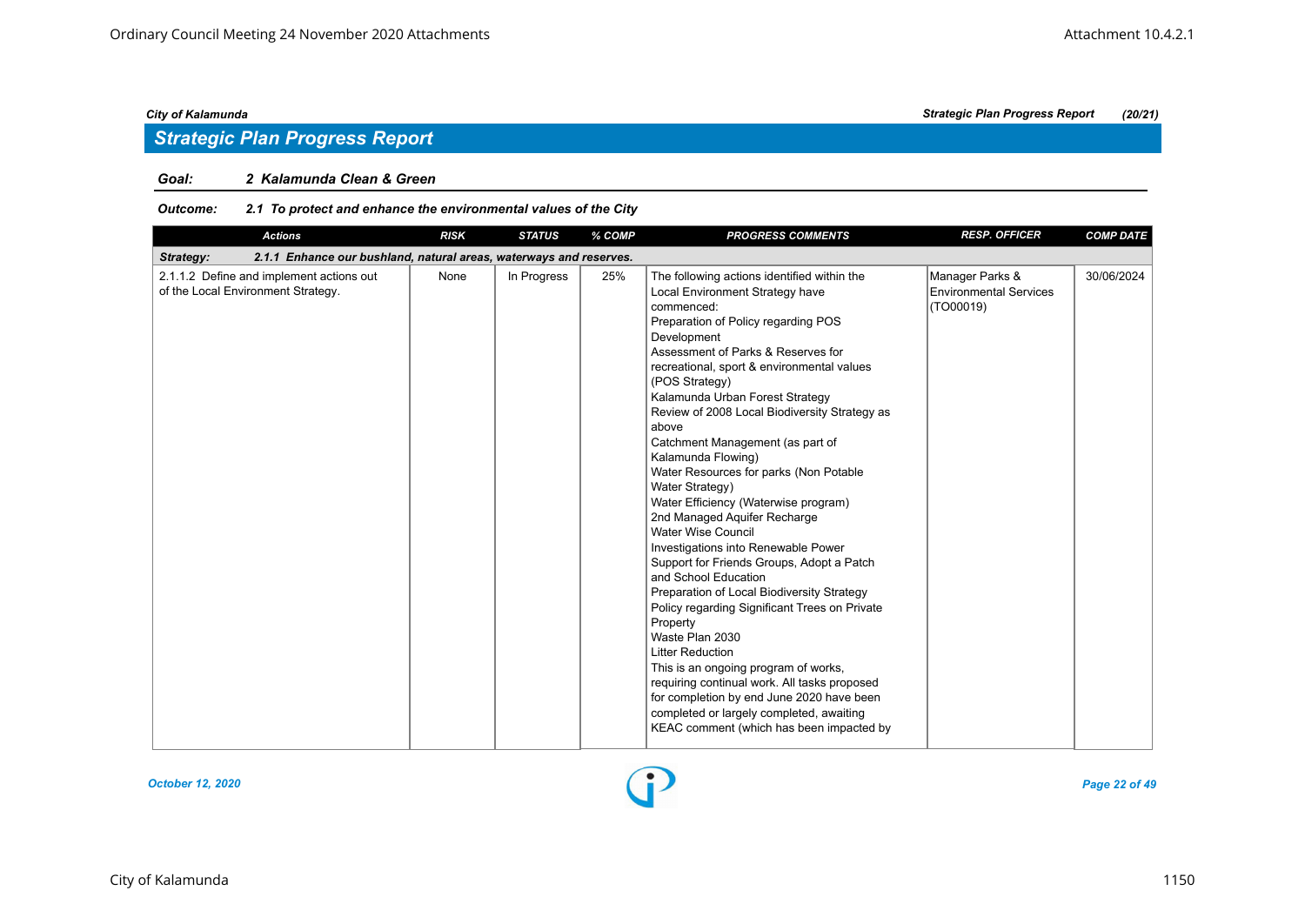## *Strategic Plan Progress Report*

#### *Goal: 2 Kalamunda Clean & Green*

#### *Outcome: 2.1 To protect and enhance the environmental values of the City*

| <b>Actions</b>                                                                                           | <b>RISK</b> | <b>STATUS</b> | % COMP | <b>PROGRESS COMMENTS</b>                                                                                                                                                             | <b>RESP. OFFICER</b>                                          | <b>COMP DATE</b> |
|----------------------------------------------------------------------------------------------------------|-------------|---------------|--------|--------------------------------------------------------------------------------------------------------------------------------------------------------------------------------------|---------------------------------------------------------------|------------------|
| 2.1.1 Enhance our bushland, natural areas, waterways and reserves.<br>Strategy:                          |             |               |        |                                                                                                                                                                                      |                                                               |                  |
|                                                                                                          |             |               |        | COVID19 and suspension of KEAC for 1<br>session)<br>Program behind due to delay in receiving the<br>draft LBS from consultant. Currently being<br>workshopped through KEAC and staff |                                                               |                  |
| 2.1.1.3 Develop, implement and review<br>actions from the approved Urban Forest<br>Strategy 2020.        | None        | In Progress   | 25%    | Draft UFS approved by KEAC and prepared<br>for presentation at next Public Briefing.<br>Scheduled for presentation to Council, to<br>be presented November 2020                      | Manager Parks &<br><b>Environmental Services</b><br>(TO00019) | 30/06/2024       |
| <b>Actions</b>                                                                                           | <b>RISK</b> | <b>STATUS</b> | % COMP | <b>PROGRESS COMMENTS</b>                                                                                                                                                             | <b>RESP. OFFICER</b>                                          | <b>COMP DATE</b> |
| 2.1.2 Support the conservation and enhancement of our biodiversity.<br>Strategy:                         |             |               |        |                                                                                                                                                                                      |                                                               |                  |
| 2.1.2.1 Define, implement, and review<br>actions out of the Local Biodiversity<br>Strategy 2020.         | None        | In Progress   | 25%    | Draft received late from consultant. KEAC<br>have reviewed.<br>Officer assessment currently occurring prior to<br>presentation to Council in due course                              | Manager Parks &<br><b>Environmental Services</b><br>(TO00019) | 30/06/2024       |
| <b>Actions</b>                                                                                           | <b>RISK</b> | <b>STATUS</b> | % COMP | <b>PROGRESS COMMENTS</b>                                                                                                                                                             | <b>RESP. OFFICER</b>                                          | <b>COMP DATE</b> |
| 2.1.3 Community engagement and education in environmental management.<br>Strategy:                       |             |               |        |                                                                                                                                                                                      |                                                               |                  |
| 2.1.3.1 Deliver targeted environmental<br>education events to improve community<br>skills and awareness. | None        | In Progress   | 25%    | Programs on track prior to COVID 19. New<br>delivery model developed and implemented.<br>Has been well received                                                                      | Manager Parks &<br><b>Environmental Services</b><br>(TO00019) | 30/06/2024       |

*October 12, 2020 Page 23 of 49*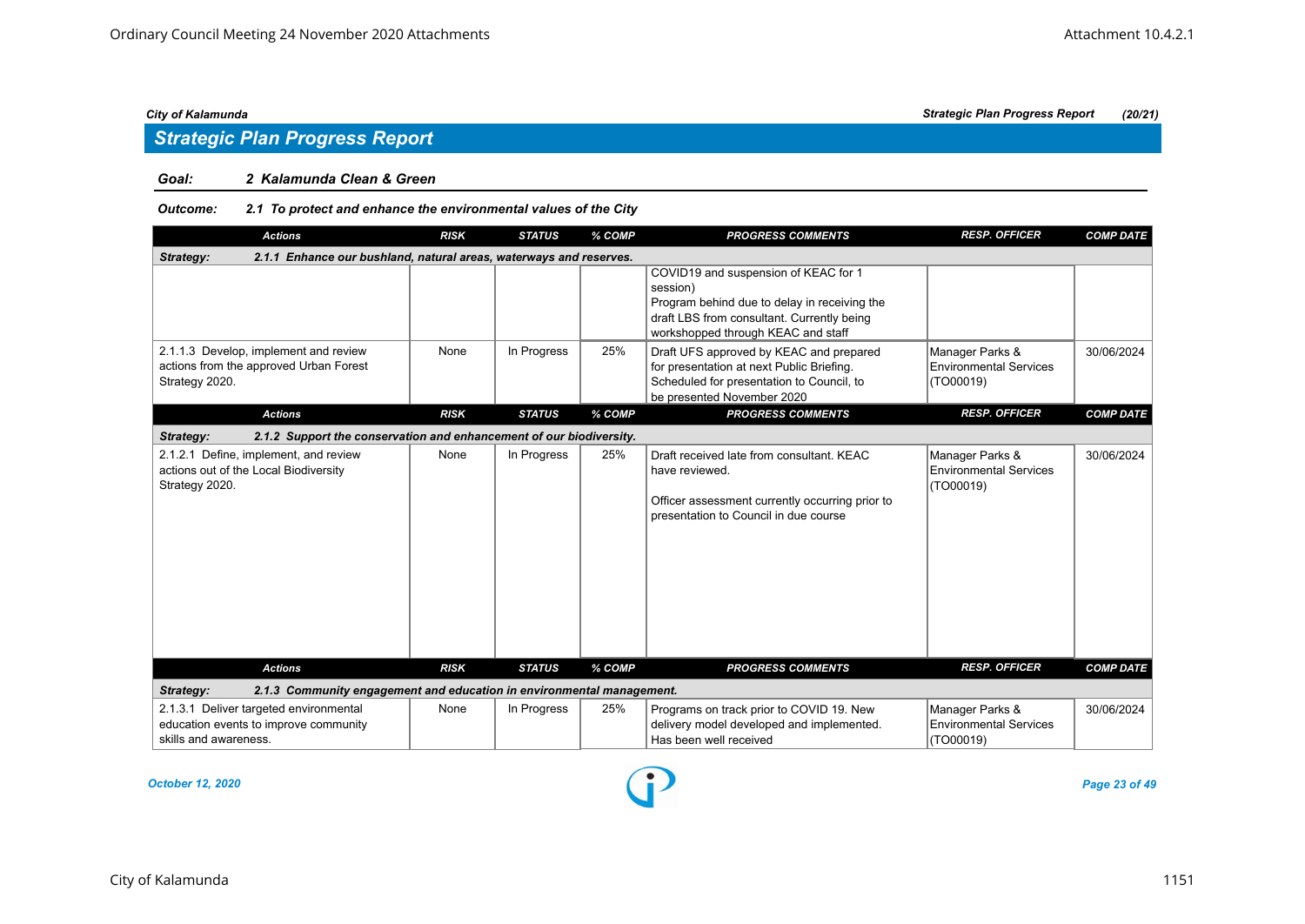#### *Goal: 2 Kalamunda Clean & Green*

#### *Outcome: 2.1 To protect and enhance the environmental values of the City*

| Actions                                                                            | <b>RISK</b> | <b>STATUS</b> | % COMP | <b>PROGRESS COMMENTS</b>                                                                                                                                                             | <b>RESP. OFFICER</b>                                          | <b>COMP DATE</b> |  |  |
|------------------------------------------------------------------------------------|-------------|---------------|--------|--------------------------------------------------------------------------------------------------------------------------------------------------------------------------------------|---------------------------------------------------------------|------------------|--|--|
| 2.1.3 Community engagement and education in environmental management.<br>Strategy: |             |               |        |                                                                                                                                                                                      |                                                               |                  |  |  |
|                                                                                    |             |               |        | 20/21 program to run 8 workshops -<br>completed planning and about to commence<br>implementation                                                                                     |                                                               |                  |  |  |
| 2.1.3.2 Engage local schools in the<br>Adopt-a-patch program.                      | None        | In Progress   | 25%    | Programs on track prior to COVID 19. New<br>delivery model developed and implemented.<br>Has been well received.<br>Some works planned for 20/21 year<br>commencing next school term | Manager Parks &<br><b>Environmental Services</b><br>(TO00019) | 30/06/2024       |  |  |

#### *Outcome: 2.2 To achieve environmental sustainability through effective natural resource management*

| <b>Actions</b>                                                                                                                                                           | <b>RISK</b> | <b>STATUS</b> | % COMP | <b>PROGRESS COMMENTS</b>                                                                                                                                                                                                                                                                                                                                                                                                                                                                                                                                                                                                                                                                                 | <b>RESP. OFFICER</b>                                    | <b>COMP DATE</b> |
|--------------------------------------------------------------------------------------------------------------------------------------------------------------------------|-------------|---------------|--------|----------------------------------------------------------------------------------------------------------------------------------------------------------------------------------------------------------------------------------------------------------------------------------------------------------------------------------------------------------------------------------------------------------------------------------------------------------------------------------------------------------------------------------------------------------------------------------------------------------------------------------------------------------------------------------------------------------|---------------------------------------------------------|------------------|
| 2.2.1 Facilitate the appropriate use of water and energy supplies for the City.<br>Strategy:                                                                             |             |               |        |                                                                                                                                                                                                                                                                                                                                                                                                                                                                                                                                                                                                                                                                                                          |                                                         |                  |
| 2.2.1.2 Analyse potable water and energy<br>consumption in City managed and owned<br>facilities, identifying and implementing key<br>opportunities for efficiency gains. | None        | In Progress   | 10%    | Energy Management Plan has commenced<br>through data gathering of all buildings to<br>identify gaps where energy analysis will<br>require further work. Discussions undertaken<br>with consultants specialising in this field of<br>work to undertake energy auditing leading to<br>the plan to reduce consumption.<br>Efficiency measures continue with works to<br>roll out of LED lighting in key areas, for<br>example Hartfield Park Recreation Centre with<br>the replacement of old high bay lights with<br>LED. Likewise Ray Owen Recreation Centre<br>Courts 5 & 6 high bay lights also replaced with<br>LED.<br>Formalised Energy Management Project Plan<br>will be drafted by end June 2021. | Manager Asset &<br><b>Waste Operations</b><br>(TO00017) | 30/06/2024       |
|                                                                                                                                                                          |             |               |        |                                                                                                                                                                                                                                                                                                                                                                                                                                                                                                                                                                                                                                                                                                          |                                                         |                  |

*October 12, 2020 Page 24 of 49*

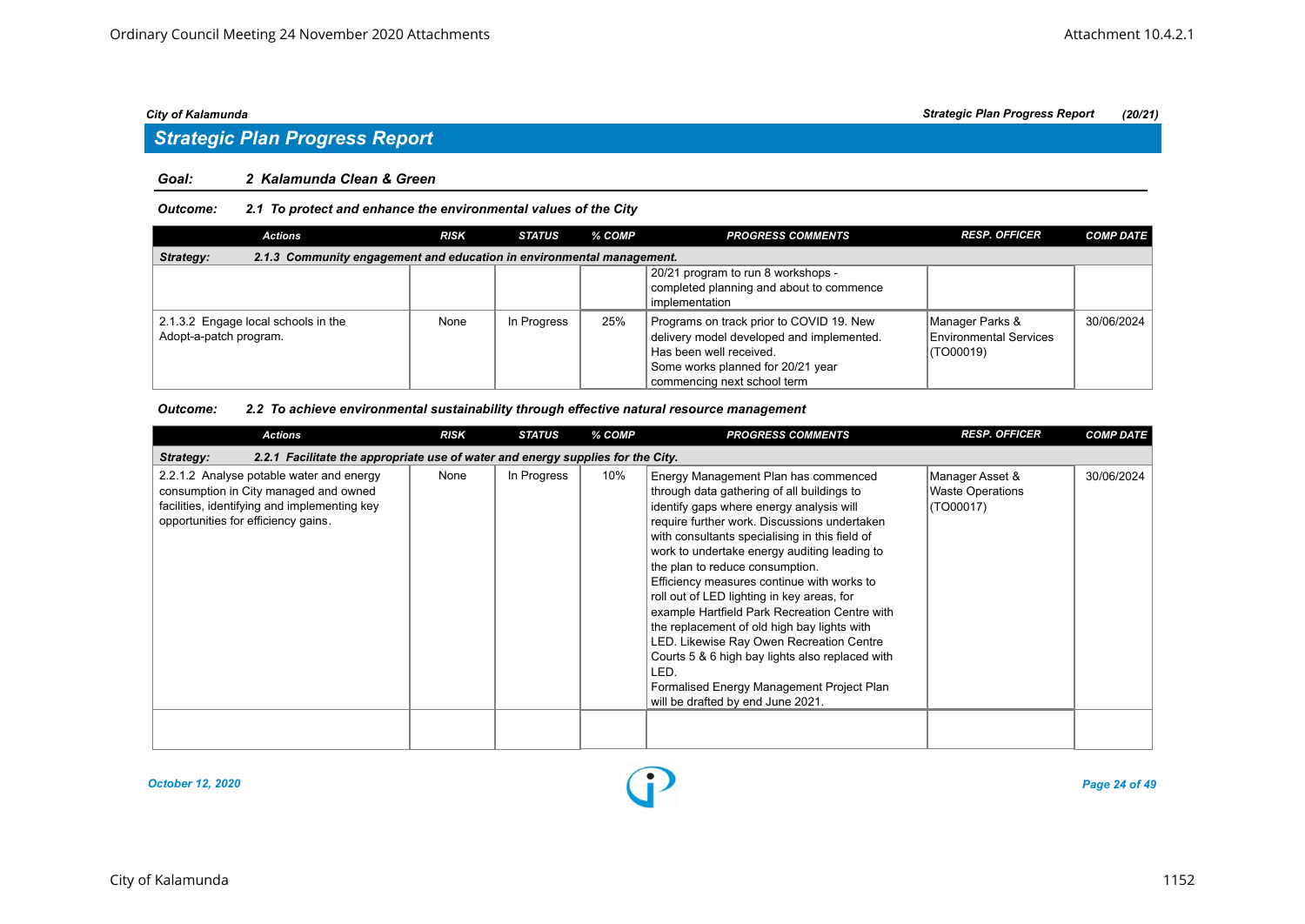## *Strategic Plan Progress Report*

#### *Goal: 2 Kalamunda Clean & Green*

#### *Outcome: 2.2 To achieve environmental sustainability through effective natural resource management*

| <b>Actions</b>                                                                                            | <b>RISK</b> | <b>STATUS</b> | % COMP | <b>PROGRESS COMMENTS</b>                                                                                                                                                             | <b>RESP. OFFICER</b>                                    | <b>COMP DATE</b> |
|-----------------------------------------------------------------------------------------------------------|-------------|---------------|--------|--------------------------------------------------------------------------------------------------------------------------------------------------------------------------------------|---------------------------------------------------------|------------------|
| 2.2.1 Facilitate the appropriate use of water and energy supplies for the City.<br>Strategy:              |             |               |        |                                                                                                                                                                                      |                                                         |                  |
| 2.2.1.3 Implement Waterwise Council<br>Action Plan.                                                       | None        | In Progress   | 25%    | City's Waterwise Plan has been endorsed by<br><b>Water Corporation</b><br>First report against actions completed and<br>due to be submitted in November. City is<br>ahead of targets | Manager Parks &<br>Environmental Services<br>(TO00019)  | 30/06/2024       |
| 2.2.1.4 Prepare and deliver a street<br>lighting upgrade program.                                         | None        | In Progress   | 25%    | A Project Plan has been prepared, with the<br>aim of initiating enquiries with Western Power<br>in the second quarter of 2020/21.                                                    | Manager Asset<br>Planning (TO00018)                     | 30/06/2024       |
| 2.2.1.5 Prepare and implement an<br>energy and water sustainability policy and<br>actions.                | None        | In Progress   | 10%    | Researched policies at other Local<br>Governments within Australia.                                                                                                                  | Manager Asset &<br><b>Waste Operations</b><br>(TO00017) | 30/06/2024       |
|                                                                                                           |             |               |        |                                                                                                                                                                                      |                                                         |                  |
| <b>Actions</b>                                                                                            | <b>RISK</b> | <b>STATUS</b> | % COMP | <b>PROGRESS COMMENTS</b>                                                                                                                                                             | <b>RESP. OFFICER</b>                                    | <b>COMP DATE</b> |
| 2.2.2 Use technology to produce innovative solutions to reduce power and water usage.<br>Strategy:        |             |               |        |                                                                                                                                                                                      |                                                         |                  |
| 2.2.2.1 Develop, implement and review<br>discrete action plans coming from the<br>Non-Potable Water Plan. | None        | Completed     | 100%   | Draft Non Potable Water Action Plan was<br>endorsed by Council at the 23 June Ordinary<br>Council Meeting for referral to KEAC and then<br><b>Community Consultation</b>             | Manager Asset Delivery<br>(PD00004)                     | 30/06/2024       |
| 2.2.2.2 Complete feasibility study into a<br>Solar Farm initiative.                                       | None        | Completed     | 100%   | Feasibility study has been completed and subject<br>of October 20 OCM report. Depending on Council<br>decision, subsequent new actions will need to be<br>included in the CBP        | Director Asset Services<br>(DE00002)                    | 30/06/2021       |

### *Outcome: 2.3 To reduce the amount of waste produced and increase the amount of reuse and recycling of waste*

|                         | Actions                                                  | <b>RISK</b> | <b>STATUS</b> | % COMP | <b>PROGRESS COMMENTS</b> | <b>RESP. OFFICER</b> | <b>COMP DATE</b> |
|-------------------------|----------------------------------------------------------|-------------|---------------|--------|--------------------------|----------------------|------------------|
| Strategy:               | 2.3.1 Identify and implement strategies to reduce waste. |             |               |        |                          |                      |                  |
|                         |                                                          |             |               |        |                          |                      |                  |
| <b>October 12, 2020</b> |                                                          |             |               |        |                          |                      | Page 25 of 49    |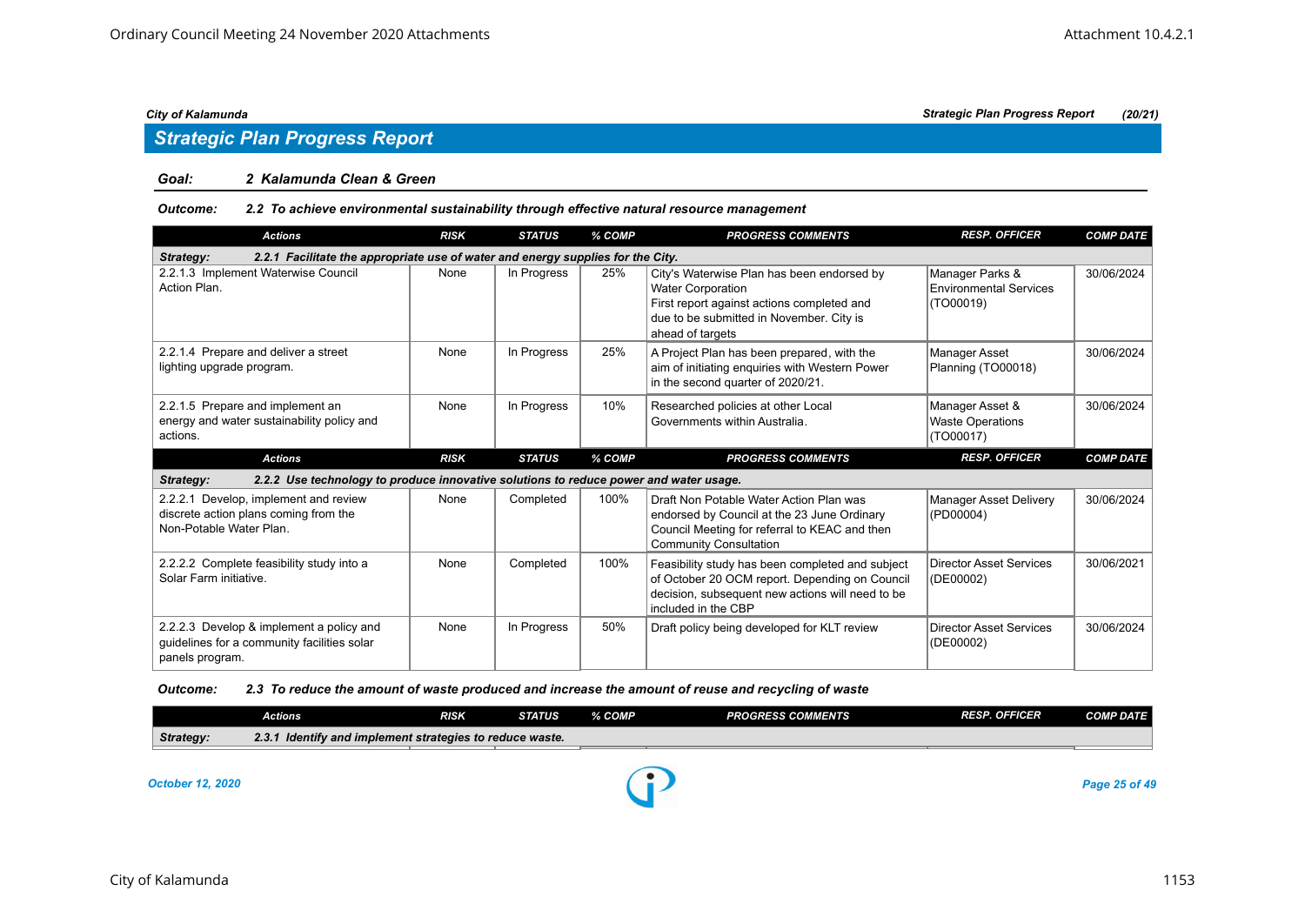## *Strategic Plan Progress Report*

#### *Goal: 2 Kalamunda Clean & Green*

#### *Outcome: 2.3 To reduce the amount of waste produced and increase the amount of reuse and recycling of waste*

| <b>Actions</b>                                                                                                                                              | <b>RISK</b> | <b>STATUS</b> | % COMP | <b>PROGRESS COMMENTS</b>                                                                                                                                                                                                                                                                                                                                                                                                                                                                                                                                             | <b>RESP. OFFICER</b>                                    | <b>COMP DATE</b> |  |  |  |  |
|-------------------------------------------------------------------------------------------------------------------------------------------------------------|-------------|---------------|--------|----------------------------------------------------------------------------------------------------------------------------------------------------------------------------------------------------------------------------------------------------------------------------------------------------------------------------------------------------------------------------------------------------------------------------------------------------------------------------------------------------------------------------------------------------------------------|---------------------------------------------------------|------------------|--|--|--|--|
| 2.3.1 Identify and implement strategies to reduce waste.<br>Strategy:                                                                                       |             |               |        |                                                                                                                                                                                                                                                                                                                                                                                                                                                                                                                                                                      |                                                         |                  |  |  |  |  |
| 2.3.1.1 Develop and implement the<br>Waste Plan (including the introduction of<br>a 3rd (Food Organics & Garden Organics)<br>bin.                           | None        | In Progress   | 25%    | Waste Plan adopted by Council at 23 June<br>2020 Ordinary Council Meeting.<br>DWER Approved the City's Waste Plan on 8<br>September 2020.<br>It was the First Waste Plan endorsed by<br>Director General in WA.<br>Works are commencing on its<br>implementation, already 5 tasks have been<br>completed.                                                                                                                                                                                                                                                            | Manager Asset &<br><b>Waste Operations</b><br>(TO00017) | 30/06/2024       |  |  |  |  |
| 2.3.1.2 Improve access and facilities at<br>Walliston Transfer Station for community<br>to divert waste from landfill into recycled<br>or reused materials. | None        | In Progress   | 20%    | On 16 June 2020, DWER granted the City<br>a 40 year conditional licence with<br>improvements to Infrastructure to be<br>completed by June 2023.<br>RFQ for detailed design being finalised.<br>Access Road has been surveyed ready for<br>clearing.                                                                                                                                                                                                                                                                                                                  | Manager Asset &<br><b>Waste Operations</b><br>(TO00017) | 30/06/2024       |  |  |  |  |
| 2.3.1.4 Drive greater cost efficiency and<br>better waste management practices from<br>facilities operated by EMRC.                                         | None        | In Progress   | 75%    | Tasks completed thus far:<br>Reviewed & revision to Business Case for EMRC<br>to provide FOGO facilities for member Councils,<br>identifying cost allocations<br>Reviewed draft Business Case by EMRC for a<br>'bulk up' Waste Transfer Station at Hazelmere for<br>waste going to the East Rockingham RRF<br>Rejected draft Business Case by EMRC to<br>provide 'bulk up' Waste Transfer Station at<br>Hazelmere for FOGO going to Red Hill<br>Developed Technical Officer (Director Level)<br>working group with EMRC to ensure cost<br>efficiencies are developed | <b>Director Asset Services</b><br>(DE00002)             | 30/06/2024       |  |  |  |  |

*Outcome: 2.4 To ensure contaminated sites are safe and managed to ultimate use*

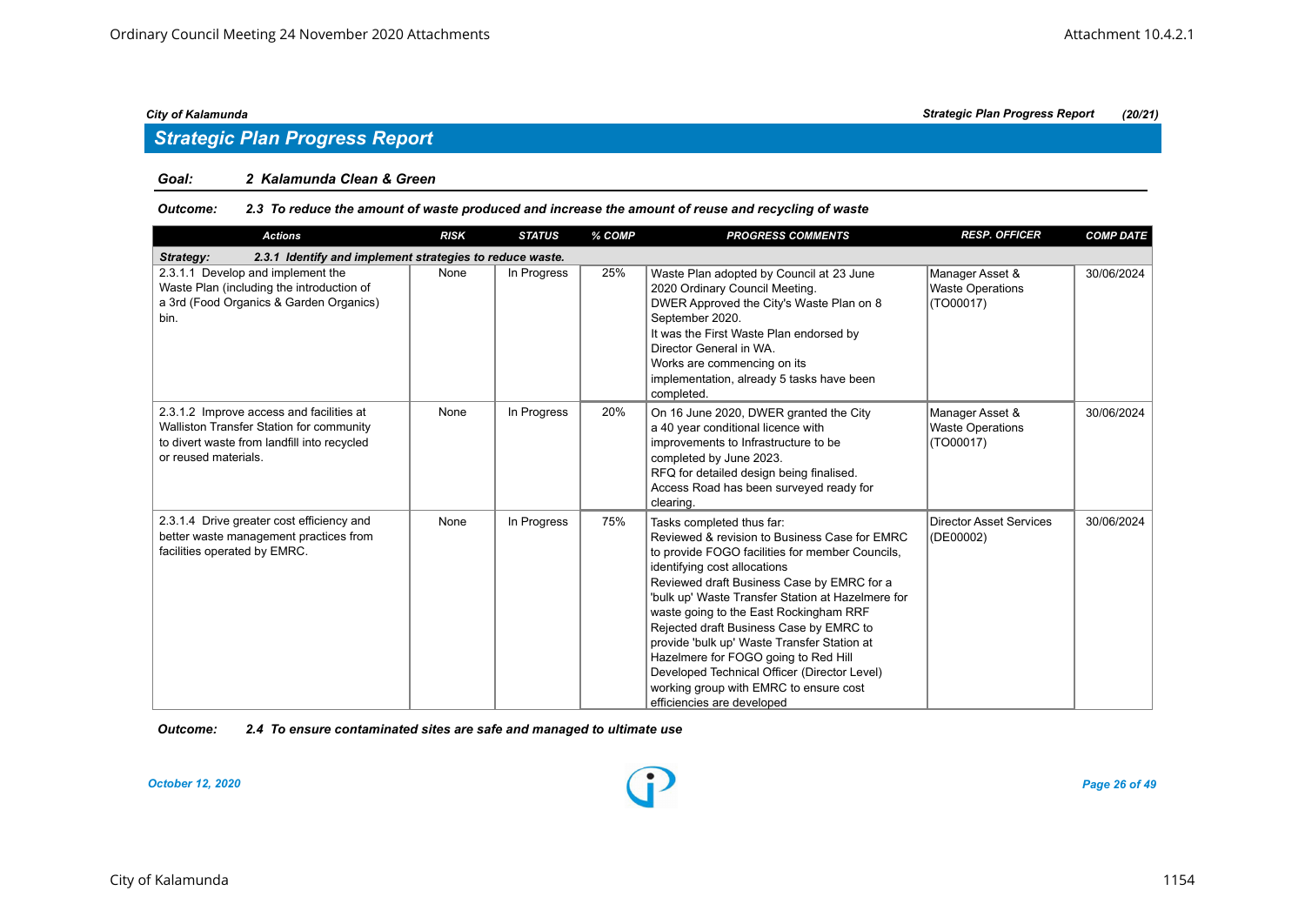## *Strategic Plan Progress Report*

#### *Goal: 2 Kalamunda Clean & Green*

#### *Outcome: 2.4 To ensure contaminated sites are safe and managed to ultimate use*

| <b>Actions</b>                                                                                                | <b>RISK</b> | <b>STATUS</b> | % COMP | <b>PROGRESS COMMENTS</b>                                                                                                                                                                                                                                                                                                                                                                                                                                                                                                                                                                             | <b>RESP. OFFICER</b>                                             | <b>COMP DATE</b> |  |  |  |
|---------------------------------------------------------------------------------------------------------------|-------------|---------------|--------|------------------------------------------------------------------------------------------------------------------------------------------------------------------------------------------------------------------------------------------------------------------------------------------------------------------------------------------------------------------------------------------------------------------------------------------------------------------------------------------------------------------------------------------------------------------------------------------------------|------------------------------------------------------------------|------------------|--|--|--|
| 2.4.1 Identify, examine and manage risk associated with contaminated sites.<br>Strategy:                      |             |               |        |                                                                                                                                                                                                                                                                                                                                                                                                                                                                                                                                                                                                      |                                                                  |                  |  |  |  |
| 2.4.1.1 Investigate all City managed<br>contaminated sites to understand the full<br>extent of contamination. | None        | In Progress   | 25%    | - Brand Rd - Stage 2 Detailed Site<br>Investigation is being finalised, almost all data<br>has been collected, draft sent to auditor for<br>review. Currently working through<br>procurement process for further investigations<br>to collect all the remaining data required to<br>move towards preparing a remediation plan.<br>- Dawson Avenue/Pioneer Park - preparing<br>tender documentation to appoint a consultant<br>and auditor for full investigation on this site.<br>- Maida Vale Reserve - Actioning<br>recommendations from PSI for asbestos<br>removal, bunting/fencing and signage. | Coordinator<br><b>Environmental Health</b><br>Services (CS00006) | 30/06/2024       |  |  |  |
| 2.4.1.2 Manage all contaminated sites to<br>support existing and future land uses.                            | None        | In Progress   | 25%    | - Ledger Rd - Asbestos management plan has<br>been updated, gravel and mulch to be brought<br>onto site to provide extra clearance to any<br>asbestos and to support the friends group.<br>Currently working through procurement<br>processes for this financial years Emu Picks.<br>- Alan Anderson Park - Appointing consultant<br>to review remediation measures to ensure<br>their continued effectiveness, undertaking<br>regular inspections.                                                                                                                                                  | Coordinator<br><b>Environmental Health</b><br>Services (CS00006) | 30/06/2024       |  |  |  |

*October 12, 2020 Page 27 of 49*

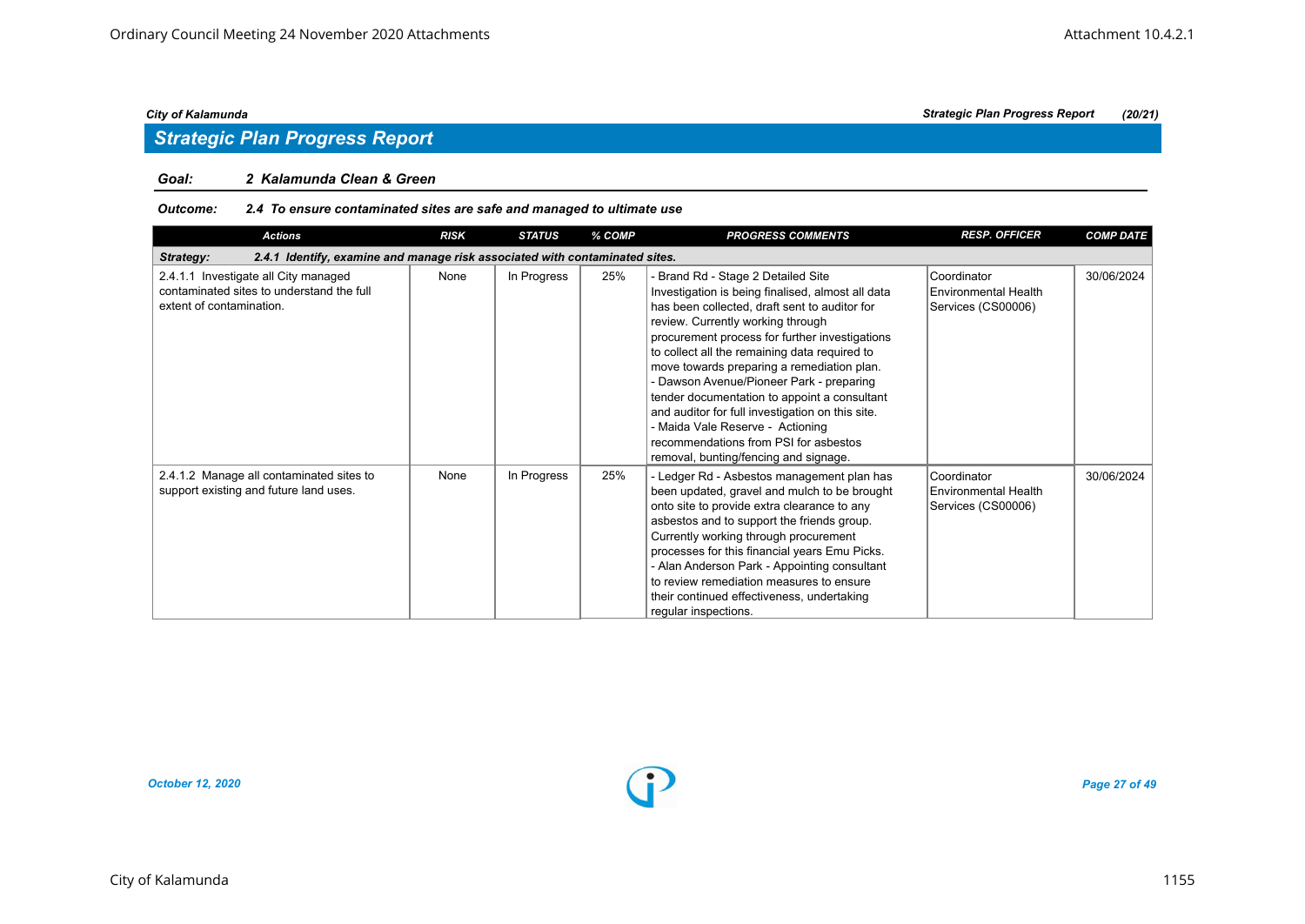## *Strategic Plan Progress Report*

### *Goal: 3 Kalamunda Develops*

| <b>RISK</b><br><b>STATUS</b><br>% COMP<br><b>PROGRESS COMMENTS</b><br><b>Actions</b>                                                                                                                                                                                                                                                                                                                                                                                                                                                                                                                                                                                                                                                                                                                                                                                                                                                                                                                                                                                                                                                                                                                       | <b>COMP DATE</b> |
|------------------------------------------------------------------------------------------------------------------------------------------------------------------------------------------------------------------------------------------------------------------------------------------------------------------------------------------------------------------------------------------------------------------------------------------------------------------------------------------------------------------------------------------------------------------------------------------------------------------------------------------------------------------------------------------------------------------------------------------------------------------------------------------------------------------------------------------------------------------------------------------------------------------------------------------------------------------------------------------------------------------------------------------------------------------------------------------------------------------------------------------------------------------------------------------------------------|------------------|
| 3.1.1 Plan for diverse and sustainable housing, community facilities and industrial development to meet changing social and economic needs.<br>Strategy:                                                                                                                                                                                                                                                                                                                                                                                                                                                                                                                                                                                                                                                                                                                                                                                                                                                                                                                                                                                                                                                   |                  |
| 3.1.1.1 Commence preparation of new<br>In Progress<br>30%<br>None<br>Public Open Space Strategy:<br>Principal Strategic<br>Local Planning Strategy to inform Local<br>- Public Open Space Strategy adopted by<br>Planner (TO00038)<br>Planning Scheme No. 4.<br>Council in July 2018 and is currently in<br>implementation phase.<br>Industrial Development Strategy:<br>- Industrial Development Strategy adopted by<br>Council in December 2018 and is currently in<br>implementation phase.<br>Environmental Land Use Planning Strategy:<br><b>Environmental Land Use Planning Strategy</b><br>adopted by Council in July 2019 and is<br>currently in implementation phase.<br><b>Activity Centres Strategy:</b><br>- Draft Activity Centre Strategy has been<br>prepared.<br>- Feedback from Councillors' Strategic Retreat<br>in February 2019 has been assimilated into<br>the document.<br>- Advertised mid 2020.<br>- Scheduled to be considered by the Council<br>for adoption late 2020.<br>Housing Strategy:<br>- The draft Housing Strategy has been<br>prepared and preliminary community<br>engagement is complete.<br>- Advertised mid 2020.<br>- Scheduled to be considered by the Council | 30/06/2023       |

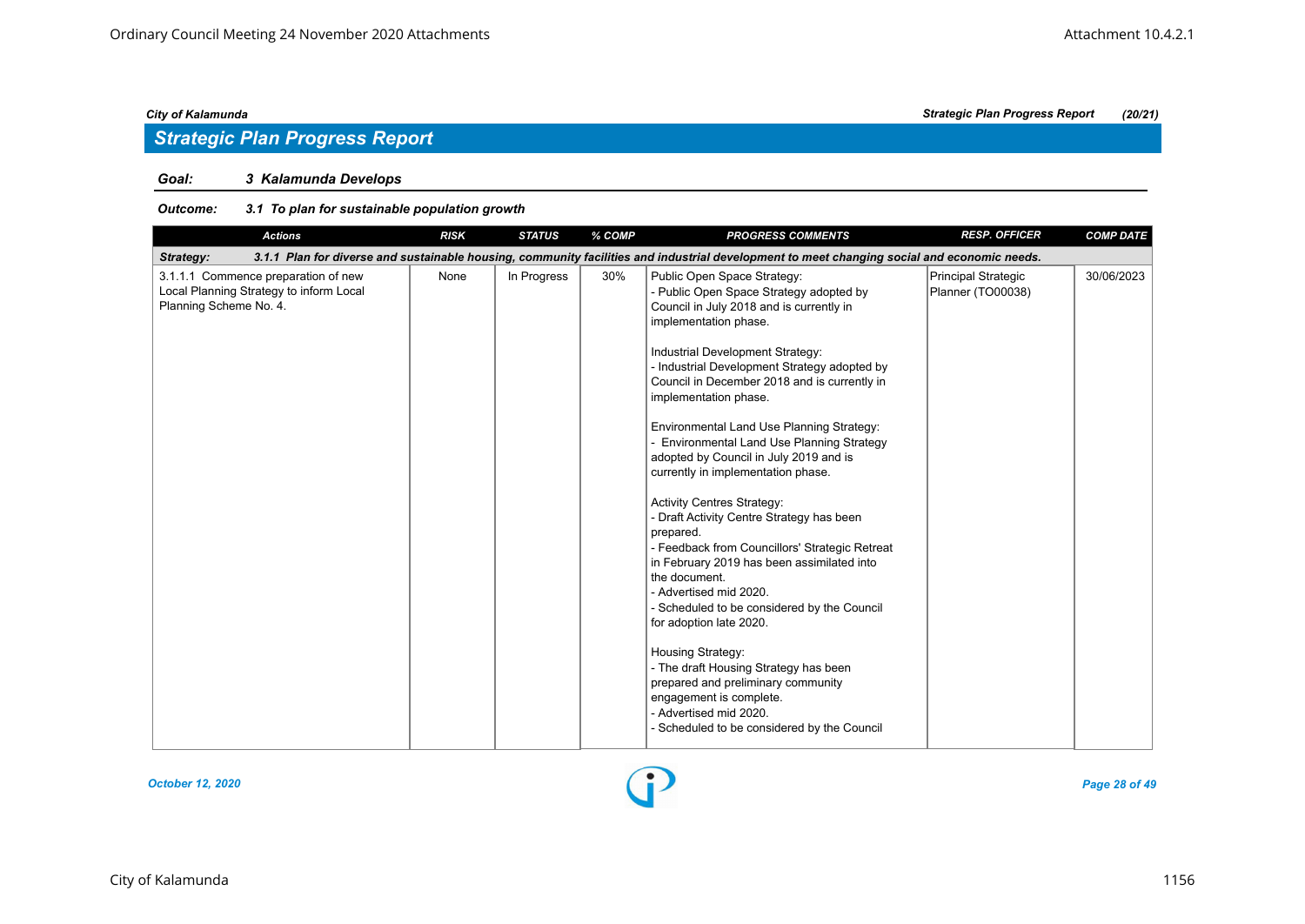## *Strategic Plan Progress Report*

### *Goal: 3 Kalamunda Develops*

### *Outcome: 3.1 To plan for sustainable population growth*

| <b>Actions</b>                                                                                                                                                                                                                                   | <b>RISK</b> | <b>STATUS</b> | % COMP | <b>PROGRESS COMMENTS</b>                                                                                                                                                                                                                                                                                                                                                                                                                                                                                                               | <b>RESP. OFFICER</b>                     | <b>COMP DATE</b> |
|--------------------------------------------------------------------------------------------------------------------------------------------------------------------------------------------------------------------------------------------------|-------------|---------------|--------|----------------------------------------------------------------------------------------------------------------------------------------------------------------------------------------------------------------------------------------------------------------------------------------------------------------------------------------------------------------------------------------------------------------------------------------------------------------------------------------------------------------------------------------|------------------------------------------|------------------|
| Strategy:                                                                                                                                                                                                                                        |             |               |        | 3.1.1 Plan for diverse and sustainable housing, community facilities and industrial development to meet changing social and economic needs.                                                                                                                                                                                                                                                                                                                                                                                            |                                          |                  |
| 3.1.1.2 Implement the Kalamunda Activity<br>Centre Plan and scope the resource<br>requirements for an Activity Centre Plan                                                                                                                       | None        | In Progress   | 25%    | for adoption late 2020.<br>Rural Strategy:<br>- To be assimilated as part of new Local<br>Planning Strategy.<br>- Rural zone rationalisation analysis well<br>underway.<br>- Pending outcomes from Pickering Brook and<br>Surrounds taskforce phase 2.<br>Infrastructure and Servicing Strategy:<br>- the final sub-strategy to the above, to be<br>assimilated into the future Local Planning<br>Strategy in 2020.<br>- The draft Kalamunda Activity Centre Plan<br>(KACP) was adopted by the Council for<br>advertising in May 2019; | Principal Strategic<br>Planner (TO00038) | 30/06/2023       |
| for the Forrestfield District Centre for<br>future budget consideration.                                                                                                                                                                         |             |               |        | - Public advertising completed September<br>2019:<br>- Adopted by the Council in March 2020.<br>- Scheme amendment due to be initiated by<br>the Council in November 2020.<br>- WAPC endorsement imminent.                                                                                                                                                                                                                                                                                                                             |                                          |                  |
| 3.1.1.3 Finalise the Forrestfield North<br>Local Structure Plan for the Residential<br>Precinct. Prepare the Activity Centre<br>Structure Plan for the Transit Oriented<br>Development Precinct for submission to<br>DevelopmentWA for approval. | None        | In Progress   | 50%    | Residential Precinct Local Structure Plan:<br>- Draft LSP adopted by Council and forwarded<br>to WAPC in December 2018.<br>- MRS Amendment initiation request also<br>forwarded to WAPC.<br>- WAPC's Statutory Planning Committee<br>deferred consideration of the Residential<br>Precinct LSP in May 2019 to address how                                                                                                                                                                                                              | Principal Strategic<br>Planner (TO00038) | 30/06/2022       |

#### *October 12, 2020 Page 29 of 49*

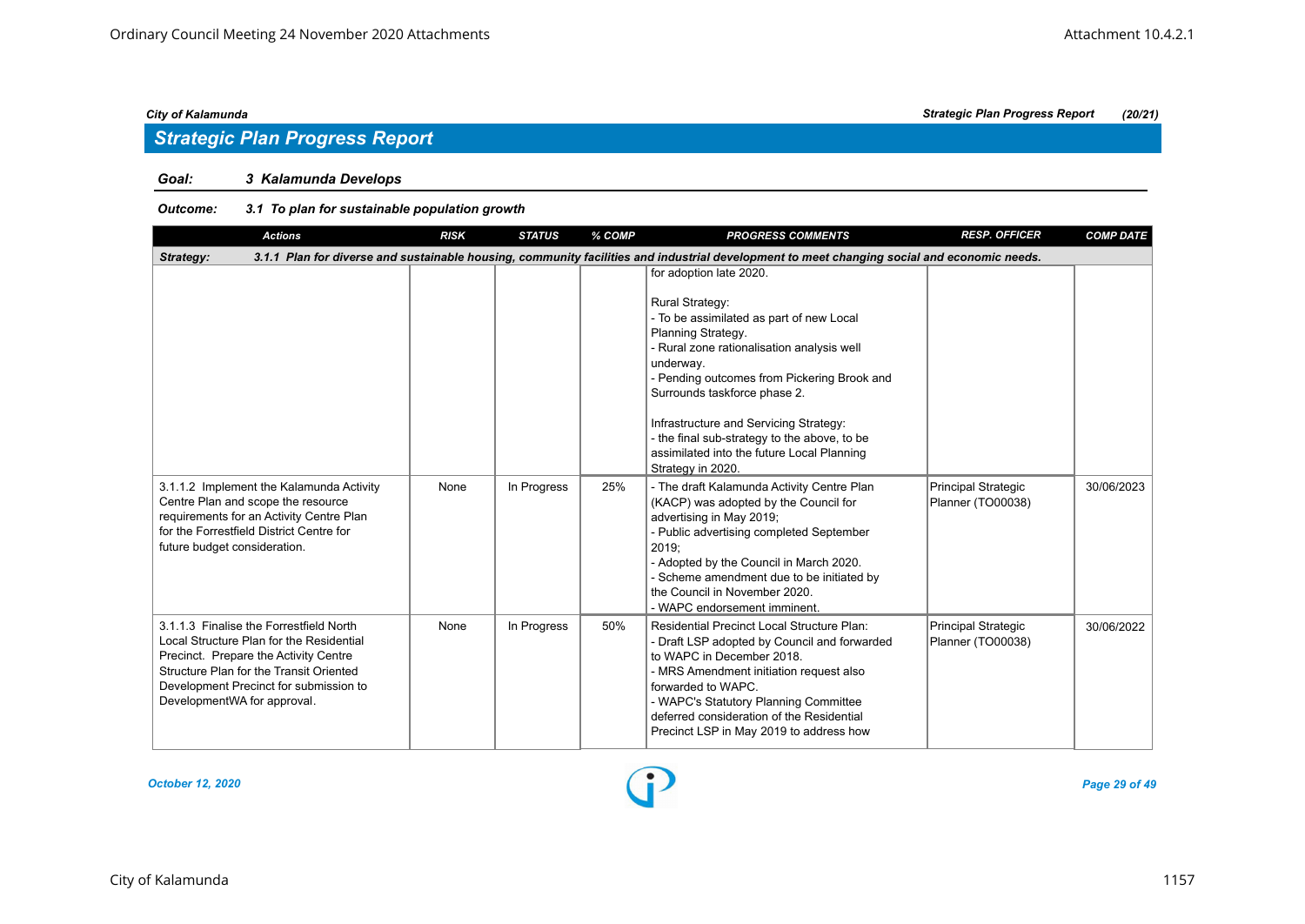## *Strategic Plan Progress Report*

### *Goal: 3 Kalamunda Develops*

| <b>Actions</b>                                                                                                                                                     | <b>RISK</b> | <b>STATUS</b> | % COMP | <b>PROGRESS COMMENTS</b>                                                                                                                                                                                                                                                                                                                                                                                                                                                                                                                                                                                                                                                                                                                                                                                                                                                                                                                                                                                                                | <b>RESP. OFFICER</b>                     | <b>COMP DATE</b> |
|--------------------------------------------------------------------------------------------------------------------------------------------------------------------|-------------|---------------|--------|-----------------------------------------------------------------------------------------------------------------------------------------------------------------------------------------------------------------------------------------------------------------------------------------------------------------------------------------------------------------------------------------------------------------------------------------------------------------------------------------------------------------------------------------------------------------------------------------------------------------------------------------------------------------------------------------------------------------------------------------------------------------------------------------------------------------------------------------------------------------------------------------------------------------------------------------------------------------------------------------------------------------------------------------|------------------------------------------|------------------|
| Strategy:                                                                                                                                                          |             |               |        | 3.1.1 Plan for diverse and sustainable housing, community facilities and industrial development to meet changing social and economic needs.                                                                                                                                                                                                                                                                                                                                                                                                                                                                                                                                                                                                                                                                                                                                                                                                                                                                                             |                                          |                  |
|                                                                                                                                                                    |             |               |        | environmental values would be retained and<br>managed.<br>- Council resolved to appeal the WAPC on the<br>basis that no decision has been made. The<br>City is currently working through SAT to<br>resolve the environmental issues.<br>- WAPC resolved to request modifications to<br>the LSP and resubmit for approval.<br>- Modifications submitted June 2020.<br><b>Transit Oriented Development Precinct Local</b><br>Structure Plan:<br>- TOD Precinct LSP in the process of being<br>prepared with key inputs required by State<br>Government agencies.<br>- Preliminary Draft TOD Precinct LSP<br>presented to Council at February 2019<br>Strategic Retreat.<br>- Preliminary Draft TOD Precinct LSP<br>forwarded to METRONET for State<br>Government Agency review March 2019.<br>- Draft TOD expected to be presented to the<br>Council by early 2021 for the purposes of<br>initiating public advertising.<br>- TOD Precinct LSP expected to be inherited<br>by Development WA in the context of a<br>Redevelopment Scheme. |                                          |                  |
| 3.1.1.4 Finalise the Wattle Grove South<br>(Crystal Brook) community engagement<br>and concept planning, including any<br>outstanding environmental investigations | None        | In Progress   | 80%    | - The City appointed a planning consultant to<br>progress comprehensive community<br>engagement and land use concept plans for<br>Wattle Grove South.                                                                                                                                                                                                                                                                                                                                                                                                                                                                                                                                                                                                                                                                                                                                                                                                                                                                                   | Principal Strategic<br>Planner (TO00038) | 30/06/2021       |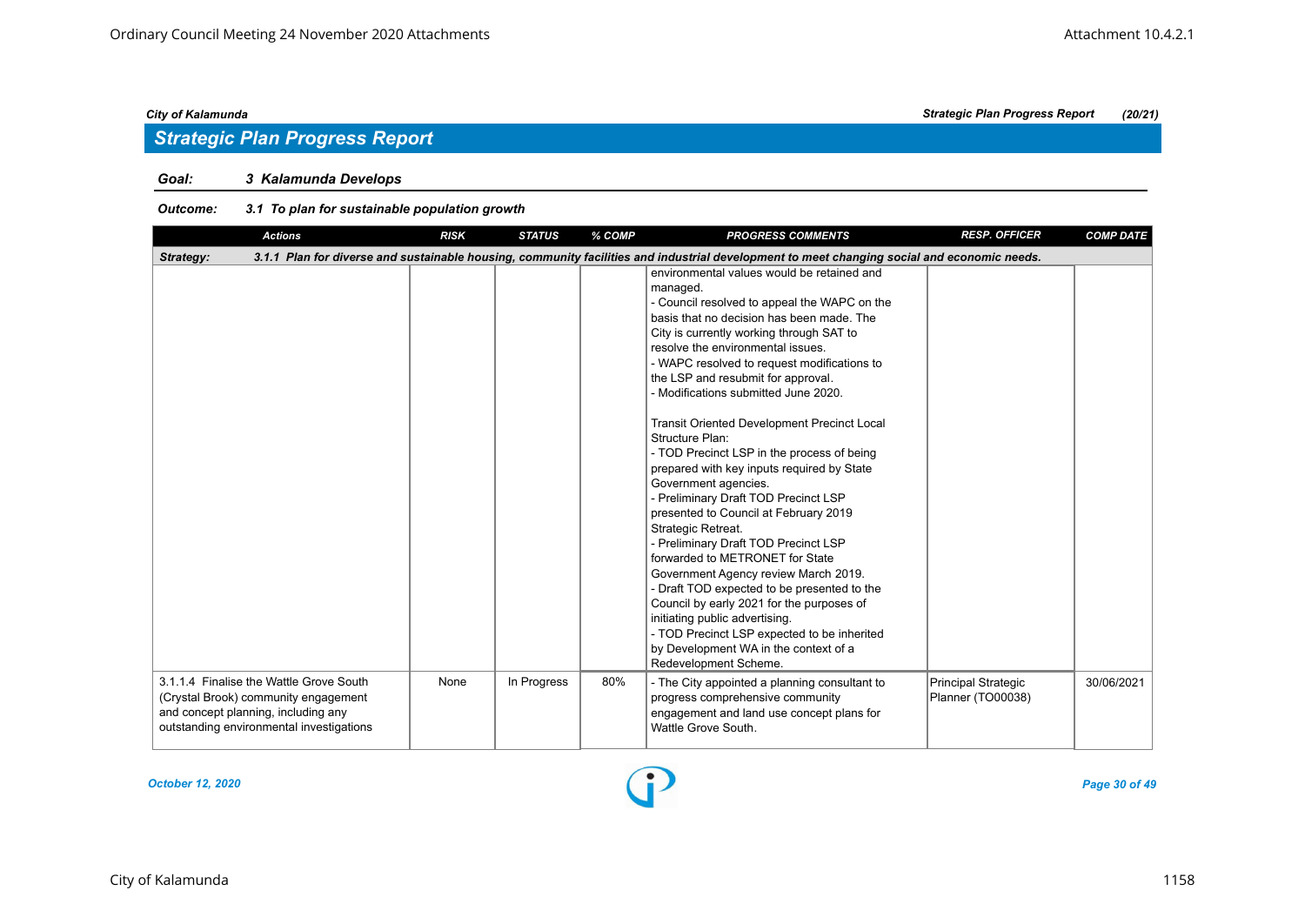### *Goal: 3 Kalamunda Develops*

| <b>Actions</b>                                                                                                                                                                                                                             | <b>RISK</b> | <b>STATUS</b> | % COMP | <b>PROGRESS COMMENTS</b>                                                                                                                                                                                                                                                                                                                                                                                             | <b>RESP. OFFICER</b>                     | <b>COMP DATE</b> |
|--------------------------------------------------------------------------------------------------------------------------------------------------------------------------------------------------------------------------------------------|-------------|---------------|--------|----------------------------------------------------------------------------------------------------------------------------------------------------------------------------------------------------------------------------------------------------------------------------------------------------------------------------------------------------------------------------------------------------------------------|------------------------------------------|------------------|
| Strategy:                                                                                                                                                                                                                                  |             |               |        | 3.1.1 Plan for diverse and sustainable housing, community facilities and industrial development to meet changing social and economic needs.                                                                                                                                                                                                                                                                          |                                          |                  |
| (i.e. water monitoring).                                                                                                                                                                                                                   |             |               |        | - The community engagement process<br>commenced first with online/digital<br>engagement in late 2019. Visioning<br>workshops occured early 2020.<br>- Flora and fauna surveys were undertaken in<br>spring 2019.<br>- Ongoing water monitoring required,<br>expected late 2020.<br>- Council consideration of Concept Plan in<br>November 2020.                                                                      |                                          |                  |
| 3.1.1.6 Operational Strategic Planning<br>* Forrestfield/High Wycombe Stage 1<br>annual DCP review and management of<br>structure plan implementation.<br>* Cell 9 annual review of shared<br>infrastructure guided development<br>scheme. | None        | In Progress   | 25%    | - FF/HW Stage 1 annual DCP review<br>commenced for 2018/19 & 2019/20. Currently<br>finalising infrastructure cost analysis.<br>- FF/HW DCP review completed July 2020.<br>- Next review scheduled.<br>- FF/HW Stage 1 design guidelines adopted<br>by the Council in August 2019.<br>- Cell 9 review initiated mid 2020. Advertising<br>commenced.<br>- Council consideration of adoption expected<br>by early 2021. | Principal Strategic<br>Planner (TO00038) | 30/06/2024       |
| 3.1.1.7 Biennial review of existing Local<br>Planning Policies and implementation of<br>new Local Planning Policies as required.                                                                                                           | None        | In Progress   | 25%    | Existing Local Planning Policies identified for<br>review and new Policies to be prepared.<br>Local Planning Policy 29 - Holiday Houses -<br>adopted at the April OCM for the purpose of<br>public advertising.                                                                                                                                                                                                      | Manager Approval<br>Services (TO00016)   | 30/06/2024       |
| 3.1.1.8 Customer survey form is provided<br>with all planning and building approvals,<br>with survey results reported to Council<br>half yearly.                                                                                           | None        | In Progress   | 25%    | Quarterly update for planning and building for<br>the period July - September currently under<br>review.                                                                                                                                                                                                                                                                                                             | Manager Approval<br>Services (TO00016)   | 30/06/2024       |

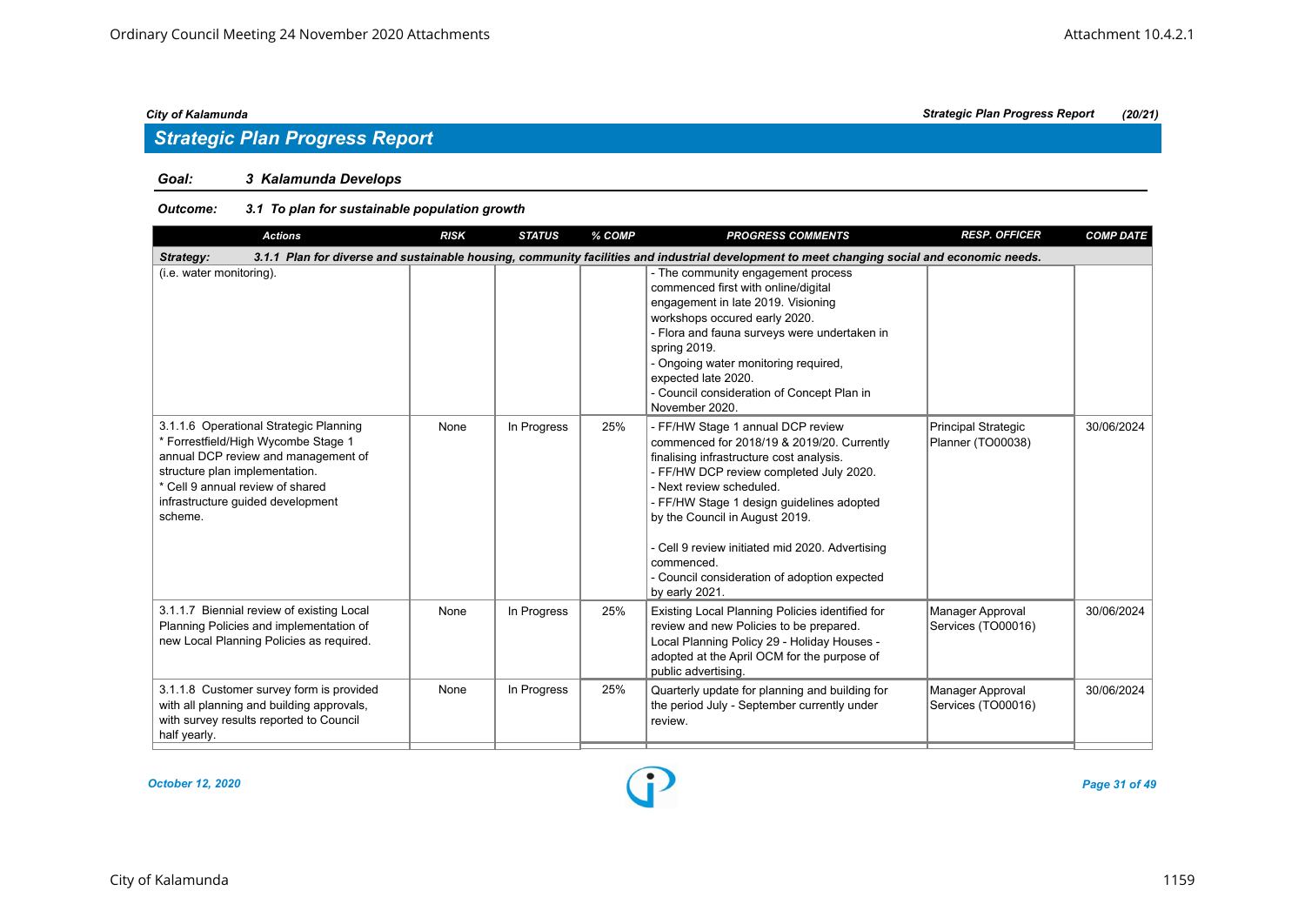## *Strategic Plan Progress Report*

### *Goal: 3 Kalamunda Develops*

| <b>Actions</b>                                                                                                                                                              | <b>RISK</b> | <b>STATUS</b> | % COMP | <b>PROGRESS COMMENTS</b>                                                                                                                                                                                                                                                                                                                                                                                                                                                                                                                                                                                                                                                                                                                                                                                                                                                                                                                                                                                                | <b>RESP. OFFICER</b>                              | <b>COMP DATE</b> |
|-----------------------------------------------------------------------------------------------------------------------------------------------------------------------------|-------------|---------------|--------|-------------------------------------------------------------------------------------------------------------------------------------------------------------------------------------------------------------------------------------------------------------------------------------------------------------------------------------------------------------------------------------------------------------------------------------------------------------------------------------------------------------------------------------------------------------------------------------------------------------------------------------------------------------------------------------------------------------------------------------------------------------------------------------------------------------------------------------------------------------------------------------------------------------------------------------------------------------------------------------------------------------------------|---------------------------------------------------|------------------|
| Strategy:                                                                                                                                                                   |             |               |        | 3.1.1 Plan for diverse and sustainable housing, community facilities and industrial development to meet changing social and economic needs.                                                                                                                                                                                                                                                                                                                                                                                                                                                                                                                                                                                                                                                                                                                                                                                                                                                                             |                                                   |                  |
| 3.1.1.10 Ensure all planning and building<br>applications are processed within required<br>statutory timeframes.                                                            | None        | In Progress   | 25%    | Planning statistics are reported for Basic (20<br>days), Standard (60 days) and Complex (90<br>days) development applications on a monthly<br>basis. The statistics are reviewed and<br>monitored to ensure compliance with the<br>statutory time frames.<br>Planning Applications processed July -<br>September period:<br>81 development applications processed -<br>93% completed within agreed timeframes and<br>99% within statutory time frames as follows:<br>Basic development applications (20 days) 27<br>applications, 82% completed on time<br>Standard development applications (60 days)<br>24 applications, 96% completed on time<br>Complex development applications (90 days)<br>30 applications, 100% completed on time<br>Building Permits July -September period:<br>Certified Building Permits 148 permits<br>processed with 100% completed with the<br>statutory 10 day timeframe.<br>Uncertified Building Permits - 129 processed<br>with 100% completed with the statutory 25 day<br>timeframe. | Manager Approval<br>Services (TO00016)            | 30/06/2024       |
| 3.1.1.11 Finalise and manage the<br>implementation of Local Planning<br>Strategy sub-strategies:<br>Public Open Space Strategy 2018<br>Industrial Development Strategy 2018 | None        | In Progress   | 50%    | Public Open Space Strategy:<br>- Public Open Space Strategy adopted by<br>Council in July 2018 and is currently in<br>implementation phase.                                                                                                                                                                                                                                                                                                                                                                                                                                                                                                                                                                                                                                                                                                                                                                                                                                                                             | <b>Director Development</b><br>Services (DE00004) | 30/06/2024       |

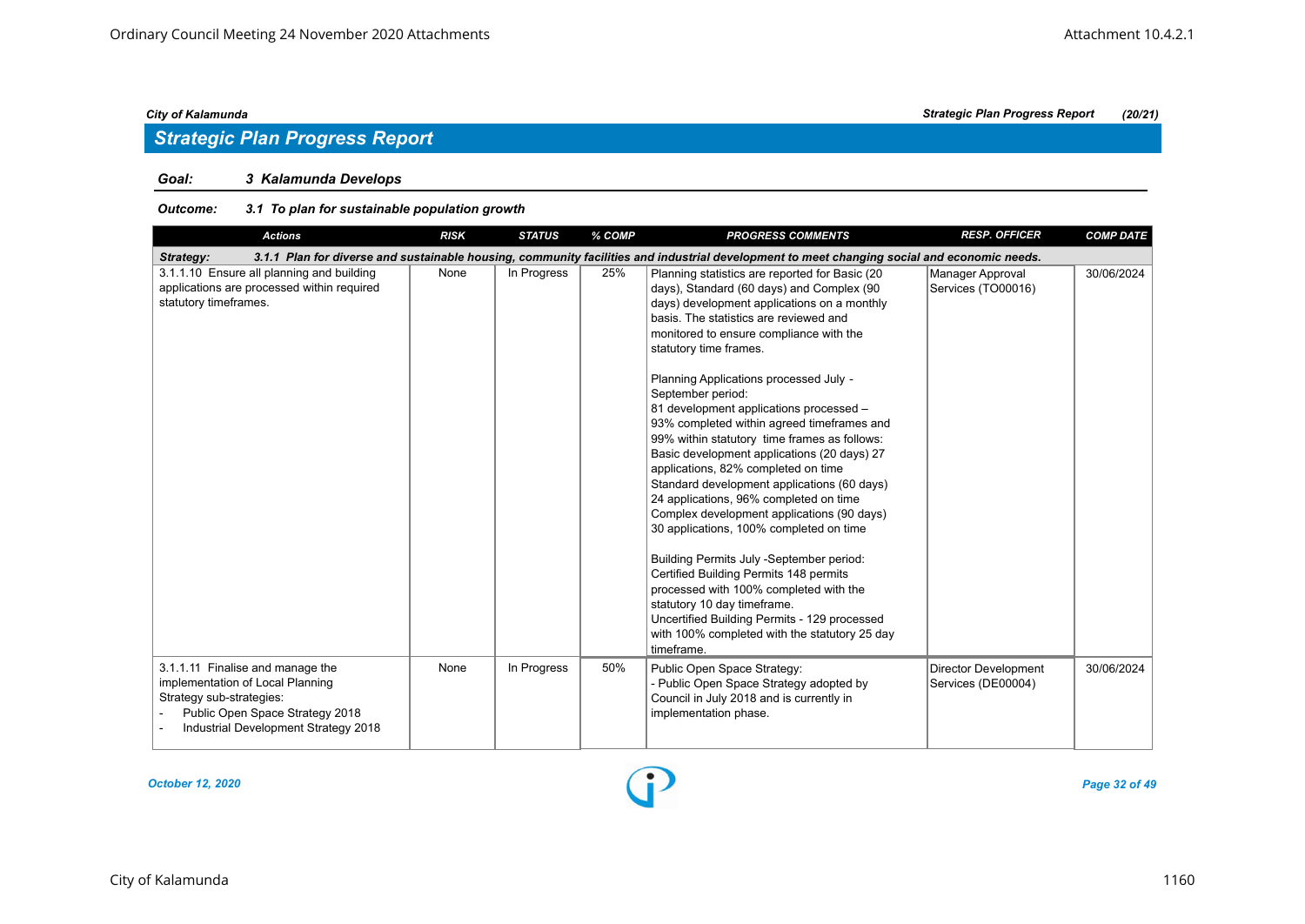## *Strategic Plan Progress Report*

### *Goal: 3 Kalamunda Develops*

| <b>Actions</b>                                                                                                                                    | <b>RISK</b> | <b>STATUS</b> | % COMP | <b>PROGRESS COMMENTS</b>                                                                                                                                                                                                                                                                                                                                                                                                                                                                                                                                                                                                                                                                                                                                                                                                                                                                                                                                                                                                             | <b>RESP. OFFICER</b> | <b>COMP DATE</b> |
|---------------------------------------------------------------------------------------------------------------------------------------------------|-------------|---------------|--------|--------------------------------------------------------------------------------------------------------------------------------------------------------------------------------------------------------------------------------------------------------------------------------------------------------------------------------------------------------------------------------------------------------------------------------------------------------------------------------------------------------------------------------------------------------------------------------------------------------------------------------------------------------------------------------------------------------------------------------------------------------------------------------------------------------------------------------------------------------------------------------------------------------------------------------------------------------------------------------------------------------------------------------------|----------------------|------------------|
| Strategy:                                                                                                                                         |             |               |        | 3.1.1 Plan for diverse and sustainable housing, community facilities and industrial development to meet changing social and economic needs.                                                                                                                                                                                                                                                                                                                                                                                                                                                                                                                                                                                                                                                                                                                                                                                                                                                                                          |                      |                  |
| <b>Environmental Land Use Planning</b><br>Strategy 2019<br>Local Housing Strategy 2020<br>Activity Centres Strategy 2020<br><b>Rural Strategy</b> |             |               |        | Industrial Development Strategy:<br>- Industrial Development Strategy adopted by<br>Council in December 2018 and is currently in<br>implementation phase.<br>Environmental Land Use Planning Strategy:<br>- Environmental Land Use Planning Strategy<br>adopted by Council in July 2019 and is<br>currently in implementation phase.<br><b>Activity Centres Strategy:</b><br>- Public advertising has concluded.<br>- Submissions being considered with a report<br>scheduled to be presented to Council in Q1<br>2021.<br>Housing Strategy:<br>- Public advertising has concluded.<br>- Submissions being considered with a report<br>scheduled to be presented to Council in Q1<br>2021.<br>Rural Strategy:<br>- Draft Rural Strategy has been scoped with<br>parts progressed.<br>- Considers preliminary outcomes from<br>investigations undertaken by Department of<br>Primary Industries and Regional Development<br>and the Department of Water and<br>Environment Regulation.<br>- Further progress is pending outcomes from |                      |                  |
|                                                                                                                                                   |             |               |        |                                                                                                                                                                                                                                                                                                                                                                                                                                                                                                                                                                                                                                                                                                                                                                                                                                                                                                                                                                                                                                      |                      |                  |

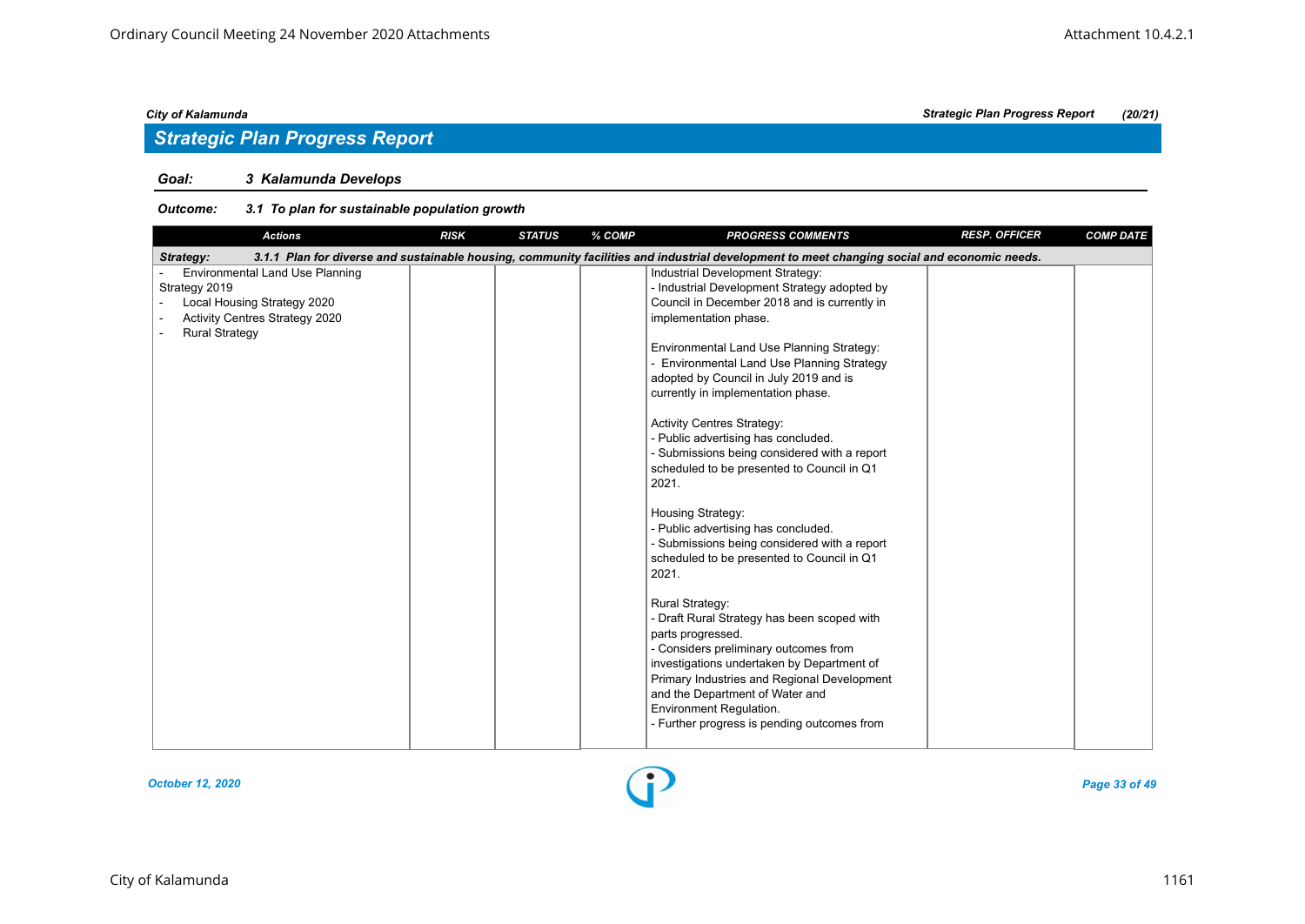## *Strategic Plan Progress Report*

### *Goal: 3 Kalamunda Develops*

### *Outcome: 3.1 To plan for sustainable population growth*

| <b>Actions</b>                                                                                                                                                                    | <b>RISK</b> | <b>STATUS</b> | % COMP | <b>PROGRESS COMMENTS</b>                                                                                                                                                                                                                                                                                                    | <b>RESP. OFFICER</b>                              | <b>COMP DATE</b> |
|-----------------------------------------------------------------------------------------------------------------------------------------------------------------------------------|-------------|---------------|--------|-----------------------------------------------------------------------------------------------------------------------------------------------------------------------------------------------------------------------------------------------------------------------------------------------------------------------------|---------------------------------------------------|------------------|
| Strategy:                                                                                                                                                                         |             |               |        | 3.1.1 Plan for diverse and sustainable housing, community facilities and industrial development to meet changing social and economic needs.                                                                                                                                                                                 |                                                   |                  |
|                                                                                                                                                                                   |             |               |        | the State Government Pickering Brook and<br>Surrounds Sustainability and Tourism<br>Taskforce and Working Group and as part of<br>the Local Planning Strategy.<br>Infrastructure and Servicing Strategy:<br>- The final sub-strategy to the above, to be<br>assimilated into the future Local Planning<br>Strategy in 2020. |                                                   |                  |
| 3.1.1.12 Prepare a project plan and<br>commence review of Local Planning<br>Scheme No. 3 in preparation for Local<br>Planning Scheme 4.                                           | None        | In Progress   | 25%    | Project Plan drafted and scheduled for<br>presentation at the November PAB/OCM.<br>Local Planning Scheme review underway, the<br>following elements:<br>Rural analysis<br><b>Dual Density codes</b>                                                                                                                         | Manager Approval<br>Services (TO00016)            | 30/06/2024       |
| 3.1.1.13 Provide half yearly report to<br>Council on regulatory planning and<br>building performance of Approval<br>Services.                                                     | None        | In Progress   | 25%    | Current review of the quarterly performance<br>for the period July - September underway                                                                                                                                                                                                                                     | Manager Approval<br>Services (TO00016)            | 30/06/2024       |
| 3.1.1.14 Compliance audit of all<br>contentious, high-risk planning approvals.                                                                                                    | None        | In Progress   | 25%    | Ongoing.<br>High risk development applications identified<br>and planning process for compliance<br>monitoring established.                                                                                                                                                                                                 | Manager Approval<br>Services (TO00016)            | 30/06/2024       |
| 3.1.1.15 Prepare a development<br>contribution plan for the Forrestfield North<br>development area to facilitate coordinated<br>and timely provision of shared<br>infrastructure. | None        | In Progress   | 25%    | Scope of works prepared and settled with<br>Development WA to undertake the DCP<br>preparation process.<br>Scope of works communicated with<br>Department of Planning, Lands and Heritage<br>to establish a contact point through the<br>preparation process.<br>Scope of works actioned with consultant                    | <b>Director Development</b><br>Services (DE00004) | 30/06/2023       |

*October 12, 2020 Page 34 of 49*

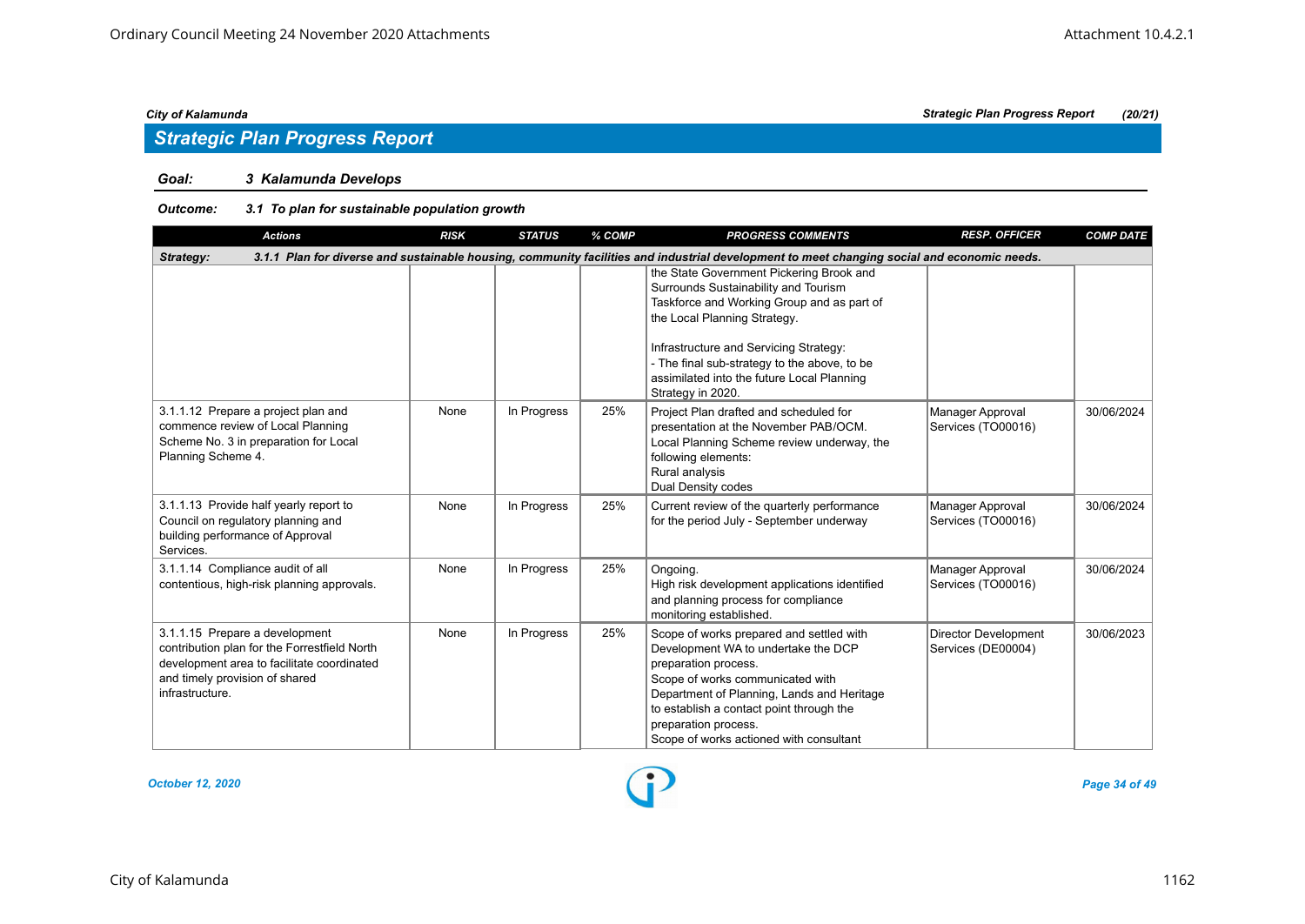### *Goal: 3 Kalamunda Develops*

### *Outcome: 3.1 To plan for sustainable population growth*

| <b>Actions</b>                                                                                                                                                                                                                                                                                                                                               | <b>RISK</b> | <b>STATUS</b> | % COMP | <b>PROGRESS COMMENTS</b>                                                                                                                                                                                                                                                                                                                                                                                                                                                                                                                                                                                            | <b>RESP. OFFICER</b>                     | <b>COMP DATE</b> |
|--------------------------------------------------------------------------------------------------------------------------------------------------------------------------------------------------------------------------------------------------------------------------------------------------------------------------------------------------------------|-------------|---------------|--------|---------------------------------------------------------------------------------------------------------------------------------------------------------------------------------------------------------------------------------------------------------------------------------------------------------------------------------------------------------------------------------------------------------------------------------------------------------------------------------------------------------------------------------------------------------------------------------------------------------------------|------------------------------------------|------------------|
| Strategy:                                                                                                                                                                                                                                                                                                                                                    |             |               |        | 3.1.1 Plan for diverse and sustainable housing, community facilities and industrial development to meet changing social and economic needs.                                                                                                                                                                                                                                                                                                                                                                                                                                                                         |                                          |                  |
|                                                                                                                                                                                                                                                                                                                                                              |             |               |        | team and works currently being undertaken<br>externally and internally.                                                                                                                                                                                                                                                                                                                                                                                                                                                                                                                                             |                                          |                  |
| 3.1.1.16 Facilitate rezoning of the<br>remaining Special Rural zoned areas of<br>the 'Kalamunda Wedge' of the<br>Maddington Kenwick Strategic<br>Employment Area (MKSEA) to ensure<br>consistency with the Metropolitan Region<br>Scheme Industrial zoning and finalise the<br>Development Contribution Plan for<br>MKSEA.                                   | None        | In Progress   | 25%    | Area north-west of Coldwell Road requires<br>finalisation of DCP in liaison with the City of<br>Gosnells, this is underway. Flora and fauna<br>surveys were undertaken in Spring 2019 for<br>area between Coldwell and Brook Road.<br>- Hydrological investigations in this area are<br>underway as part of Environmental Review of<br>Scheme amendments adjoining this area in<br>City of Gosnells. City of Kalamunda will<br>receive summary report in this regard.<br>Private landowner is preparing a LWMS for<br>the precinct with a view of commencing<br>rezoning. Likely to be progressed by early<br>2021. | Principal Strategic<br>Planner (TO00038) | 30/06/2022       |
| 3.1.1.17 Operational Strategic Planning<br>* Review and respond to Government<br>policy at strategic level as required.<br>* Initiate policy review at strategic level<br>and implement innovative strategic<br>planning practices.<br>* Monitor and influence City projects to<br>facilitate consistency with the City's<br>strategic plans and objectives. | None        | In Progress   | 25%    | Provided written submissions for:<br>- Development Control Policy - School Sites<br>(WAPC) October 2020.<br>- Forrestfield North MRS Amendment<br>Conservation Areas Late 2020.<br>- PIA award submissions August 2020<br>- AUD award submissions August 2020<br>- Hillview Golf Course submission to WAPC -<br>August 2020<br>- Midland Road Review submission to City of<br>Swan June 2020<br>- Perth Airport MDP July 2020.<br>- Kelvin Road Operations Centre May 2020<br>and September 2020.                                                                                                                   | Principal Strategic<br>Planner (TO00038) | 30/06/2024       |



### City of Kalamunda 1163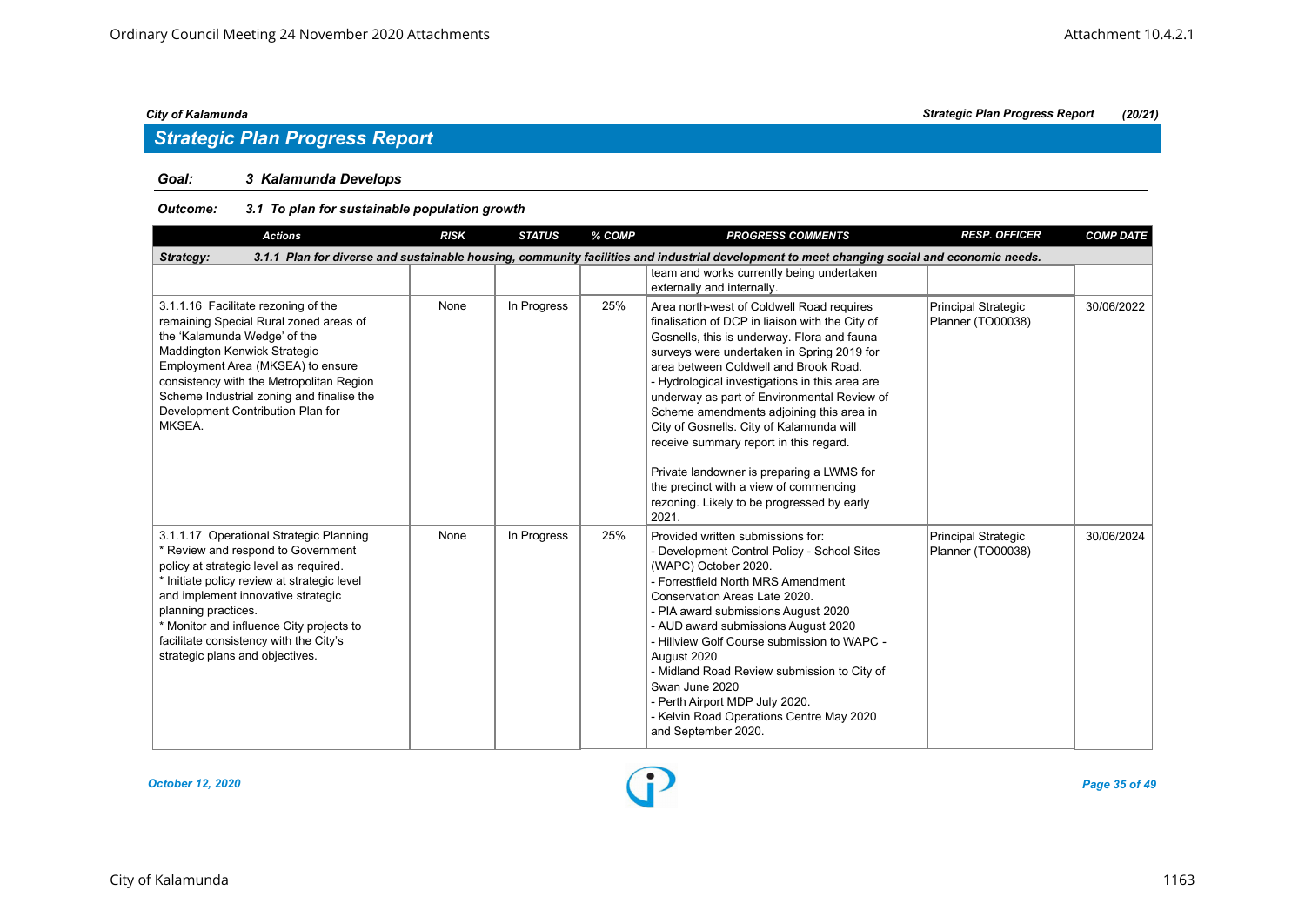### *Goal: 3 Kalamunda Develops*

|           | <b>Actions</b> | <b>RISK</b> | <b>STATUS</b> | % COMP | <b>PROGRESS COMMENTS</b>                                                                                                                    | <b>RESP. OFFICER</b> | <b>COMP DATE</b> |
|-----------|----------------|-------------|---------------|--------|---------------------------------------------------------------------------------------------------------------------------------------------|----------------------|------------------|
| Strategy: |                |             |               |        | 3.1.1 Plan for diverse and sustainable housing, community facilities and industrial development to meet changing social and economic needs. |                      |                  |
|           |                |             |               |        | - Bushmead / Sadler MRS amendment May                                                                                                       |                      |                  |
|           |                |             |               |        | 2020                                                                                                                                        |                      |                  |
|           |                |             |               |        | - Draft Community Titles position statement                                                                                                 |                      |                  |
|           |                |             |               |        | March 2020.                                                                                                                                 |                      |                  |
|           |                |             |               |        | - Compilation of material to support                                                                                                        |                      |                  |
|           |                |             |               |        | Heidelberg Park and other reserves for                                                                                                      |                      |                  |
|           |                |             |               |        | consideration of aged care. January 2020                                                                                                    |                      |                  |
|           |                |             |               |        | - Draft SPP3.6 Infrastructure Contributions                                                                                                 |                      |                  |
|           |                |             |               |        | completed in September 2019.                                                                                                                |                      |                  |
|           |                |             |               |        | - Draft Perth Airport Masterplan 2020                                                                                                       |                      |                  |
|           |                |             |               |        | completed in October 2019.                                                                                                                  |                      |                  |
|           |                |             |               |        | - Draft Perth Airport West (South) Major                                                                                                    |                      |                  |
|           |                |             |               |        | Development Plan completed in September                                                                                                     |                      |                  |
|           |                |             |               |        | 2019.                                                                                                                                       |                      |                  |
|           |                |             |               |        | - Design WA Precinct Design Planning                                                                                                        |                      |                  |
|           |                |             |               |        | Framework submission completed in October                                                                                                   |                      |                  |
|           |                |             |               |        | 2019.                                                                                                                                       |                      |                  |
|           |                |             |               |        | - Action Plan for Planning Reform (August                                                                                                   |                      |                  |
|           |                |             |               |        | 2019) submission completed in September                                                                                                     |                      |                  |
|           |                |             |               |        | 2019.                                                                                                                                       |                      |                  |
|           |                |             |               |        | - WAPC Aged Care Position Statement                                                                                                         |                      |                  |
|           |                |             |               |        | submission completed in February 2019.                                                                                                      |                      |                  |

| Outcome: | 3.2 To connect the community to quality amenities |  |
|----------|---------------------------------------------------|--|
|----------|---------------------------------------------------|--|

| <b>Actions</b>                                                        | <b>RISK</b> | STATUS             | % COMP | <b>PROGRESS COMMENTS</b>                                                                         | <b>RESP. OFFICER</b>                | <b>COMP DATE</b> |
|-----------------------------------------------------------------------|-------------|--------------------|--------|--------------------------------------------------------------------------------------------------|-------------------------------------|------------------|
| Strategy:<br>3.2.1 Optimal management of all assets.                  |             |                    |        |                                                                                                  |                                     |                  |
| 3.2.1.3 Undertake a major review of the<br>Asset Management Strategy. | None        | <b>Not Started</b> | 0%     | A Project Plan is to be prepared to address<br>this review, during the December 2020<br>quarter. | Manager Asset<br>Planning (TO00018) | 30/06/2021       |
|                                                                       |             |                    |        |                                                                                                  |                                     |                  |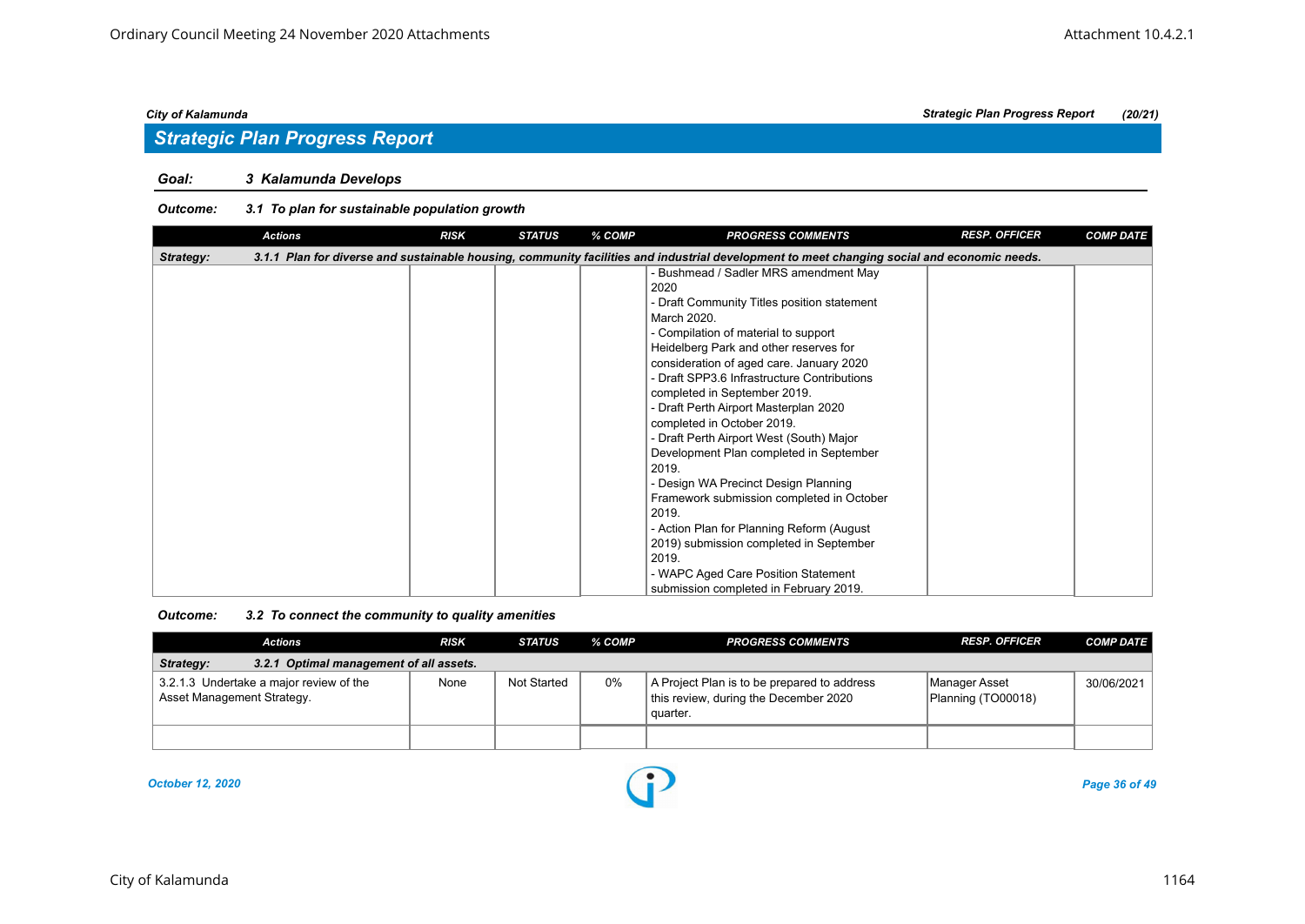## *Strategic Plan Progress Report*

### *Goal: 3 Kalamunda Develops*

### *Outcome: 3.2 To connect the community to quality amenities*

| <b>Actions</b>                                                                                                                                                                               | <b>RISK</b> | <b>STATUS</b>      | % COMP | <b>PROGRESS COMMENTS</b>                                                                                                                                                                                                      | <b>RESP. OFFICER</b>                                          | <b>COMP DATE</b> |
|----------------------------------------------------------------------------------------------------------------------------------------------------------------------------------------------|-------------|--------------------|--------|-------------------------------------------------------------------------------------------------------------------------------------------------------------------------------------------------------------------------------|---------------------------------------------------------------|------------------|
| 3.2.1 Optimal management of all assets.<br>Strategy:                                                                                                                                         |             |                    |        |                                                                                                                                                                                                                               |                                                               |                  |
| 3.2.1.5 Develop area specific verge<br>landscaping guidelines.                                                                                                                               | None        | In Progress        | 30%    | Draft completed.<br>Being reviewed by City Parks &<br><b>Environmental Services and Website</b><br>Development staff prior to escalation for roll-<br>out                                                                     | Manager Parks &<br><b>Environmental Services</b><br>(TO00019) | 30/06/2024       |
| 3.2.1.7 Prepare the drainage strategy<br>'Kalamunda Flowing, A Drainage and<br>Waterways Strategy' as per the project<br>plan.                                                               | None        | In Progress        | 10%    | With the Senior Drainage Engineer on board,<br>a framework and timeline has been prepared<br>to work on the strategy. These are due to be<br>presented to the Kalamunda Flowing<br>Reference Group in October.                | Manager Asset<br>Planning (TO00018)                           | 30/06/2023       |
| 3.2.1.8 Develop a 10-year plan for<br>targeted tree planting in road reserves.                                                                                                               | None        | In Progress        | 25%    | UFS draft to be presented for consideration at<br>Council in November. Operational component<br>will be street tree masterplan to directly<br>address this. Current year tree planting and<br>maintenance program on schedule | Manager Parks &<br><b>Environmental Services</b><br>(TO00019) | 30/06/2024       |
| 3.2.1.9 Develop and implement Building<br>Asset Plans for ZZCC and Hartfield Park<br>Rec Centre to ensure ongoing<br>maintenance and required renewal works<br>are programmed and delivered. | None        | <b>Not Started</b> | $0\%$  | Anticipated start for the Zig Zag Cultural<br>Centre is January 2021.                                                                                                                                                         | <b>Manager Asset</b><br>Planning (TO00018)                    | 30/06/2023       |
|                                                                                                                                                                                              |             |                    |        |                                                                                                                                                                                                                               |                                                               |                  |

*October 12, 2020 Page 37 of 49*

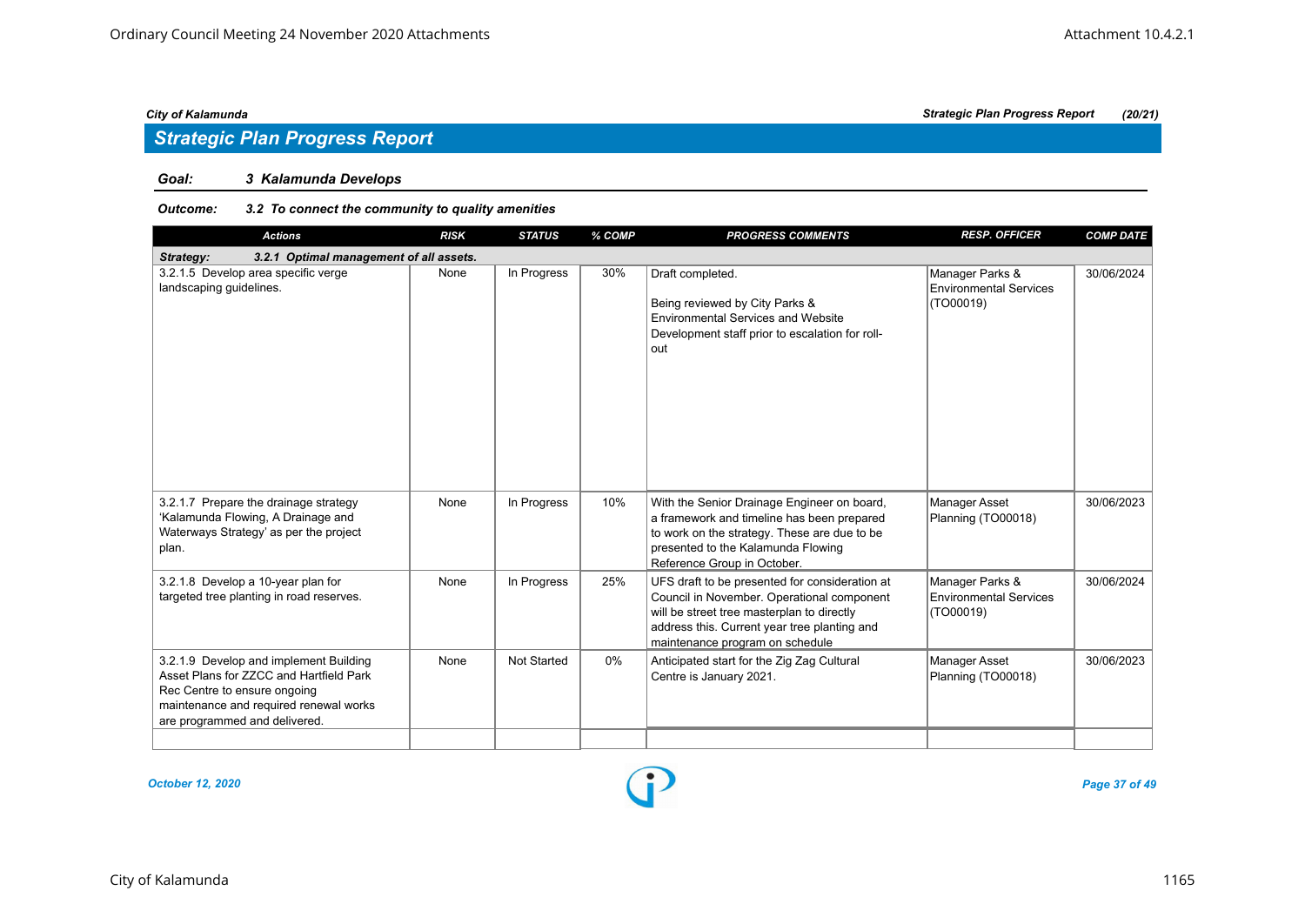## *Strategic Plan Progress Report*

### *Goal: 3 Kalamunda Develops*

### *Outcome: 3.2 To connect the community to quality amenities*

| <b>Actions</b>                                                                                                                                                                                                                                                                                                                              | <b>RISK</b> | <b>STATUS</b> | % COMP | <b>PROGRESS COMMENTS</b>                                                                                                                                                                                                                            | <b>RESP. OFFICER</b>                                          | <b>COMP DATE</b> |
|---------------------------------------------------------------------------------------------------------------------------------------------------------------------------------------------------------------------------------------------------------------------------------------------------------------------------------------------|-------------|---------------|--------|-----------------------------------------------------------------------------------------------------------------------------------------------------------------------------------------------------------------------------------------------------|---------------------------------------------------------------|------------------|
| 3.2.1 Optimal management of all assets.<br>Strategy:                                                                                                                                                                                                                                                                                        |             |               |        |                                                                                                                                                                                                                                                     |                                                               |                  |
| 3.2.1.11 Provide engineering advice,<br>design management and oversight for<br>Development Contribution Plan<br>infrastructure for existing and proposed<br>DCPs:<br>a) Forrestfield / High Wycombe<br>Industrial Area (existing).<br>b) Cell 9 Wattle Grove (existing).<br>MKSEA (proposed).<br>C)<br>Forrestfield North (proposed).<br>d) | None        | In Progress   | 45%    | Manager Asset Delivery is delivering<br>designs for FFN & Cell 9.<br>Both projects are in hand                                                                                                                                                      | <b>Manager Asset Delivery</b><br>(PD00004)                    | 30/06/2024       |
| 3.2.1.12 Manage the cost estimation,<br>design and delivery of City delivered<br>Development Contribution Plan<br>infrastructure:<br>a) Forrestfield / High Wycombe<br>Industrial Area (existing).<br>b) Cell 9 Wattle Grove (existing).<br>MKSEA (proposed).<br>C)<br>Forrestfield North (proposed).<br>d)                                 | None        | In Progress   | 10%    | A request for quotation has been issued for<br>the detailed design of civil infrastructure for<br>the MKSEA Precinct 3A Central area                                                                                                                | Manager Asset<br>Planning (TO00018)                           | 30/06/2024       |
| 3.2.1.13 Assess and prioritise City parks<br>leading to development of Park<br>Improvement Plans.                                                                                                                                                                                                                                           | None        | In Progress   | 25%    | Assessment of Environmental reserves<br>completed for LBS. In progress                                                                                                                                                                              | Manager Parks &<br><b>Environmental Services</b><br>(TO00019) | 30/06/2021       |
| <b>Actions</b>                                                                                                                                                                                                                                                                                                                              | <b>RISK</b> | <b>STATUS</b> | % COMP | <b>PROGRESS COMMENTS</b>                                                                                                                                                                                                                            | <b>RESP. OFFICER</b>                                          | <b>COMP DATE</b> |
| Strategy:                                                                                                                                                                                                                                                                                                                                   |             |               |        | 3.2.2 Provide and advocate for improved transport solutions and better connectivity through integrated transport planning.                                                                                                                          |                                                               |                  |
| 3.2.2.1 Prepare the transport strategy<br>'Kalamunda Moving, A Transport and<br>Road Safety Strategy' as per the project<br>plan.                                                                                                                                                                                                           | None        | In Progress   | 5%     | The new Senior Traffic Engineer has reviewed<br>the Project Plan and will now drive the delivery<br>of the strategy. A timeline and set of actions<br>will be provided for the Kalamunda Moving<br>Reference Group in the December 2020<br>quarter. | Manager Asset<br>Planning (TO00018)                           | 30/06/2023       |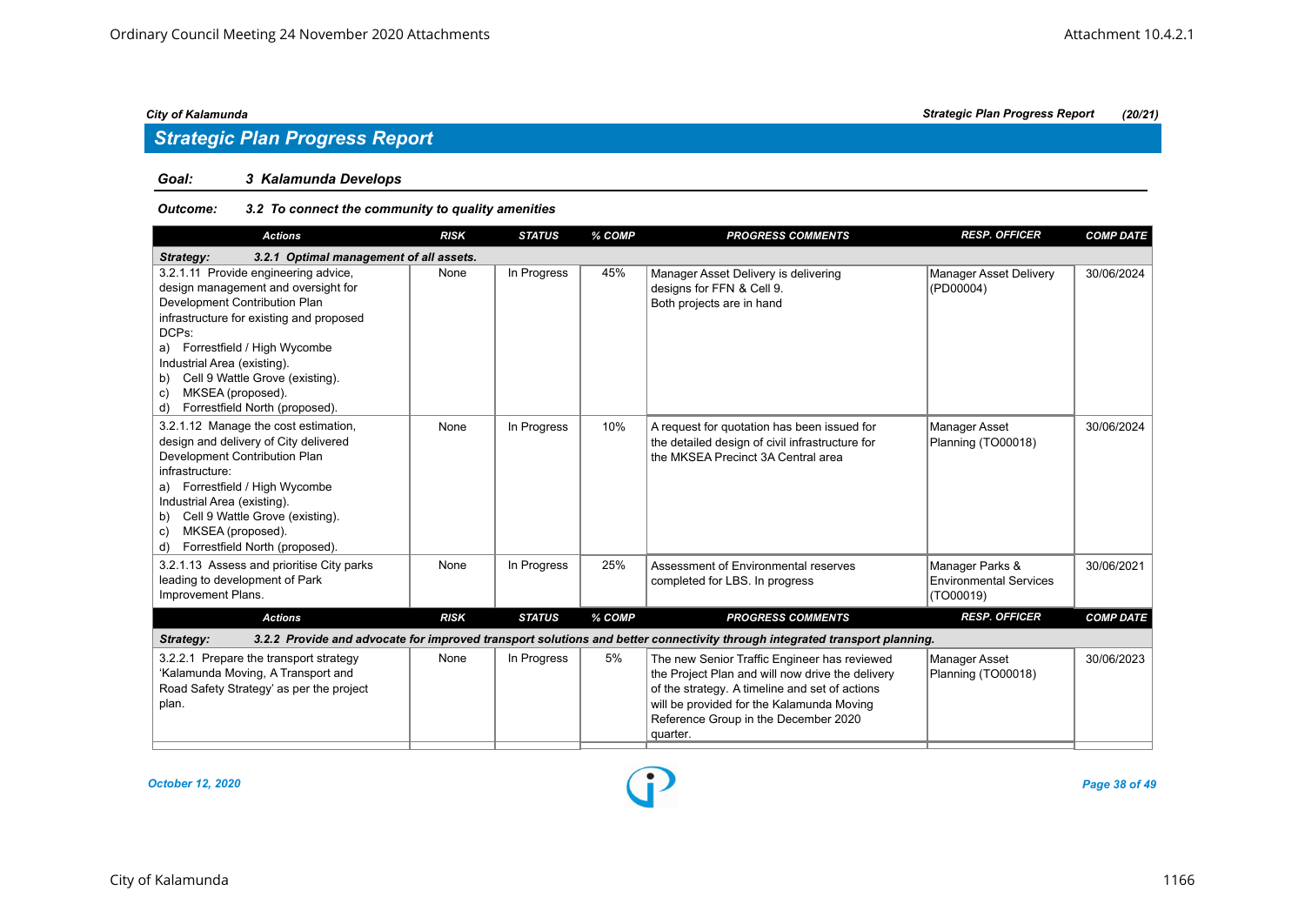## *Strategic Plan Progress Report*

#### *Goal: 3 Kalamunda Develops*

#### *Outcome: 3.2 To connect the community to quality amenities*

| <b>Actions</b>                              | <b>RISK</b> | <b>STATUS</b> | % COMP | <b>PROGRESS COMMENTS</b>                                                                                                   | <b>RESP. OFFICER</b> | <b>COMP DATE</b> |
|---------------------------------------------|-------------|---------------|--------|----------------------------------------------------------------------------------------------------------------------------|----------------------|------------------|
| Strategy:                                   |             |               |        | 3.2.2 Provide and advocate for improved transport solutions and better connectivity through integrated transport planning. |                      |                  |
| 3.2.2.2 Implement the Bicycle Plan 2017     | None        | In Progress   | 25%    | Projects continue to be identified, scoped,                                                                                | Manager Asset        | 30/06/2024       |
| and its recommended actions and             |             |               |        | budgeted and delivered as per the original                                                                                 | Planning (TO00018)   |                  |
| projects, to promote and improve cycling    |             |               |        | program, subject to capital funding limits. In                                                                             |                      |                  |
| in the City. Undertake a formal five-yearly |             |               |        | 2020/21 the City will be constructing the                                                                                  |                      |                  |
| review in 2022.                             |             |               |        | second part of the High Wycombe Local                                                                                      |                      |                  |
|                                             |             |               |        | Route, and designing two projects being the                                                                                |                      |                  |
|                                             |             |               |        | Berkshire-Dundas and Hale-Dawson Local                                                                                     |                      |                  |
|                                             |             |               |        | Route. WABN funding submissions have been                                                                                  |                      |                  |
|                                             |             |               |        | made for cycling routes along Kiandra Way                                                                                  |                      |                  |
|                                             |             |               |        | High Wycombe, and Sussex Road                                                                                              |                      |                  |
|                                             |             |               |        | Forrestfield.                                                                                                              |                      |                  |

### *Outcome: 3.3 To develop and enhance the City's economy*

| <b>Actions</b>                                                                                                           | <b>RISK</b> | <b>STATUS</b> | % COMP | <b>PROGRESS COMMENTS</b>                                                                                                                                                                                                                                                                                                                                                                                                                                                                                                                                                            | <b>RESP. OFFICER</b>                         | <b>COMP DATE</b> |
|--------------------------------------------------------------------------------------------------------------------------|-------------|---------------|--------|-------------------------------------------------------------------------------------------------------------------------------------------------------------------------------------------------------------------------------------------------------------------------------------------------------------------------------------------------------------------------------------------------------------------------------------------------------------------------------------------------------------------------------------------------------------------------------------|----------------------------------------------|------------------|
| 3.3.1 Facilitate and support the success and growth of industry and businesses.<br>Strategy:                             |             |               |        |                                                                                                                                                                                                                                                                                                                                                                                                                                                                                                                                                                                     |                                              |                  |
| 3.3.1.1 Deliver the initiatives and targets<br>from the Economic Development Strategy<br>(2017-22) for the current year. | None        | In Progress   | 25%    | - ED Operational Implementation plan<br>developed and initiatives underway including:<br>Participation in industry networks and<br>associations (LinkWA & KCC)<br>* Collaboration with Forrestfield Community<br>Bank to devise and deliver a buy local<br>campaign via an EFTPOS based 'local gift<br>program'.<br>* Finalising a partnership agreement with<br>Kalamunda Chamber of Commerce, endorsed<br>by Council.<br>* rollout of the COVID19 Crisis Relief Fund<br>Program for small businesses and evaluation<br>of applicants.<br>Exploration of participation in the SBDC | Economic Development<br>Specialist (AC00047) | 30/06/2024       |

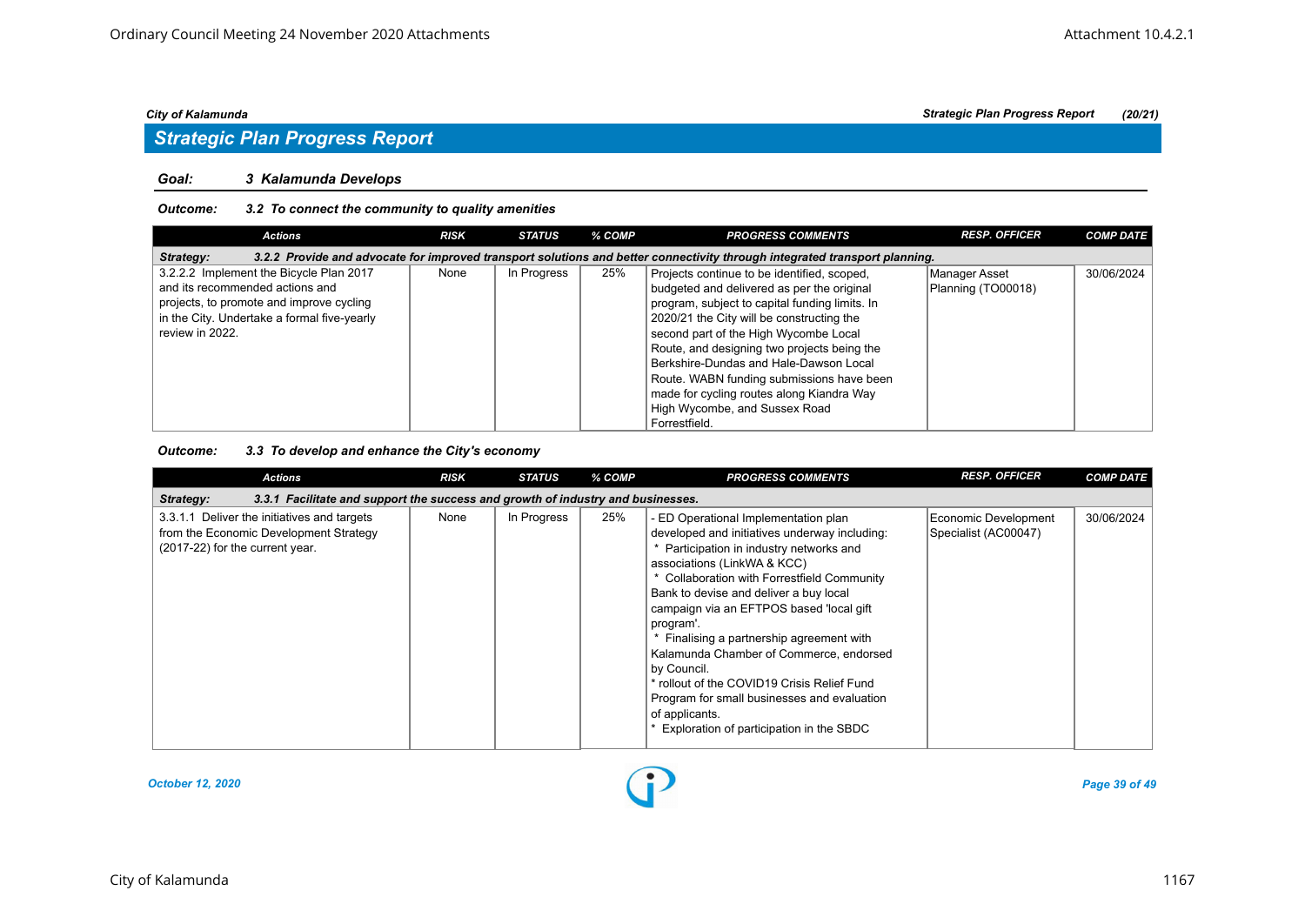## *Strategic Plan Progress Report*

### *Goal: 3 Kalamunda Develops*

### *Outcome: 3.3 To develop and enhance the City's economy*

| <b>Actions</b>                                                                                     | <b>RISK</b> | <b>STATUS</b> | % COMP | <b>PROGRESS COMMENTS</b>                                                                                                                                                                                                                                        | <b>RESP. OFFICER</b>                         | <b>COMP DATE</b> |
|----------------------------------------------------------------------------------------------------|-------------|---------------|--------|-----------------------------------------------------------------------------------------------------------------------------------------------------------------------------------------------------------------------------------------------------------------|----------------------------------------------|------------------|
| 3.3.1 Facilitate and support the success and growth of industry and businesses.<br>Strategy:       |             |               |        |                                                                                                                                                                                                                                                                 |                                              |                  |
|                                                                                                    |             |               |        | <b>Small Business Friendly Initiative</b><br>* Conduct the process to attract candidates to<br>participate on the soon to be formed<br>Economic Development Advisory Committee.                                                                                 |                                              |                  |
| 3.3.1.2 Finalise partnership agreement<br>with the Kalamunda Chamber of<br>Commerce.               | None        | Completed     | 100%   | Partnership Agreement endorsed by Council<br>and signed by both parties. Initiatives and<br>arrangements underway.                                                                                                                                              | Economic Development<br>Specialist (AC00047) | 31/10/2020       |
| 3.3.1.3 Build local business capacity and<br>sustainability.                                       | None        | In Progress   | 25%    | Economic Development C-19 Recovery<br>coordinated and underway.                                                                                                                                                                                                 | Economic Development<br>Specialist (AC00047) | 30/06/2024       |
|                                                                                                    |             |               |        | Collaboration with SBDC, Hawaiian Group and<br>KCC to deliver targeted business development<br>programs locally.                                                                                                                                                |                                              |                  |
|                                                                                                    |             |               |        | Rolled out the COVID 19 Crisis Relief Fund<br>program for local small businesses. Currently<br>evaluating applications.                                                                                                                                         |                                              |                  |
| <b>Actions</b>                                                                                     | <b>RISK</b> | <b>STATUS</b> | % COMP | <b>PROGRESS COMMENTS</b>                                                                                                                                                                                                                                        | <b>RESP. OFFICER</b>                         | <b>COMP DATE</b> |
| Strategy:<br>3.3.2 Attract new investment opportunities and businesses with a focus on innovation. |             |               |        |                                                                                                                                                                                                                                                                 |                                              |                  |
| 3.3.2.2 Support and participate in LINK<br>WA Freight & Logistics Alliance.                        | None        | In Progress   | 25%    | City of Kalamunda hosted recent Project<br>Team meeting and Steering Group meeting to<br>be hosted 1/10/2020.<br>City's ED S coordinated combined response<br>to Infrastructure WA Draft Paper and is in<br>process of coordinating response to HDRR<br>survey. | Economic Development<br>Specialist (AC00047) | 30/06/2024       |
| 3.3.2.3 Investment prospectus &<br>collateral to target and attract new<br>opportunities.          | None        | In Progress   | 50%    | Working group established. Draft scope<br>developed and approved for development.<br>Text nearly completed for review by internal<br>working group. Awaiting input from PR team in                                                                              | Economic Development<br>Specialist (AC00047) | 30/06/2024       |

#### *October 12, 2020 Page 40 of 49*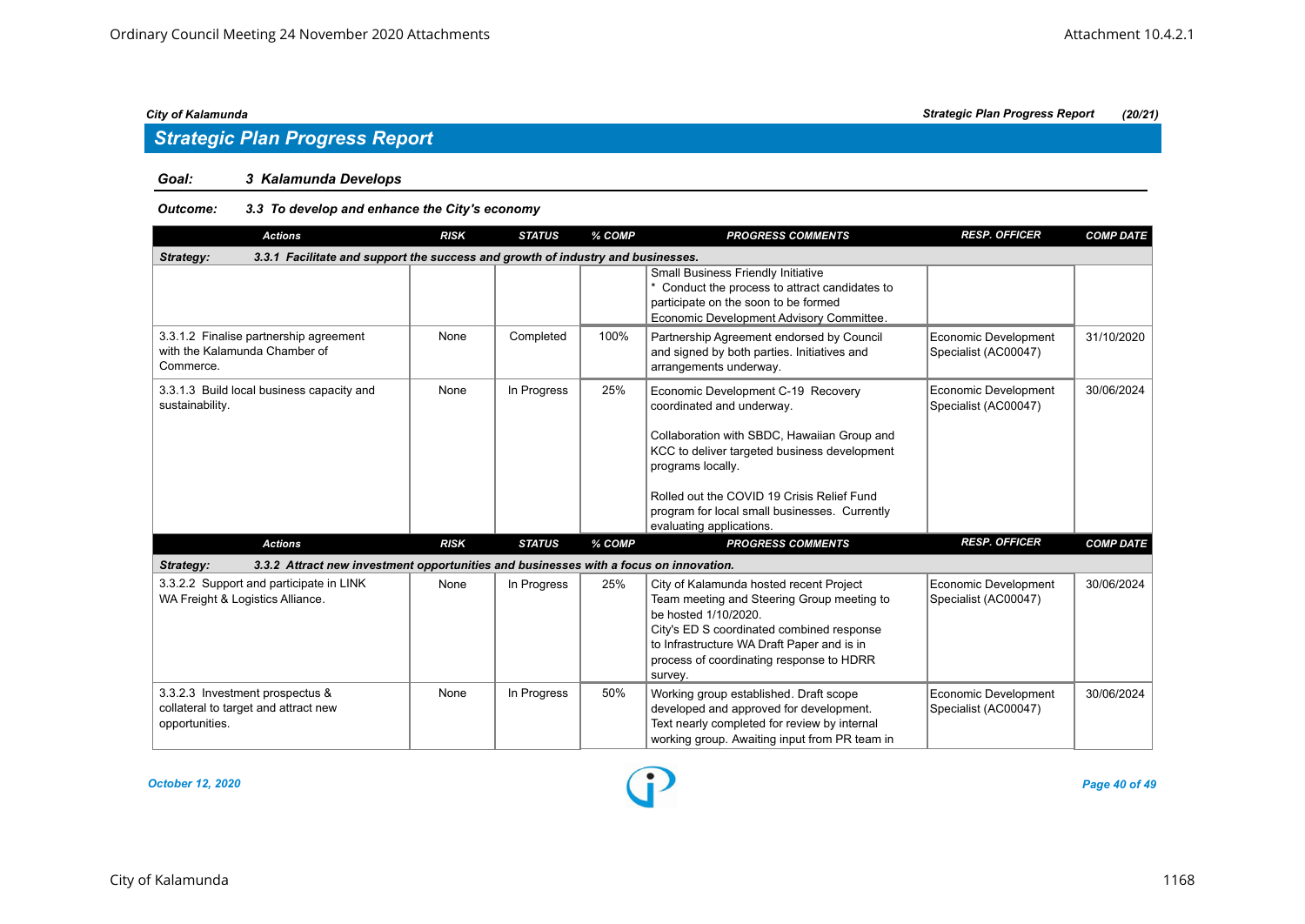#### *Goal: 3 Kalamunda Develops*

### *Outcome: 3.3 To develop and enhance the City's economy*

| <b>Actions</b>                                                                                     | <b>RISK</b> | <b>STATUS</b> | $%$ COMP | <b>PROGRESS COMMENTS</b>                                                                                                                                                         | <b>RESP. OFFICER</b>                                      | <b>COMP DATE</b> |  |  |  |  |
|----------------------------------------------------------------------------------------------------|-------------|---------------|----------|----------------------------------------------------------------------------------------------------------------------------------------------------------------------------------|-----------------------------------------------------------|------------------|--|--|--|--|
| 3.3.2 Attract new investment opportunities and businesses with a focus on innovation.<br>Strategy: |             |               |          |                                                                                                                                                                                  |                                                           |                  |  |  |  |  |
|                                                                                                    |             |               |          | respect to graphic design.                                                                                                                                                       |                                                           |                  |  |  |  |  |
| 3.3.2.4 Establish and administer the<br>Kalamunda Economic Development<br>Advisory Committee.      | None        | In Progress   | 33%      | Call for nominations closed 4 August. Evaluation<br>of candidates and report to Council finalised.<br>Candidate nominations to be considered and<br>endorsed at the October OCM. | Manager Commercial &<br>Cultural Services<br>$ $ (CSS001) | 30/06/2024       |  |  |  |  |

#### *Outcome: 3.4 To be recognised as a preferred tourism destination*

| <b>Actions</b>                                                                                                          | <b>RISK</b> | <b>STATUS</b> | % COMP | <b>PROGRESS COMMENTS</b>                                                                                                                                                                                                                                                                                                                                                                                                                                                                                                                                                                                                                                                                                                                                                                                                   | <b>RESP. OFFICER</b>                            | <b>COMP DATE</b> |
|-------------------------------------------------------------------------------------------------------------------------|-------------|---------------|--------|----------------------------------------------------------------------------------------------------------------------------------------------------------------------------------------------------------------------------------------------------------------------------------------------------------------------------------------------------------------------------------------------------------------------------------------------------------------------------------------------------------------------------------------------------------------------------------------------------------------------------------------------------------------------------------------------------------------------------------------------------------------------------------------------------------------------------|-------------------------------------------------|------------------|
| 3.4.1 Facilitate, support and promote activities and places to visit.<br>Strategy:                                      |             |               |        |                                                                                                                                                                                                                                                                                                                                                                                                                                                                                                                                                                                                                                                                                                                                                                                                                            |                                                 |                  |
| 3.4.1.1 Deliver the initiatives and targets<br>from the Tourism Development Strategy<br>(2019-25) for the current year. | None        | In Progress   | 30%    | Completed various actions from the Tourism<br>Development Strategy including:<br>Fostered strong awareness of the<br>Experience Perth Hills - awarded Gold Award<br>for Excellence in Government Tourism<br>Strong partnerships developed with key<br>tourism stakeholders and industry bodies<br>Signage - locations identified area for<br>entry stacks signage<br>Developed/completed new self-drive<br>maps to improve visitor access and<br>navigation.<br>Promoted key attractions in Kalamunda,<br>securing reputation as a premier tourist<br>destination through Experience Perth Hills and<br>collaboration with Destination Perth.<br>Worked with 4 other LGA's on cohesive<br>and connected branding and marketing<br>including integrated maps of the region<br>Worked with The West to promote the<br>region | Coordinator Tourism<br>Development<br>(AC00017) | 30/06/2024       |

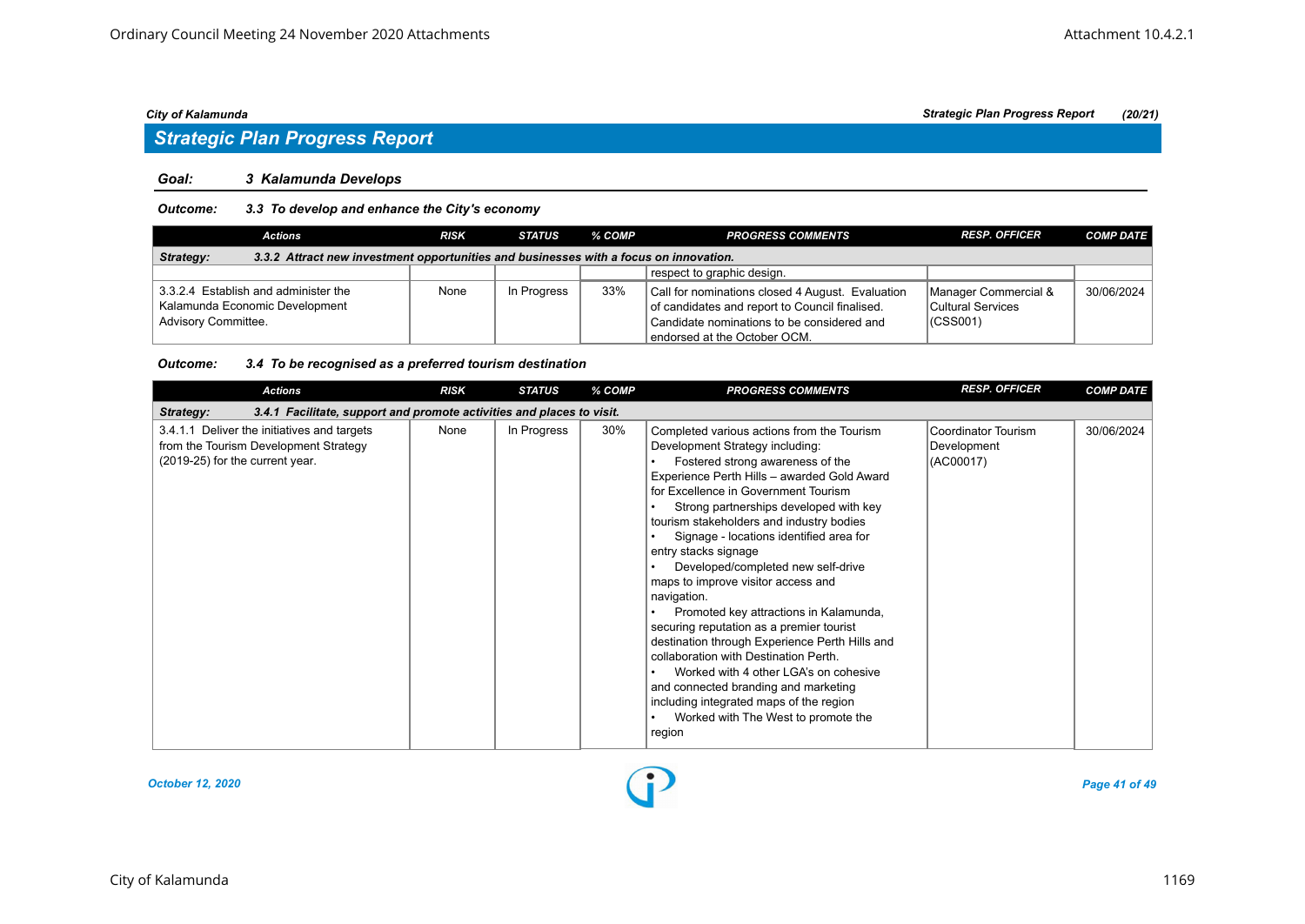### *Goal: 3 Kalamunda Develops*

### *Outcome: 3.4 To be recognised as a preferred tourism destination*

| <b>Actions</b>                                                                                       | <b>RISK</b> | <b>STATUS</b> | % COMP | <b>PROGRESS COMMENTS</b>                                                                                                                                                                                                                                                                                                                                                                                                                                                                                                                                                                                                                                                                                                                                                                                                                                                                                                                                                                 | <b>RESP. OFFICER</b>                       | <b>COMP DATE</b> |
|------------------------------------------------------------------------------------------------------|-------------|---------------|--------|------------------------------------------------------------------------------------------------------------------------------------------------------------------------------------------------------------------------------------------------------------------------------------------------------------------------------------------------------------------------------------------------------------------------------------------------------------------------------------------------------------------------------------------------------------------------------------------------------------------------------------------------------------------------------------------------------------------------------------------------------------------------------------------------------------------------------------------------------------------------------------------------------------------------------------------------------------------------------------------|--------------------------------------------|------------------|
| 3.4.1 Facilitate, support and promote activities and places to visit.<br>Strategy:                   |             |               |        |                                                                                                                                                                                                                                                                                                                                                                                                                                                                                                                                                                                                                                                                                                                                                                                                                                                                                                                                                                                          |                                            |                  |
|                                                                                                      |             |               |        | Tourism Advisory Committee activity to<br>provide quidance and direction on the actions<br>arising out of the Tourism Strategy<br>Worked with Sunrise to promote the region<br>Finalist State Heritage Awards 2020<br>Worked with Tourism businesses on stand<br>up following COVID19<br>Created a new Facebook presence for<br>Perth Hills Takeaway, encouraging all local<br>businesses to post about their offerings.<br>Worked with Health and Comms Team to<br>produce a printed guide of Takeaway Food<br>Venues for local residents and visitors during<br>the COVID19 Crisis.<br>- Experience Perth Hills adopted as the<br>Regional Brand by the Perth Hills Tourism<br>Alliance.<br>Branding complete<br>Best ever social media campaign reaching<br>over 100k people.<br>- Working on landing page for website.<br>- Held quarterly Tourism Advisory Committee<br>meeting, committee tasked with suggested<br>initiatives to be then worked up for budgetary<br>requirements. |                                            |                  |
| <b>Actions</b>                                                                                       | <b>RISK</b> | <b>STATUS</b> | % COMP | <b>PROGRESS COMMENTS</b>                                                                                                                                                                                                                                                                                                                                                                                                                                                                                                                                                                                                                                                                                                                                                                                                                                                                                                                                                                 | <b>RESP. OFFICER</b>                       | <b>COMP DATE</b> |
| 3.4.2 Advocate and facilitate diversification options for rural properties to flourish.<br>Strategy: |             |               |        |                                                                                                                                                                                                                                                                                                                                                                                                                                                                                                                                                                                                                                                                                                                                                                                                                                                                                                                                                                                          |                                            |                  |
| 3.4.2.2 Partner with the State through the<br>Pickering Brook & surrounds working<br>group.          | None        | In Progress   | 50%    | Townsite expansion report (Part 1) finalised<br>and issued to the Taskforce for<br>recommendation. The City is awaiting the                                                                                                                                                                                                                                                                                                                                                                                                                                                                                                                                                                                                                                                                                                                                                                                                                                                              | Director Development<br>Services (DE00004) | 30/06/2024       |

*October 12, 2020 Page 42 of 49*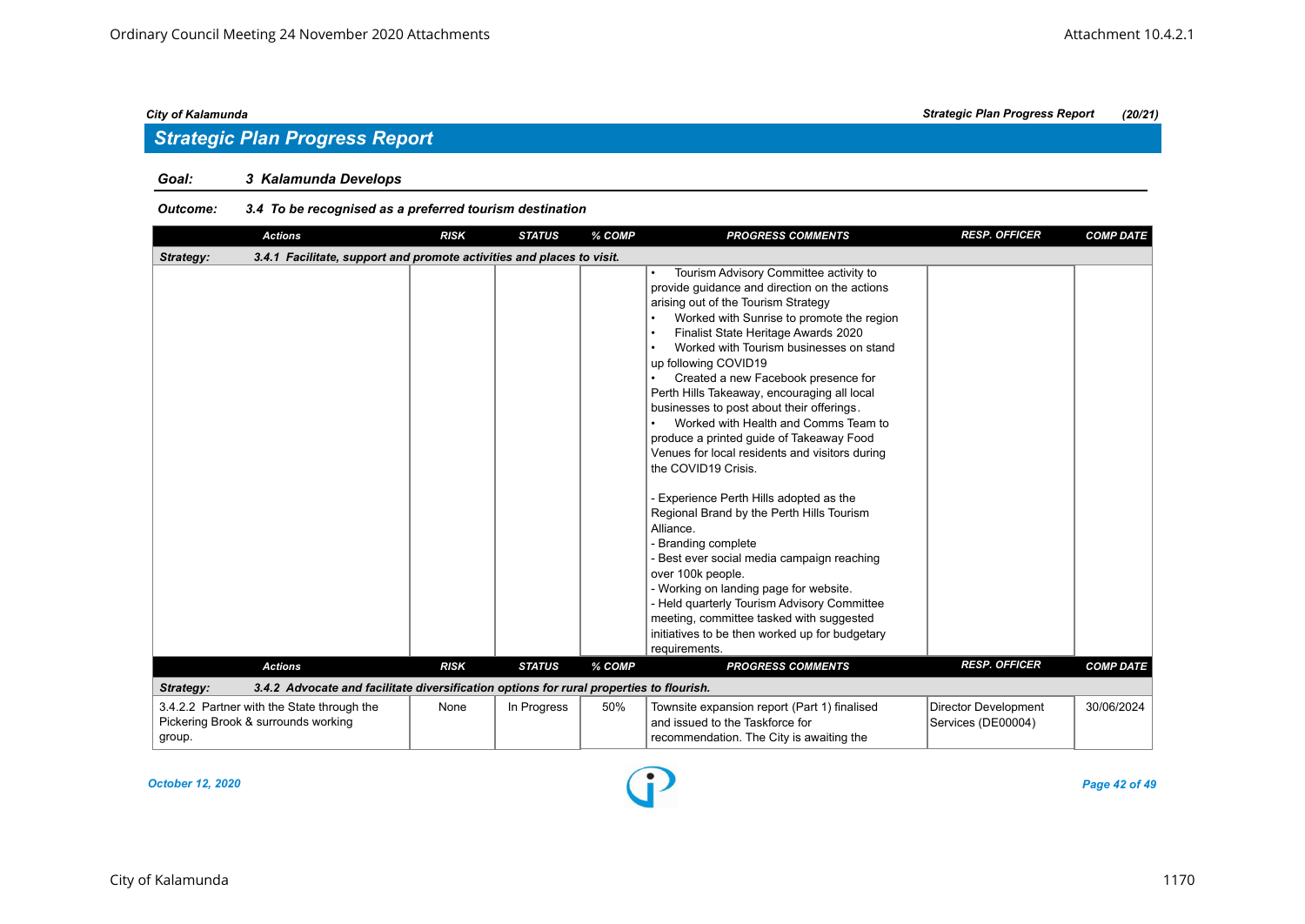## *Strategic Plan Progress Report*

### *Goal: 3 Kalamunda Develops*

### *Outcome: 3.4 To be recognised as a preferred tourism destination*

| <b>Actions</b>                                                                                                                                                                                                                                                                                                                                           | <b>RISK</b> | <b>STATUS</b> | % COMP | <b>PROGRESS COMMENTS</b>                                                                                                                                                                                                    | <b>RESP. OFFICER</b>                       | <b>COMP DATE</b> |  |  |  |  |
|----------------------------------------------------------------------------------------------------------------------------------------------------------------------------------------------------------------------------------------------------------------------------------------------------------------------------------------------------------|-------------|---------------|--------|-----------------------------------------------------------------------------------------------------------------------------------------------------------------------------------------------------------------------------|--------------------------------------------|------------------|--|--|--|--|
| 3.4.2 Advocate and facilitate diversification options for rural properties to flourish.<br>Strategy:                                                                                                                                                                                                                                                     |             |               |        |                                                                                                                                                                                                                             |                                            |                  |  |  |  |  |
|                                                                                                                                                                                                                                                                                                                                                          |             |               |        | recommendation to action a potential<br>Metropolitan Region Scheme amendment<br>request.<br>Part 2 of the working group and taskforce<br>recommendations being progressed by<br>Department of Planning, Lands and Heritage. |                                            |                  |  |  |  |  |
| 3.4.2.3 Having regard to the findings and<br>recommendations of the Pickering Brook<br>and Surrounds Working Group and<br>Taskforce, progress the Metropolitan<br>Region Scheme amendment request and<br>Local Planning Scheme No. 3<br>amendment to the Western Australian<br>Planning Commission to support the<br>Pickering Brook townsite expansion. | None        | In Progress   | 50%    | Townsite expansion report (Part 1) finalised<br>and issued to the Taskforce for<br>recommendation. The City is awaiting the<br>recommendation to action a potential<br>Metropolitan Region Scheme amendment<br>request.     | Director Development<br>Services (DE00004) | 30/06/2022       |  |  |  |  |
| 3.4.2.4 Having regard to the Hills Rural<br>Study 2015, prepare a new Rural Strategy<br>to inform advocacy programs and<br>amendments to the Local and State<br>planning framework.                                                                                                                                                                      | None        | Not Started   | 0%     |                                                                                                                                                                                                                             | Director Development<br>Services (DE00004) | 30/06/2024       |  |  |  |  |

*October 12, 2020 Page 43 of 49*

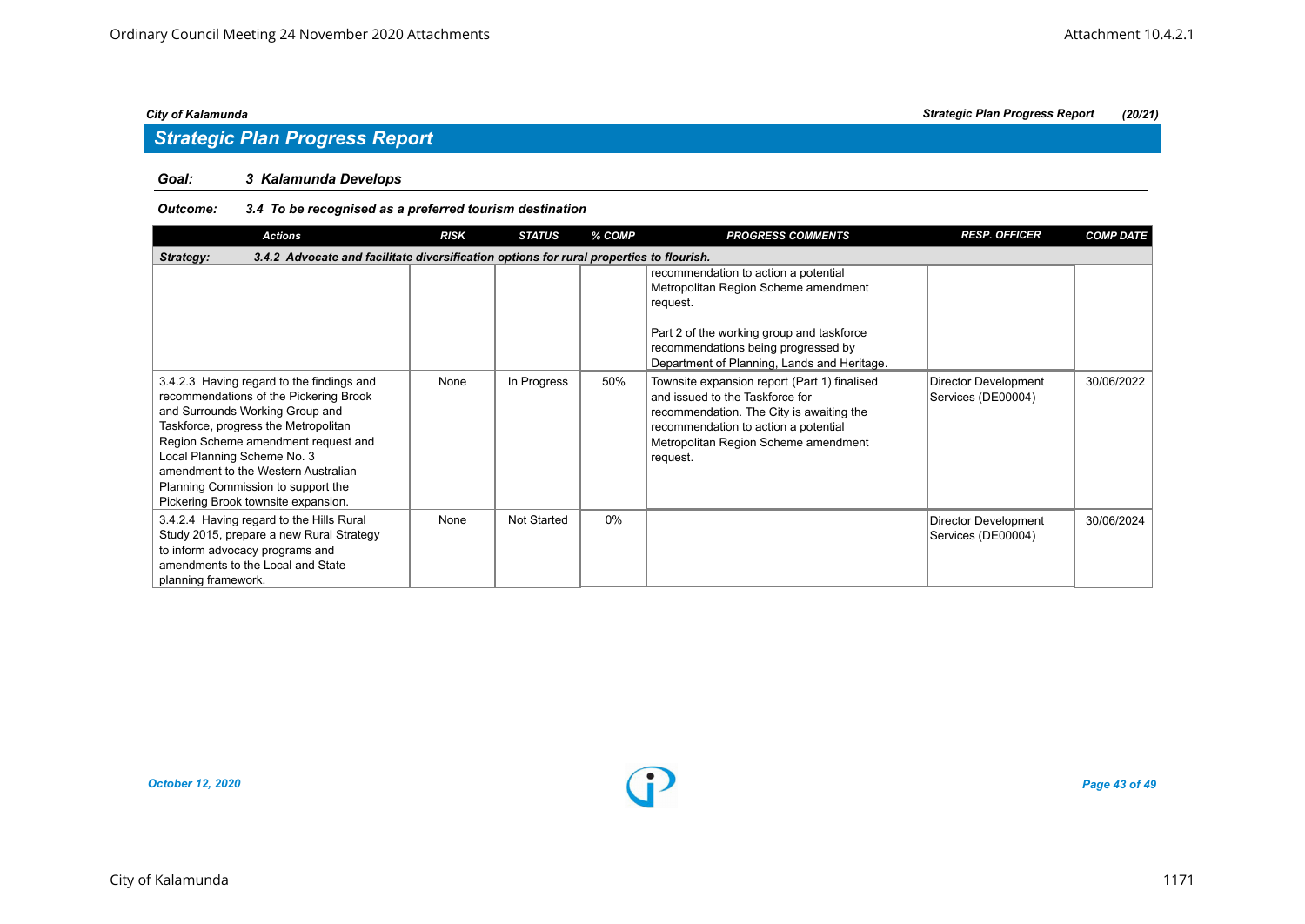#### *Goal: 4 Kalamunda Leads*

### *Outcome: 4.1 To provide leadership through transparent governance*

| <b>Actions</b>                                                                                                                                                                       | <b>RISK</b> | <b>STATUS</b> | % COMP | <b>PROGRESS COMMENTS</b>                                                                                                                                                                                                                                    | <b>RESP. OFFICER</b>                                       | <b>COMP DATE</b> |
|--------------------------------------------------------------------------------------------------------------------------------------------------------------------------------------|-------------|---------------|--------|-------------------------------------------------------------------------------------------------------------------------------------------------------------------------------------------------------------------------------------------------------------|------------------------------------------------------------|------------------|
| 4.1.1 Provide good governance.<br>Strategy:                                                                                                                                          |             |               |        |                                                                                                                                                                                                                                                             |                                                            |                  |
| 4.1.1.1 Demonstrate compliance with the<br>Integrated Planning & Reporting<br>Framework<br>Review Strategic Community Plan<br>Annual review of the Corporate<br><b>Business Plan</b> | None        | In Progress   | 31%    | The goal for 2020 will be to undertake<br>community engagement on the review of the<br>Strategic Community Plan. An online survey<br>and promotion was released in September<br>and workshops will occur during October<br>2020.                            | <b>Chief Executive Officer</b><br>(DE00001)                | 30/06/2024       |
| 4.1.1.3 Develop and review the long-term<br>financial plan.                                                                                                                          | None        | In Progress   | 25%    | Commenced discussion with the Kalamunda<br>Leadership Team around direction for LTFP                                                                                                                                                                        | <b>Manager Financial</b><br>Services (FS00009)             | 30/06/2024       |
| 4.1.1.4 Undertake Strategic Risk Review<br>to inform the Risk Register.                                                                                                              | None        | In Progress   | 35%    | A Strategic Risk Workshop was undertaken<br>with the Council and Leadership Team<br>resulting in an update to the Risk Register.<br>Risk Management Training Program has been<br>developed, to be rolled out to staff during the<br>second quarter of 2020. | <b>Director Corporate</b><br>Services (DE00003)            | 30/06/2024       |
| 4.1.1.5 Review and update the<br>Governance & Policy Framework, Council<br>Policies and Local Laws.                                                                                  | None        | In Progress   | 30%    | The Governance and Policy Framework has<br>been reviewed and updated in readiness for<br>the Councillor Induction program. The<br>Council Policy manual was adopted by<br>Council in August 2019.                                                           | Governance Advisor<br>(DE00006)                            | 30/06/2024       |
| 4.1.1.9 Conduct annual review of the<br>Delegated Authority Manual.                                                                                                                  | None        | In Progress   | 32%    | The review will occur in fourth quarter 2021.                                                                                                                                                                                                               | <b>Chief Executive Officer</b><br>(DE00001)                | 30/06/2024       |
| 4.1.1.10 Compliance Audit Return is<br>completed in accordance with Regulation<br>14 and 15 of the LG (Audit) Regulations.                                                           | None        | In Progress   | 54%    | The Compliance Audit return will be<br>undertaken & completed in March 2021.                                                                                                                                                                                | <b>Chief Executive Officer</b><br>(DE00001)                | 30/06/2024       |
| 4.1.1.11 Prepare Annual Report to<br>demonstrate achievements.                                                                                                                       | None        | In Progress   | 40%    | Front end of report is under development, with<br>the financials to be provided following the<br>completion of the Audit process. Date is still to                                                                                                          | Manager Customer &<br><b>Public Relations</b><br>(DE00008) | 30/06/2024       |

*October 12, 2020 Page 44 of 49*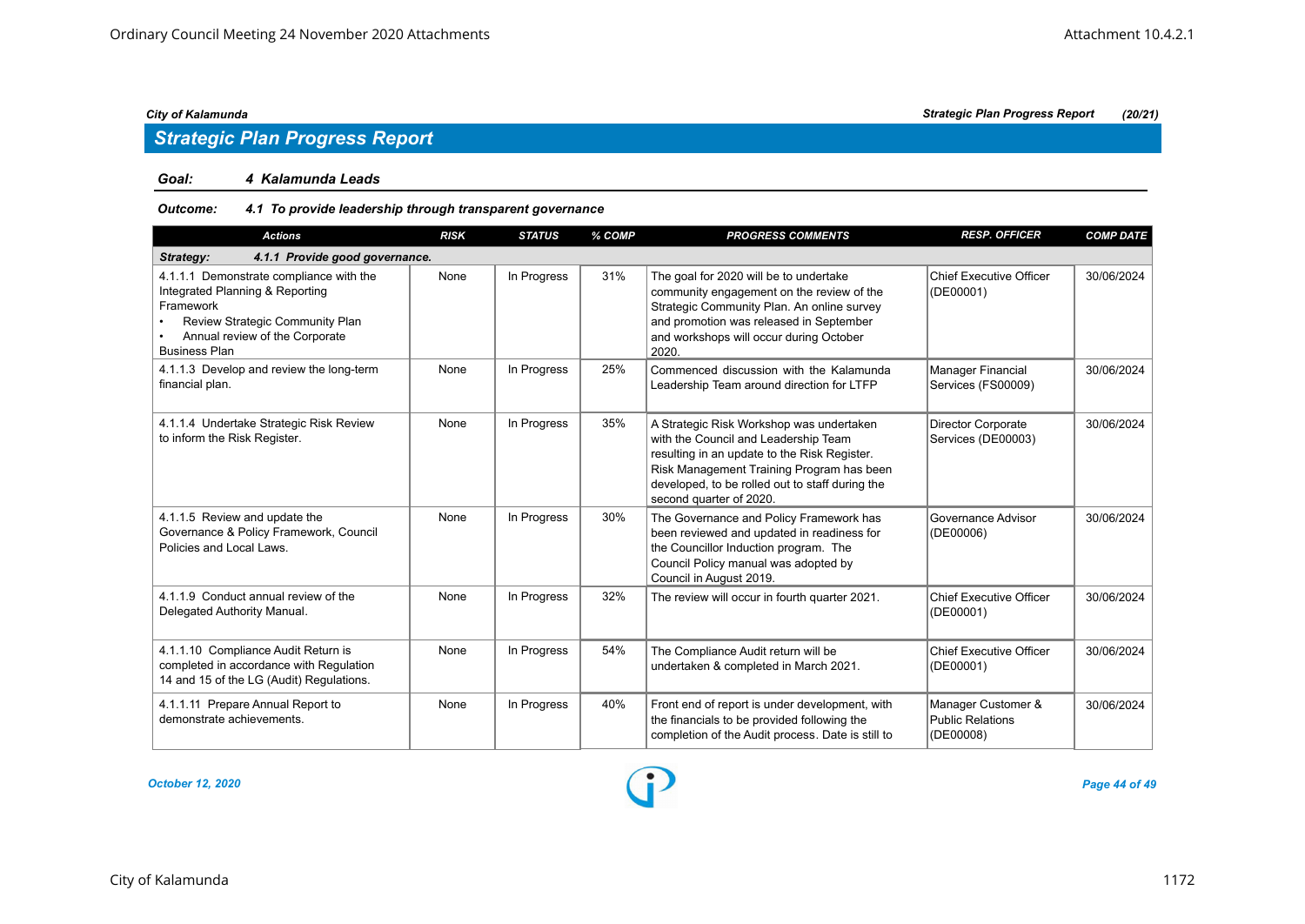## *Strategic Plan Progress Report*

#### *Goal: 4 Kalamunda Leads*

#### *Outcome: 4.1 To provide leadership through transparent governance*

| <b>Actions</b>                                                                                                | <b>RISK</b> | <b>STATUS</b> | % COMP | <b>PROGRESS COMMENTS</b>                                                                                                                                                                                                                                                                                                                       | <b>RESP. OFFICER</b>                            | <b>COMP DATE</b> |
|---------------------------------------------------------------------------------------------------------------|-------------|---------------|--------|------------------------------------------------------------------------------------------------------------------------------------------------------------------------------------------------------------------------------------------------------------------------------------------------------------------------------------------------|-------------------------------------------------|------------------|
| 4.1.1 Provide good governance.<br>Strategy:                                                                   |             |               |        |                                                                                                                                                                                                                                                                                                                                                |                                                 |                  |
|                                                                                                               |             |               |        | be confirmed in this regard.                                                                                                                                                                                                                                                                                                                   |                                                 |                  |
| 4.1.1.12 Convene Audit & Risk<br>Committee quarterly.                                                         | None        | In Progress   | 35%    | The Audit and RIsk Committee was convened<br>in July 2020. During this meeting, the results<br>of the Interim Audit performed by the Auditor<br>General's Office, the Internal Audit program<br>and the Local Government Regulations<br>Review were received by Council.                                                                       | <b>Director Corporate</b><br>Services (DE00003) | 30/06/2024       |
| 4.1.1.13 Develop and adopt an Annual<br>Budget.                                                               | None        | In Progress   | 25%    | First term budget review underway, this<br>will help quide for future budget setting.                                                                                                                                                                                                                                                          | Manager Financial<br>Services (FS00009)         | 30/06/2024       |
| 4.1.1.14 Prepare the Annual Financial<br>Statement and facilitate the Office of the<br>Auditor General audit. | None        | In Progress   | 50%    | Statutory deadline for providing annual<br>financial statement to auditors by 30<br>September 2020 achieved.                                                                                                                                                                                                                                   | <b>Manager Financial</b><br>Services (FS00009)  | 30/06/2024       |
| 4.1.1.15 Conduct external cyber<br>penetration testing twice a year.                                          | None        | In Progress   | 25%    | External penetration testing was undertaken in<br>May 2020, and will be scheduled to be<br>completed again late this year.<br>Next penetration test is due in November<br>2020. The previous penetration test<br>conducted in July 2020 didn't highlight any<br>high risk issues.                                                              | Manager Information<br>Technology (IT00008)     | 30/06/2024       |
| 4.1.1.16 Test Disaster Recovery and<br>Business Continuity annually.                                          | None        | In Progress   | 25%    | Disaster Recovery scenario has been<br>developed with support from the Records<br>Officer and GIS Specialist. Implementation of<br>the scenario will be scheduled in the later part<br>of this year.<br>Two disaster recovery scenarios have been<br>completed with the majority of the team<br>participating and learning from the exercises. | Manager Information<br>Technology (IT00008)     | 30/06/2024       |

*October 12, 2020 Page 45 of 49*

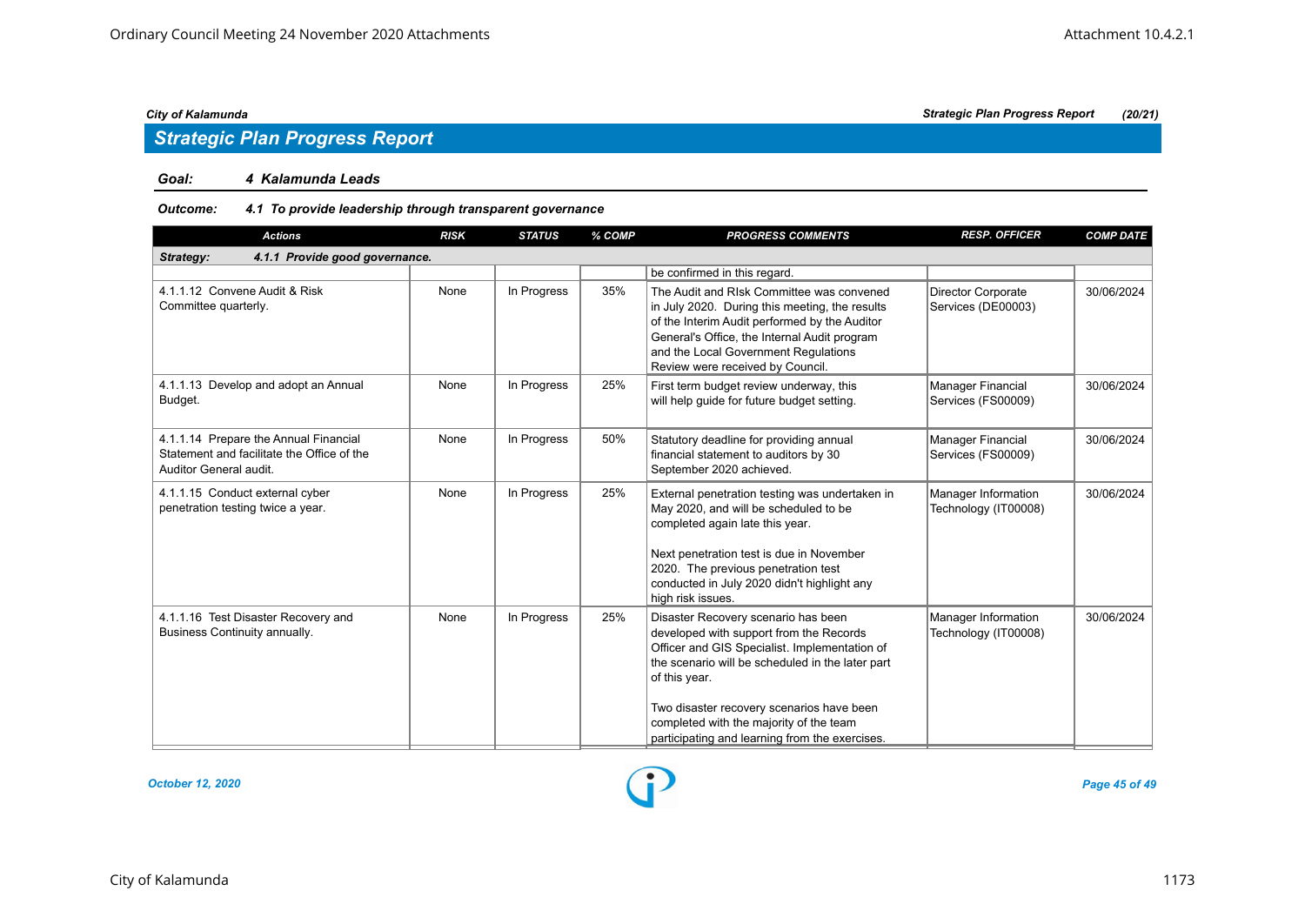### *Goal: 4 Kalamunda Leads*

### *Outcome: 4.1 To provide leadership through transparent governance*

| <b>Actions</b>                                                                                                                                                        | <b>RISK</b> | <b>STATUS</b> | % COMP | <b>PROGRESS COMMENTS</b>                                                                                                                                                                                                                                                                                                                                                                                                                                                      | <b>RESP. OFFICER</b>                        | <b>COMP DATE</b> |
|-----------------------------------------------------------------------------------------------------------------------------------------------------------------------|-------------|---------------|--------|-------------------------------------------------------------------------------------------------------------------------------------------------------------------------------------------------------------------------------------------------------------------------------------------------------------------------------------------------------------------------------------------------------------------------------------------------------------------------------|---------------------------------------------|------------------|
| 4.1.1 Provide good governance.<br>Strategy:                                                                                                                           |             |               |        |                                                                                                                                                                                                                                                                                                                                                                                                                                                                               |                                             |                  |
| 4.1.1.17 Whole of City<br>Telecommunications Review.                                                                                                                  | None        | In Progress   | 50%    | Telecommunications EOI and Tender have<br>been reviewed. Final recommendation to be<br>provided in the coming months.<br>Telecommunications Review Expression of<br>Interest has been to market. Tender Request<br>package has been created to be released to<br>market by the end of October 2020. The<br>focus of the Tender Request package is to<br>achieve higher bandwidth speeds for a<br>reduced cost, and to provide better disaster<br>recovery opportunities.      | Manager Information<br>Technology (IT00008) | 30/06/2024       |
| 4.1.1.18 Datacentre Contract Review to<br>reduce costs and increase Disaster<br>Recovery and Business Continuity.                                                     | None        | In Progress   | 35%    | EOI review for the Datacentre has been<br>completed, and completion of the Tender<br>Review to be completed in October. At that<br>point a recommendation will be provided.                                                                                                                                                                                                                                                                                                   | Manager Information<br>Technology (IT00008) | 30/06/2021       |
| 4.1.1.19 Investigate and develop digital<br>citizenship opportunities to enable<br>improved communication and<br>engagement between council and<br>community members. | None        | In Progress   | 35%    | CRM Tender will be released in late<br>October/November. This will provide a large<br>plank for the digital citizenship and<br>collaboration with residents, as it will greatly<br>improve feedback loops to residents, and<br>allow the City to collate information about a<br>resident in one place, allowing for greater<br>customer service.<br>The Smart Cities Strategic Plan is being<br>developed, and will form another part of the<br>base for digital citizenship. | Manager Information<br>Technology (IT00008) | 30/06/2024       |
| 4.1.1.20 Continue to map business<br>processes, and focus on optimising<br>current mapped processes.                                                                  | None        | In Progress   | 25%    | The Corporate Systems Specialist has been<br>providing training on Promapp with all<br>Business Units. Greater emphasis has been                                                                                                                                                                                                                                                                                                                                              | Manager Information<br>Technology (IT00008) | 30/06/2024       |

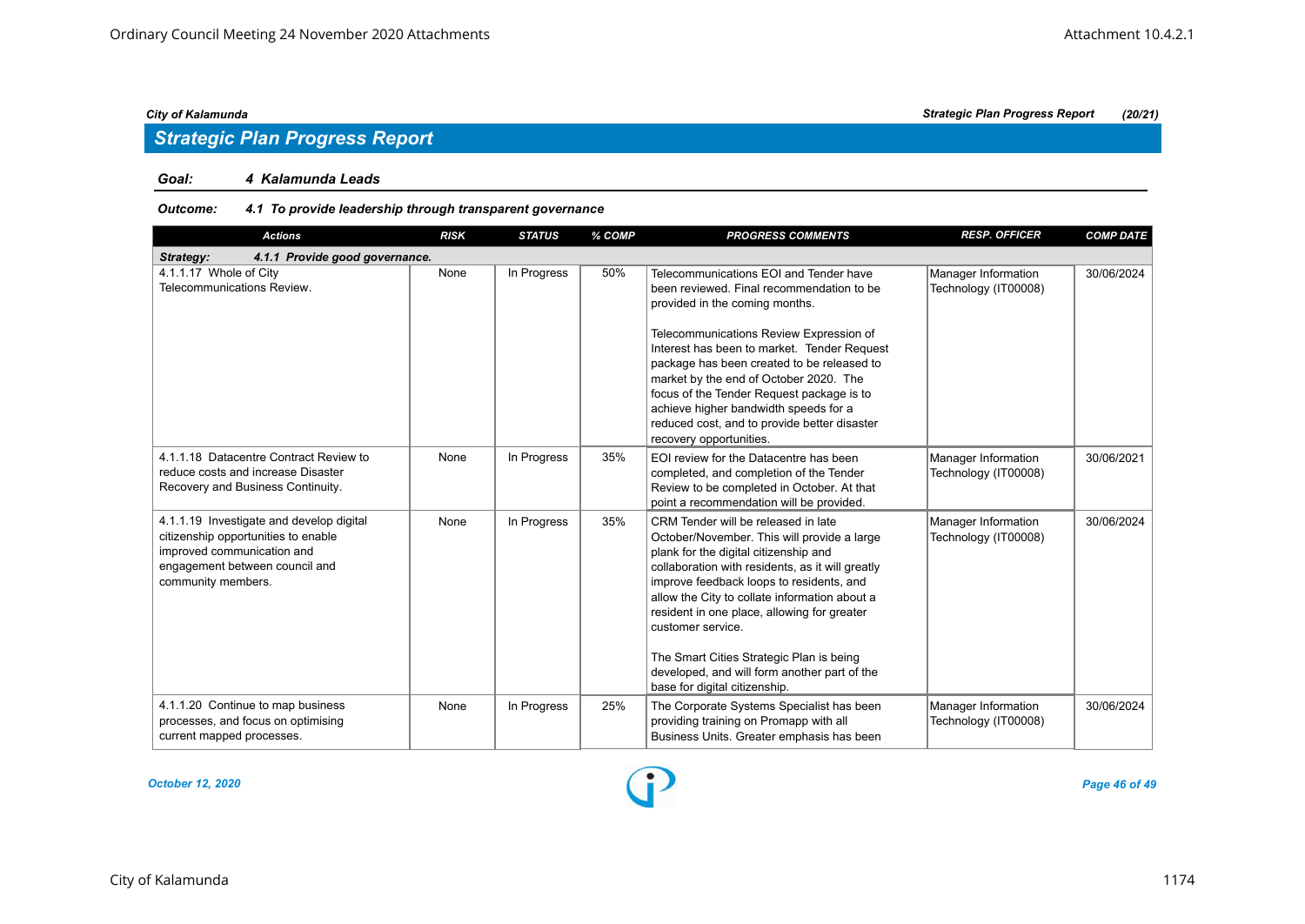## *Strategic Plan Progress Report*

#### *Goal: 4 Kalamunda Leads*

### *Outcome: 4.1 To provide leadership through transparent governance*

| <b>Actions</b>                                                                                                                              | <b>RISK</b> | <b>STATUS</b> | % COMP | <b>PROGRESS COMMENTS</b>                                                                                                                                                                                                                                                | <b>RESP. OFFICER</b>                            | <b>COMP DATE</b> |
|---------------------------------------------------------------------------------------------------------------------------------------------|-------------|---------------|--------|-------------------------------------------------------------------------------------------------------------------------------------------------------------------------------------------------------------------------------------------------------------------------|-------------------------------------------------|------------------|
| 4.1.1 Provide good governance.<br>Strategy:                                                                                                 |             |               |        |                                                                                                                                                                                                                                                                         |                                                 |                  |
|                                                                                                                                             |             |               |        | put on reviewing the Process Maps. The<br>Senior Business Analyst has been working<br>with the Environmental and Community Safety<br>Business Unit on their processes, identifying<br>gaps and capability for improvement.                                              |                                                 |                  |
| 4.1.1.21 Identify and optimise business<br>requirements for new Enterprise<br>Resource Planning system.                                     | None        | In Progress   | 35%    | Requirements have been gathered for the<br>various parts of the ERP. The Planning and<br>Building System is being considered<br>separately, as a module that will able to be<br>integrated with any system decided on for the<br>Finance and other parts of the system. | Manager Information<br>Technology (IT00008)     | 30/06/2024       |
| <b>Actions</b>                                                                                                                              | <b>RISK</b> | <b>STATUS</b> | % COMP | <b>PROGRESS COMMENTS</b>                                                                                                                                                                                                                                                | <b>RESP. OFFICER</b>                            | <b>COMP DATE</b> |
| 4.1.2 Build an effective and efficient service based organisation.<br>Strategy:                                                             |             |               |        |                                                                                                                                                                                                                                                                         |                                                 |                  |
| 4.1.2.1 Develop and annually review the<br>Workforce Plan.                                                                                  | None        | In Progress   | 29%    | Workforce plan has been reviewed and<br>updated for 2020-21. This will be reviewed in<br>the October quarter.                                                                                                                                                           | Manager People<br>Services (DE00009)            | 30/06/2024       |
| 4.1.2.2 Develop, annually review and<br>implement the GROW Organisational<br>Culture Plan.                                                  | None        | In Progress   | 27%    | Staff now have greater access to training<br>opportunities through an increase of in-house<br>programs, internal nominations and open<br>access to online training. In-house program<br>for 2020-21 has been developed and was<br>launched on 1 October 2020.           | Manager People<br>Services (DE00009)            | 30/06/2024       |
| 4.1.2.17 Participate in the Local<br>Government Performance Excellence<br>Program to track and benchmark<br>performance against the sector. | None        | In Progress   | 35%    | The City has maintained its Local Government<br>Performance Excellence Program using data<br>as a benchmark in a number of core areas.                                                                                                                                  | <b>Director Corporate</b><br>Services (DE00003) | 30/06/2024       |

| 4.2 To proactively engage and partner for the benefit of the community<br><b>Outcome:</b> |
|-------------------------------------------------------------------------------------------|
|-------------------------------------------------------------------------------------------|

#### *October 12, 2020 Page 47 of 49*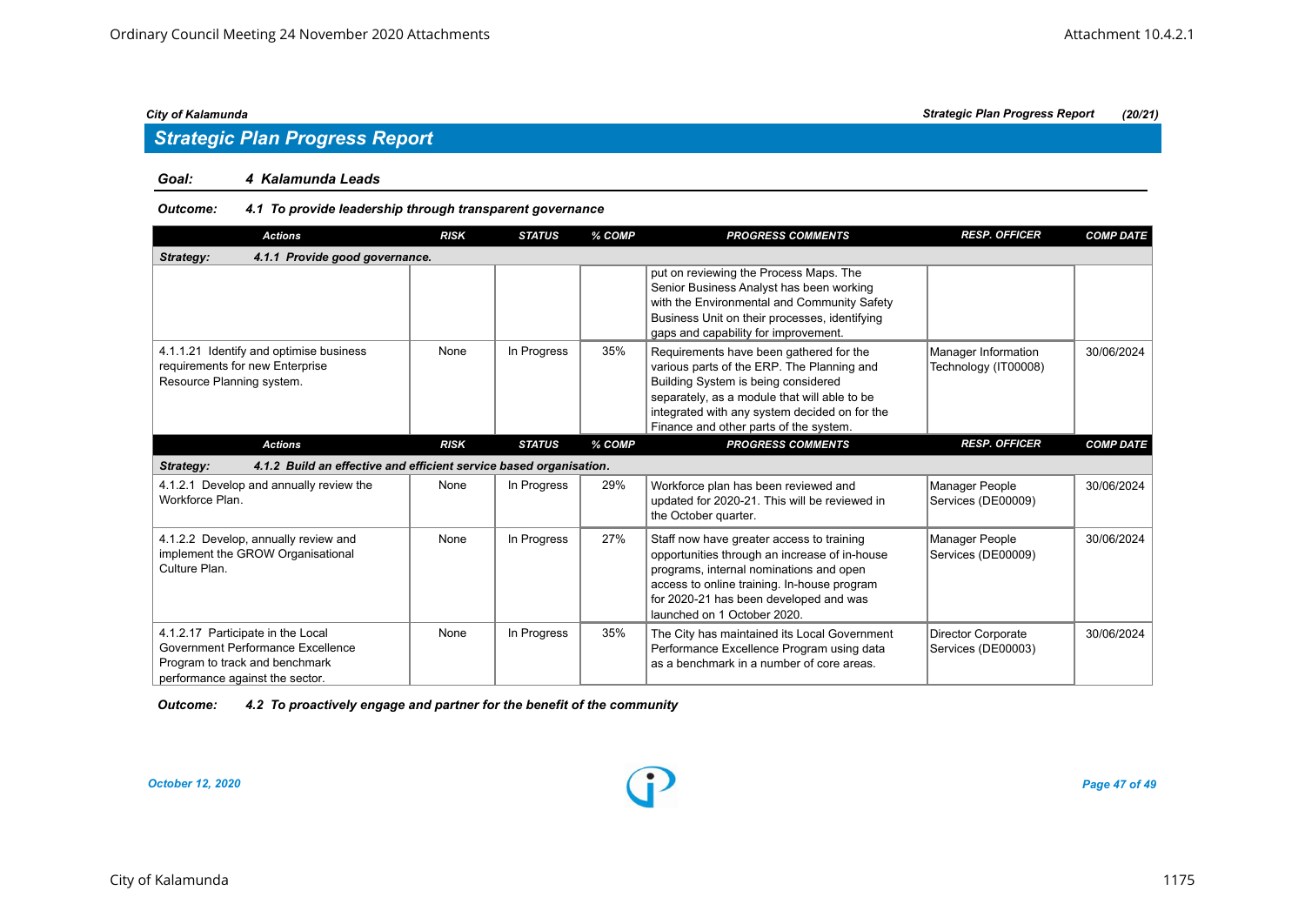#### *Goal: 4 Kalamunda Leads*

### *Outcome: 4.2 To proactively engage and partner for the benefit of the community*

| <b>Actions</b>                                                                                                               | <b>RISK</b> | <b>STATUS</b> | % COMP | <b>PROGRESS COMMENTS</b>                                                                                                                                                                                                                                                                                                                                                                                                                                                                                                                                                                                                                                                                                                                                                                                      | <b>RESP. OFFICER</b>                                       | <b>COMP DATE</b> |
|------------------------------------------------------------------------------------------------------------------------------|-------------|---------------|--------|---------------------------------------------------------------------------------------------------------------------------------------------------------------------------------------------------------------------------------------------------------------------------------------------------------------------------------------------------------------------------------------------------------------------------------------------------------------------------------------------------------------------------------------------------------------------------------------------------------------------------------------------------------------------------------------------------------------------------------------------------------------------------------------------------------------|------------------------------------------------------------|------------------|
| 4.2.1 Actively engage with the community in innovative ways.<br>Strategy:                                                    |             |               |        |                                                                                                                                                                                                                                                                                                                                                                                                                                                                                                                                                                                                                                                                                                                                                                                                               |                                                            |                  |
| 4.2.1.1 Implement the Customer Service<br>Strategy.                                                                          | None        | In Progress   | 80%    | The City of Kalamunda's customer service<br>strategy implementation has to date been an<br>immense success.<br>The key objectives of the Strategy are:<br>- Strive to achieve a new customer service<br>ethos and deliver on the customer service<br>promise and principles<br>- Culturally optimise the organisation to<br>achieve best practice customer service<br>outcomes<br>- Support and train staff to feel empowered,<br>be proactive and work collaboratively toward<br>business objectives and customer service<br>excellence<br>- Effectively communicate with our customers,<br>internally and externally<br>Customer Service results have continued to<br>demonstrate all KPIs are being met. City is<br>currently progressing works for its Customer<br>Relationship Management system tender. | Manager Customer &<br><b>Public Relations</b><br>(DE00008) | 30/06/2021       |
| 4.2.1.4 Develop, review and implement<br>communications plans and Public<br>Relations responses.                             | None        | In Progress   | 35%    |                                                                                                                                                                                                                                                                                                                                                                                                                                                                                                                                                                                                                                                                                                                                                                                                               | Manager Customer &<br><b>Public Relations</b><br>(DE00008) | 30/06/2024       |
| <b>Actions</b>                                                                                                               | <b>RISK</b> | <b>STATUS</b> | % COMP | <b>PROGRESS COMMENTS</b>                                                                                                                                                                                                                                                                                                                                                                                                                                                                                                                                                                                                                                                                                                                                                                                      | <b>RESP. OFFICER</b>                                       | <b>COMP DATE</b> |
| 4.2.2 Increase advocacy activities and develop partnerships to support growth and reputation.<br>Strategy:                   |             |               |        |                                                                                                                                                                                                                                                                                                                                                                                                                                                                                                                                                                                                                                                                                                                                                                                                               |                                                            |                  |
| 4.2.2.1 Establish the annual advocacy<br>program and target audience plans in line<br>with the Kalamunda Advocates Strategy. | None        | In Progress   | 46%    | The focus for advocacy has been the<br>development of posters and distribution to<br>local state members and candidates in                                                                                                                                                                                                                                                                                                                                                                                                                                                                                                                                                                                                                                                                                    | <b>Chief Executive Officer</b><br>(DE00001)                | 30/06/2024       |